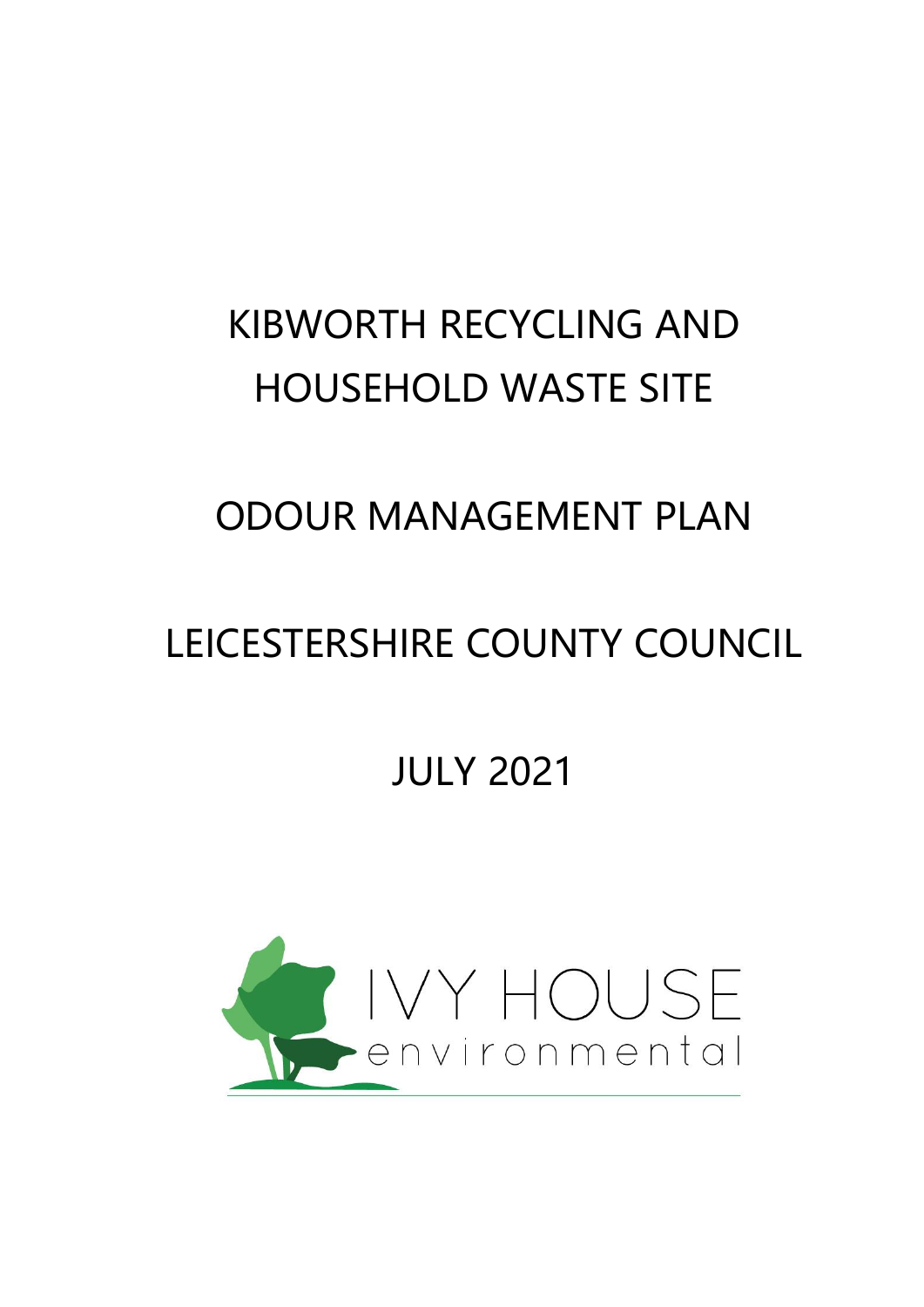| <b>SUMMARY TABLE</b>         |                                                                        |  |  |  |
|------------------------------|------------------------------------------------------------------------|--|--|--|
| SITE:                        | Kibworth Recycling and Household Waste Site - Odour<br>Management Plan |  |  |  |
| <b>SITE ADDRESS:</b>         | Harborough Road, Kibworth, Leicestershire, LE8 0EX                     |  |  |  |
| <b>CLIENT:</b>               | Leicestershire County Council                                          |  |  |  |
| DATE:                        | <b>July 2021</b>                                                       |  |  |  |
| <b>REFERENCE</b>             | IV.342.19                                                              |  |  |  |
| <b>DEVELOPMENT PROPOSAL:</b> | Operation of a Recycling and Household Waste Facility.                 |  |  |  |

| Written By: |                  | Justyna Krawczynska                     |
|-------------|------------------|-----------------------------------------|
|             |                  | <b>Waste and Permitting Consultant</b>  |
| Checked By: | McCaze.          | Amanda McCabe                           |
|             |                  | Technical Director - Waste              |
| Authorised: |                  | <b>Richard Sutton MRICS</b><br>Director |
| Date:       | <b>July 2021</b> |                                         |
| Version:    | 4.0              |                                         |

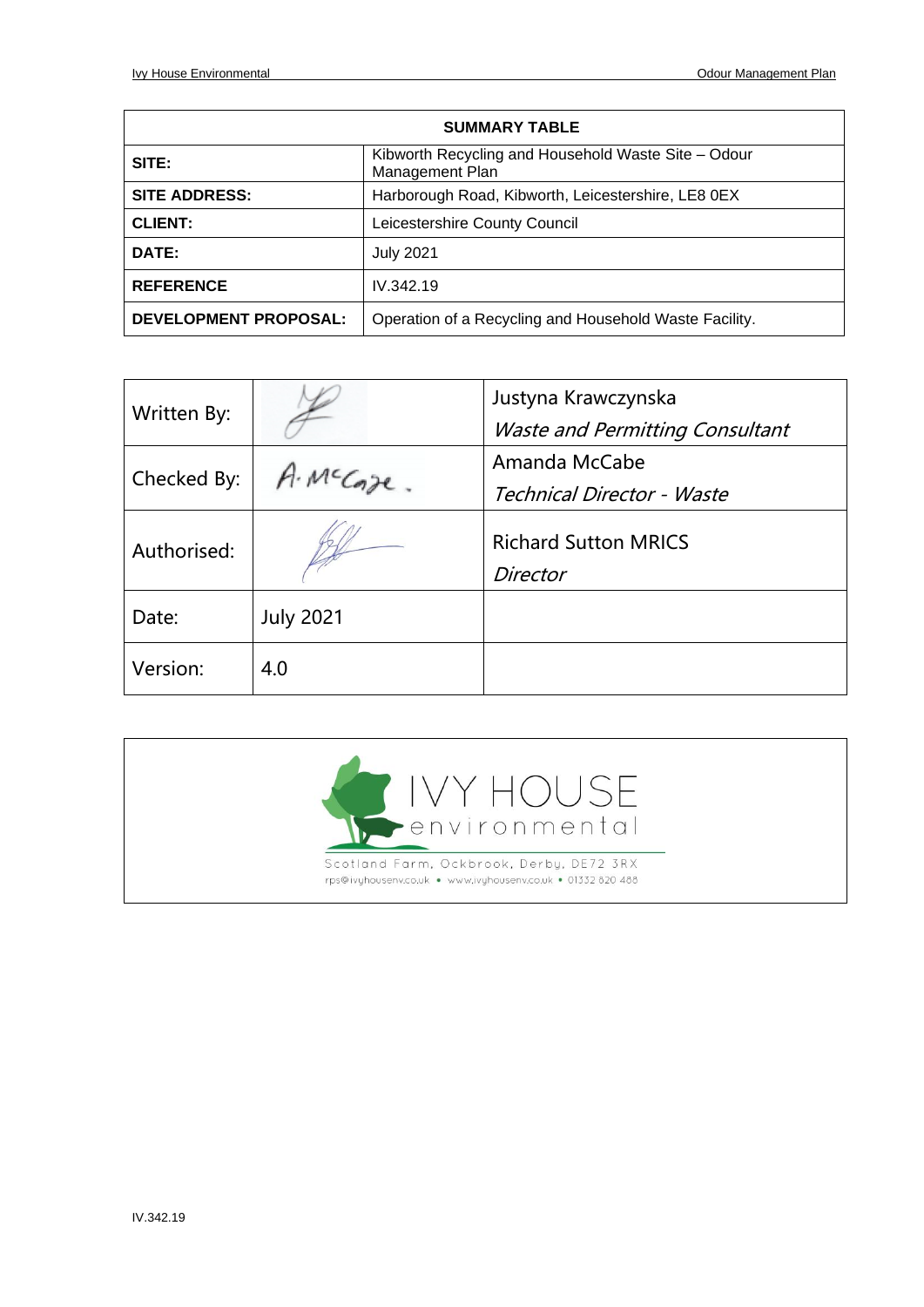#### **CONTENTS**

| 2.0 |  |
|-----|--|
| 3.0 |  |
|     |  |
| 5.0 |  |

#### **APPENDICES**

Appendix A<br>
Appendix B Appendix B Appendix B Appendix B Appendix B Appendix B Appendix B Appendix B Appendix B Appendix B<br>
Appendix C<br>
Appendix C<br>
Appendix C<br>
Appendix C<br>
Appendix C<br>
Appendix C<br>
Appendix C<br>
Appendix C<br>
Appendix C<br>
Appendix C<br>
Appendix C<br>
Appendix C<br>
Appendix C<br>
Appendix C<br>
Appendix C<br>
Appendix C<br>
Appendix C<br>
Append Appendix C<br>
Appendix C<br>
Appendix D<br>
Complaints Procedure and Public Engagement Plan<br>
Site Conditions Log Appendix D<br>
Appendix E<br>
Appendix E<br>
Receptor Plan Receptor Plan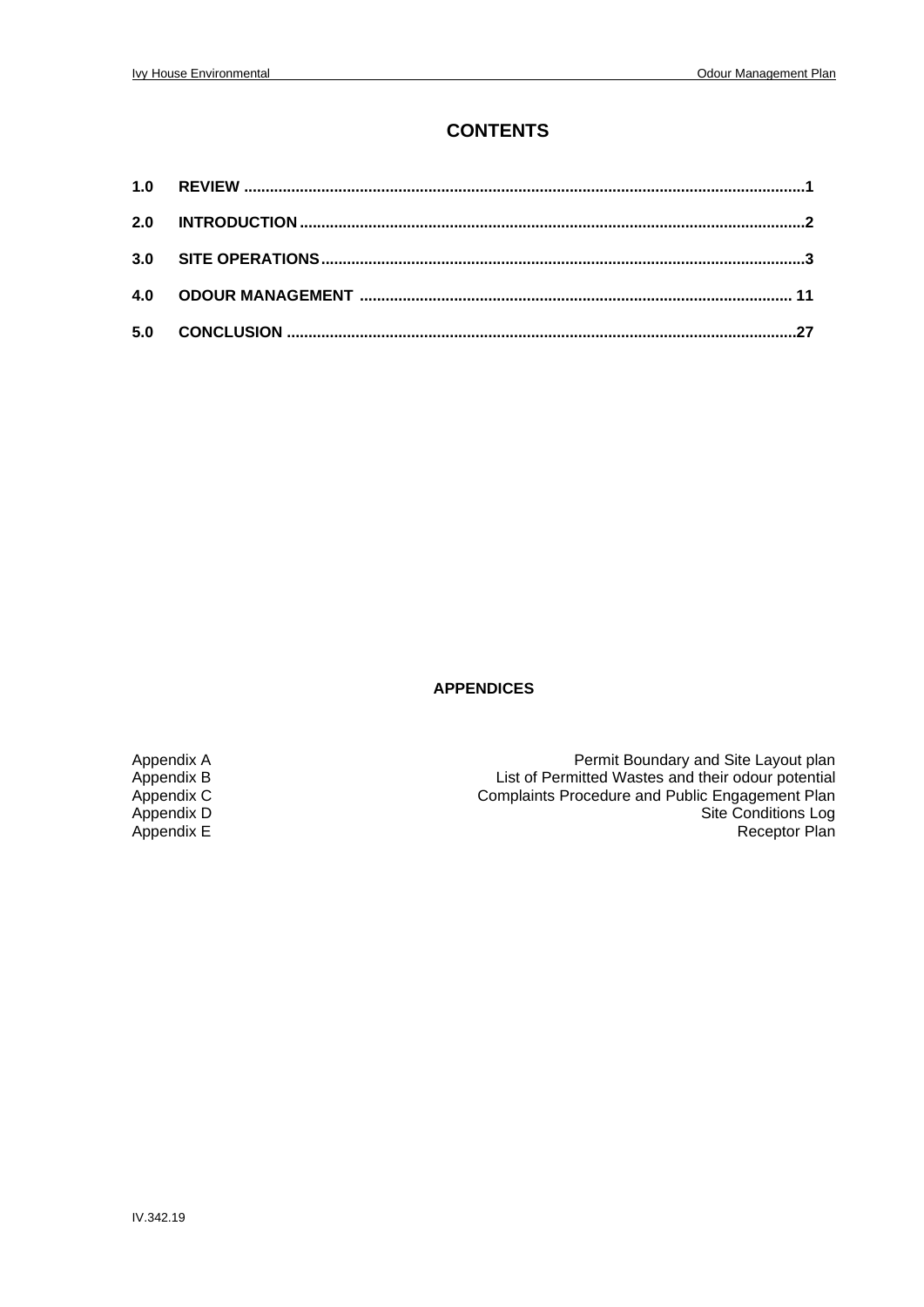#### **1.0 REVIEW**

#### **1.1 Document Review Procedures**

This Odour Management Plan is to be reviewed every year or when required by a change in operations, breach of permit, or substantial odour emissions.

#### **Table 1: Document Review**

| <b>Date of Review</b> | <b>Comments</b> | <b>Name and Signature</b><br>of Reviewer | <b>Next</b><br><b>Date</b><br>of<br><b>Review</b> |
|-----------------------|-----------------|------------------------------------------|---------------------------------------------------|
| <b>July 2021</b>      | Plan Prepared   |                                          | <b>July 2022</b>                                  |
|                       |                 |                                          |                                                   |
|                       |                 |                                          |                                                   |
|                       |                 |                                          |                                                   |
|                       |                 |                                          |                                                   |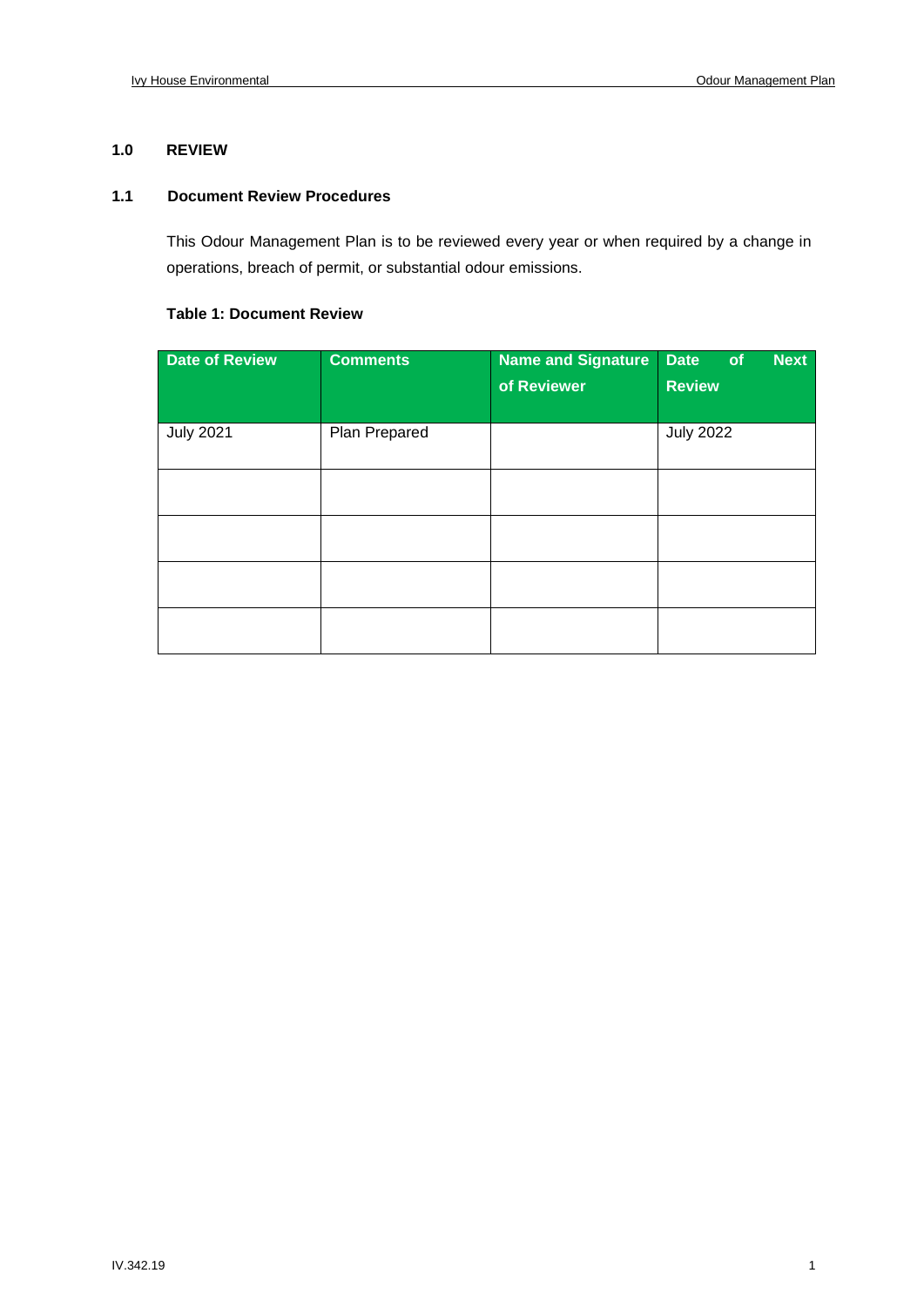#### **2.0 INTRODUCTION**

#### **2.1 Report Context**

This Odour Management Plan (OMP) has been prepared by Ivy House Environmental Limited (Ivy) on behalf of the Operator, Leicestershire County Council (LCC) as part of the management of the proposed Recycling and Household Waste Site at Kibworth. This document has been prepared using the relevant Environment Agency guidance, as is detailed in the document.

This report assesses the risk of odour at the facility and provides details of the odour management procedures that will be in place to control any odorous emissions at the facility. The purpose of this is to ensure that the risk of adverse odour impacts on potential nearby receptors is minimised.

This document has been prepared in accordance with Environment Agency guidance note 'H4 Odour Management'. It is specified in the H4 guidance that the Operator must 'employ the appropriate measures necessary to prevent the odour pollution or minimise it when prevention is not practicable'.

As required by the H4 guidance document, the OMP seeks to:

- Employ appropriate methods, including monitoring and contingencies, to control and minimise odour pollution;
- Prevent unacceptable levels of odour at all times; and
- Reduce the risk of odour releasing incidents or accidents by anticipating them and planning accordingly.

To meet the above objectives, this OMP considers the potential sources, releases and impacts of odour pollution and identifies appropriate opportunities for odour management.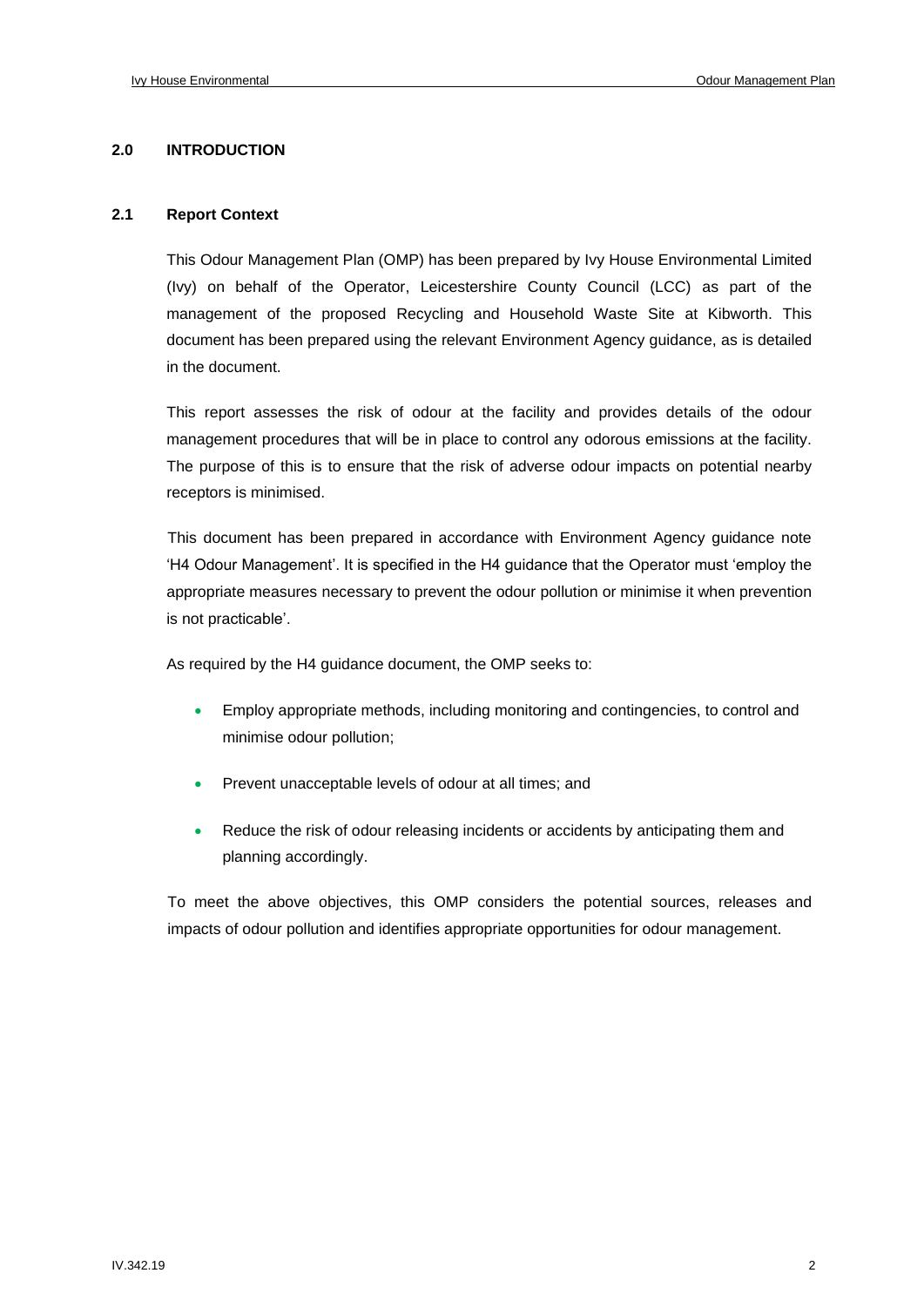#### **3.0 SITE OPERATIONS**

Kibworth Recycling and Household Waste Site will be located approximately 1km south of Kibworth and 15.3 km northwest of the city of Leicester. The site will be situated within agricultural land with the A6 to the south of the site and a railway to the north of the site. The site will be centred at approximate National Grid Reference (NGR) SP 69822 93236.

The site location and the environmental permit boundary is provided on Drawing Number M00460-MAB-00-ZZ-DR-A-1100-S4-P02 in Appendix A.

Access for staff and visitors to the site will be achieved via Harborough Road (A6), which is located to the south of the site. The nearest residential dwelling is located approximately 670m northwest of the site on Harborough Road.

The site is to be a Recycling & Household Waste Site with additional wastes being accepted from commercial contracts. The site will consist of two areas, a Recycling & Household Waste Site area (RHWS) where members of the public will be able to drop off unwanted items and waste items, and a Bulking Area where wastes received via HGV's will be bulked for onwards transport.

The main Recycling & Household Waste Site yard boasts a number of Roll on Roll off (RoRo) containers which will store separate waste streams (metals, plastics, bottles, paper, hard core, plaster board, green wastes, wood wastes, cement bonded asbestos etc), as well as a canopied area for WEEE wastes (televisions, fridges, computers etc) and a separate area for liquid wastes which will be contained in appropriate tanks that are double skinned (oil's, fats, paints etc). In addition, batteries and fluorescent tubes will also be stored within the WEEE area in appropriate containers.

The public will be greeted upon arrival where they will be questioned about what waste they are wanting to deposit and will be directed to the relevant drop off point within the Recycling & Household Waste Site.

The waste brought to the site by HGV vehicles will be separate to that brought to the site via publics vehicles. HGV vehicles will be directed to the Bulking Area where they will unload the waste directly into the relevant bay for inspection (the bulking area is located to the west of the site as per Site Layout Plan, Drawing Number M00460-MAB-00-ZZ-DR-A-1101-S4-P02). The Bulking Area will have covered/canopied storage bays to the west which will contain green wastes, wood wastes and other 'residual waste'.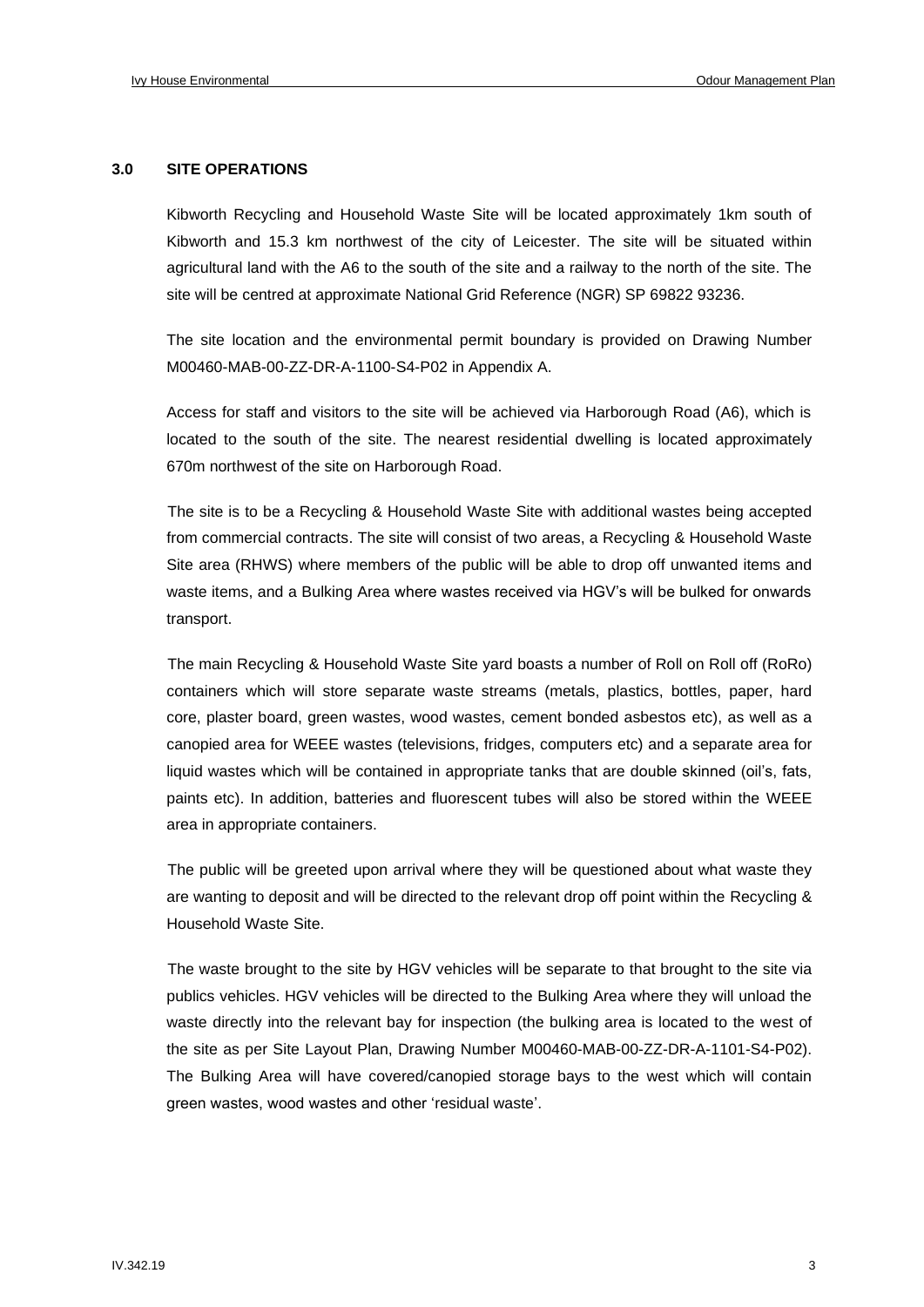In addition, the site will have designated storage areas for hazardous and non-hazardous wastes, oils, fats and paints to ensure that hazardous wastes do not mix with non-hazardous wastes.

The site will be fully bunded with sealed drainage. The site will contain any quarantined waste in containers/separate area within the Bulking Area which will be covered with tarpaulin if required (this will ensure that quarantined wastes do not contaminate those which have been deemed suitable for acceptance on the site) as well as a fire quarantine area.

#### **3.1 Operating Hours**

The facility is designed to be operational between the following hours:

 $\bullet$  06:00 – 20:00

The facility will operate seven days per week, including public holidays, with the exclusion of Christmas Day, Boxing Day and New Year's Day.

As detailed in the Environment Permit Application, Leicestershire County Council will undertake the following Disposal and Recovery operations, provided for in Annex II to Directive 2008/98/EC of The Council of 19th November.

#### **Table 2: Recovery and Disposal Activities**

| <b>R/D Code</b> | <b>Activity</b>                                                                                                                                                                                           |
|-----------------|-----------------------------------------------------------------------------------------------------------------------------------------------------------------------------------------------------------|
| R <sub>13</sub> | Storage of waste pending any of the operations numbered R1 to R12<br>(excluding temporary storage, pending collection, on the site where it is<br>produced)                                               |
| D <sub>15</sub> | Storage pending any of the operations numbered D1 to D14 (excluding<br>temporary storage, pending collection, on the site where it is produced;                                                           |
| D <sub>14</sub> | Repackaging prior to submission to any of the operations numbered D1 to<br>D <sub>13</sub> :                                                                                                              |
| D <sub>9</sub>  | Physico-chemical treatment not specified elsewhere in Annex II which<br>results in final compounds or mixtures which are discarded by means of<br>any of the operations numbered D1 to D8 and D10 to D12; |
| R <sub>3</sub>  | Recycling/Reclamation of organic substances which are not used as<br>solvents                                                                                                                             |
| R4              | Recycling/Reclamation of metals and metal compounds                                                                                                                                                       |
| R <sub>5</sub>  | Recycling/Reclamation of other inorganic materials.                                                                                                                                                       |

The site will ensure that there are no more than 50 tonnes of hazardous wastes onsite at any one time.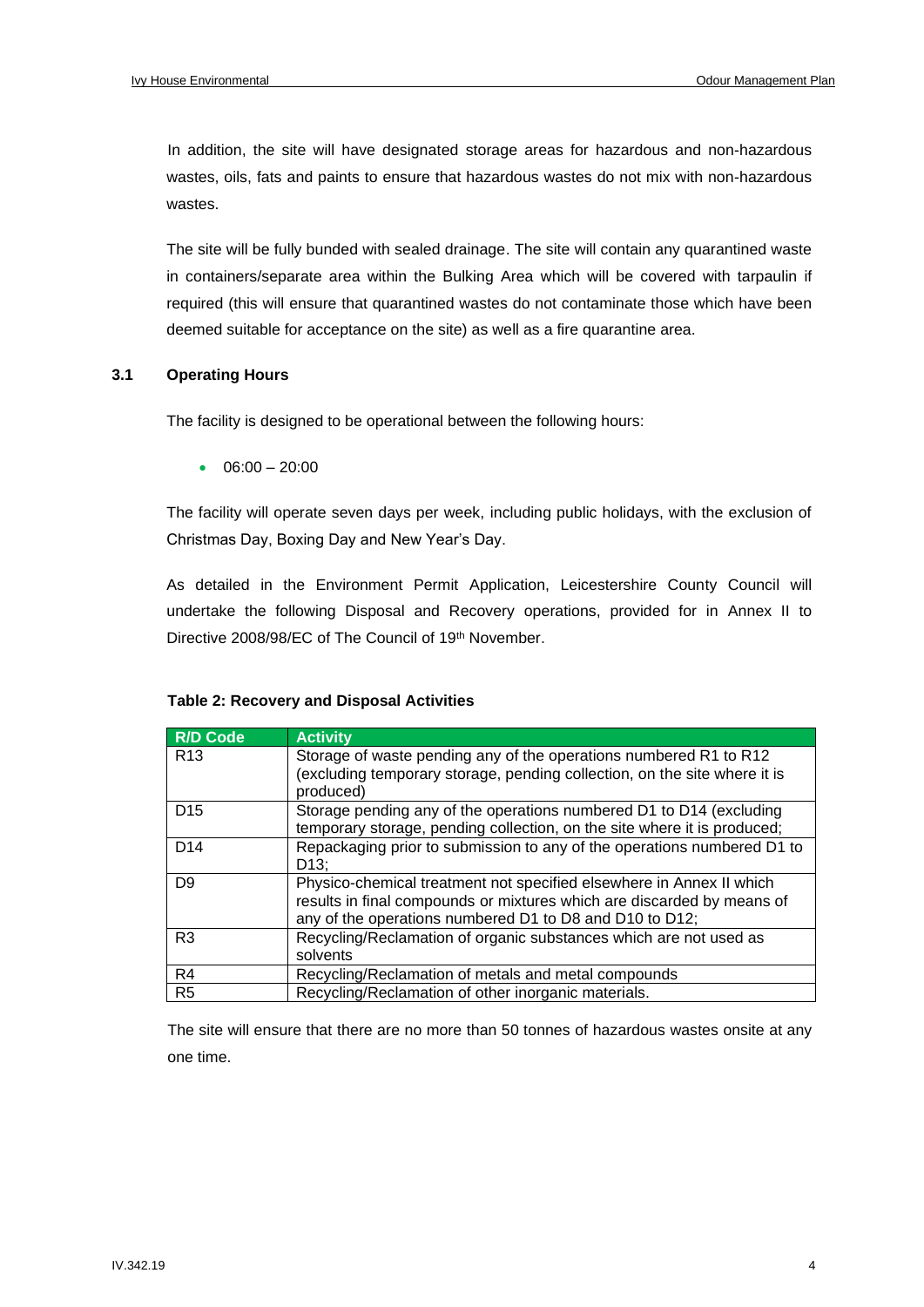#### **3.2 Permitted Waste Types**

Waste types to be accepted into the facility and their odour potential are set out in Appendix B of this document. In addition, high odour potential wastes have been detailed in Table 4 below.

#### **3.3 Waste Acceptance Procedures**

The site will comply with the waste acceptance procedures outlined in the Operating Techniques. Below is the summary of the acceptance procedures for the Recycling & Household Waste Site area and Bulking Area.

#### Recycling & Household Waste Site area

When arriving at the site members of the public will be greeted by meet and greet person who will enquire about the type and amount of waste brought to site. They will verify the type of the waste and confirm that the waste is allowed to be accepted at the site and will check for any visible dust. They will then direct the person to the relevant skip/area. If the meet and greet person identifies the householder brought non-conforming wastes to the site, they will inform the person that this waste cannot be accepted at the site and needs to be taken to an alternative facility.

#### Bulking Area

With regards to the Bulking Area, every vehicle arriving at the site which transfers waste material which arrives on site, must have a Waste Carriers Licence as required by legislation. Checks will be made to ensure that the waste carrier is properly licensed. This information can be checked by the following methods:

- By phoning the Environment Agency on 08708 506 506 and requesting an instant Waste Carrier Validation Check; or
- Checking online on the Environment Agency's waste carrier register on their website.

Wastes will be characterised, as required under the Duty of Care Regulations, prior to acceptance of the delivery. Non-conforming wastes will be rejected. Records of the waste characteristics and origin of the waste will be kept in accordance with Duty of Care requirements.

The following steps will be followed to ensure that waste accepted on site is done so correctly: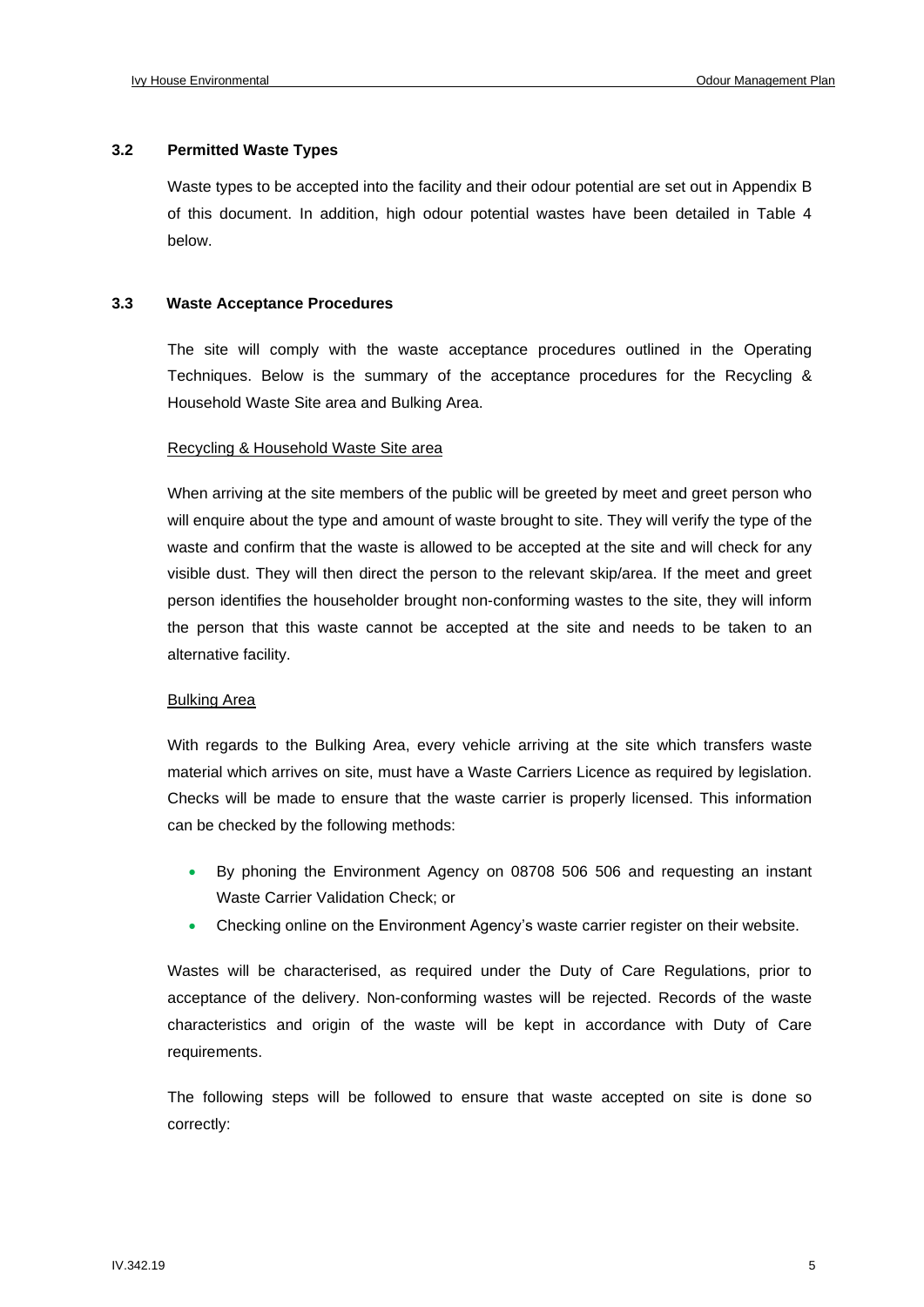- 1. On arrival vehicles will supply the site with the relevant paperwork for initial checks. Any discrepancies will be resolved before the waste is accepted on site. The load will be checked at this point.
- 2. Checks on storage capacity will take place to ensure that suitable space is available for incoming wastes.
- 3. The vehicle will be directed by the relevant operative to the relevant waste unloading area.
- 4. A visual load inspection will take place, before the waste is unloaded, by trained site operative, to ensure consistency with the waste delivery/acceptance/rejection note. If this is not possible, the waste will be inspected immediately after offloading in the waste reception area.
- 5. An olfactory inspection will take place, before the waste is unloaded or immediately following its deposit, by trained site Operatives, to assess the waste for excessive odour. The waste will be assessed according to the following intensity scale:  $0 - no$ odour, 1 – very faint odour, 2 – faint odour, 3 – distinct odour, 4 – strong odour, 5 – very strong odour, 6 – extremely strong odour. If odour is perceived between 4 and 6 on the scale the site will employ additional mitigation measures and will aim to remove the waste from the site within 24 hours.
- 6. The waste will be unloaded or tipped in the appropriate area, and then the vehicle will leave the waste storage area.

#### **3.4 Unauthorised and Rejected Wastes**

Leicestershire County Council will have a clear and unambiguous criterion for the rejection of wastes, together with a written procedure for tracking and reporting such non-conformance. This will include notification to the customer/waste producer. Written/computerised records will form part of the waste tracking system information.

LCC will also have a clear and unambiguous criterion for the subsequent storage and disposal of such rejected wastes. This policy will achieve the following:

- identifies the hazards posed by the rejected wastes;
- labels rejected wastes with all information necessary to allow proper storage and segregation arrangements to be put in place; and
- segregates and stores rejected wastes safely pending removal.

In the event that unauthorised wastes are delivered to the site, the material will be loaded back onto the vehicle that discharged it, if it is possible and safe to do so. If this is not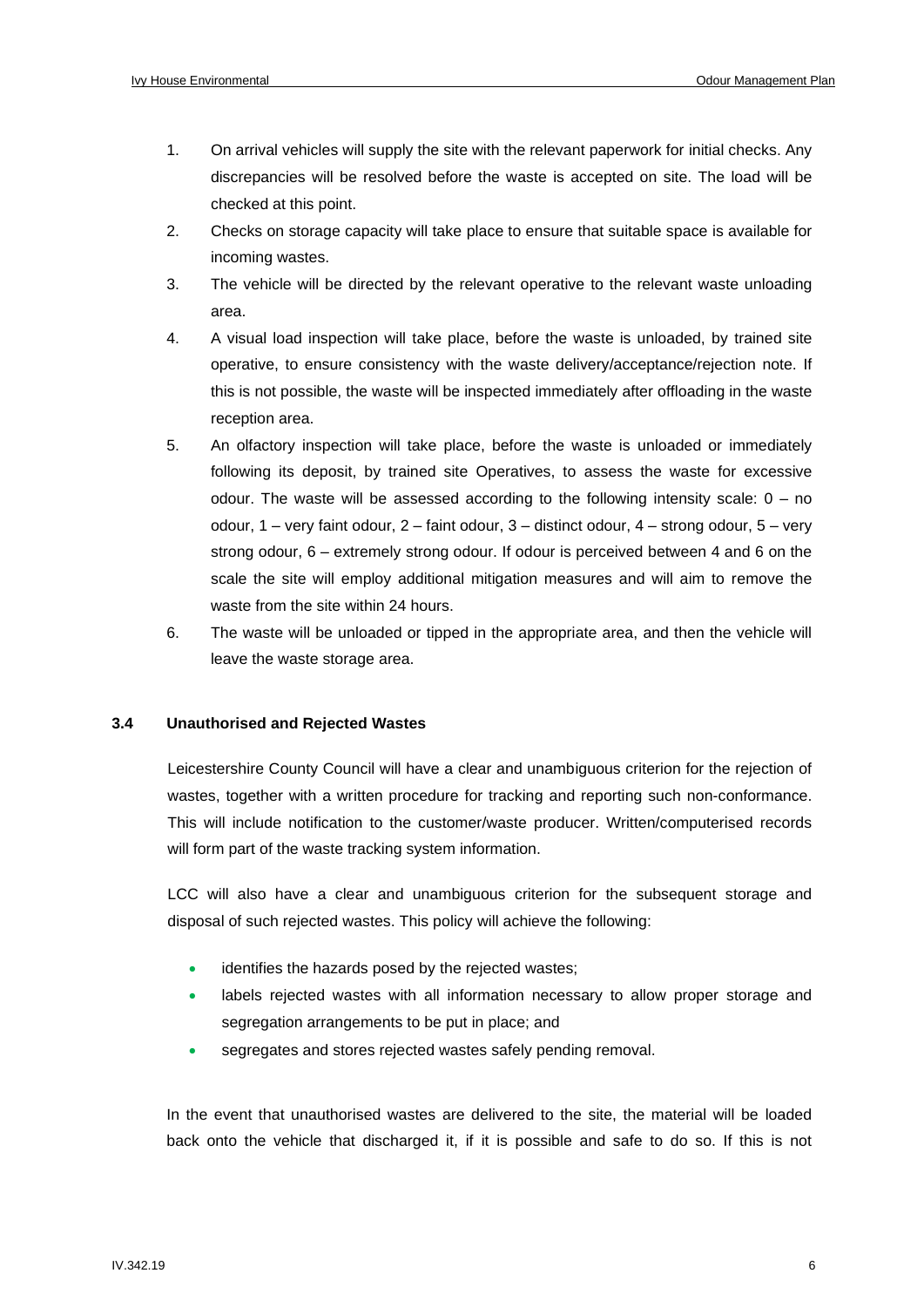possible, then the material will be quarantined within a designated area and removed from the site as soon as practicable.

#### **3.5 Technical Competence**

The site will be supervised by designated technically competent managers who hold the appropriate certificate of technical competence issued by the Waste Management Industry Training and Advisory Board.

#### **3.6 Environmental Management System**

LCC will operate their own management system which will ensure that:

- the risks that odour poses to the environment are identified;
- the measures that are required to minimise odour risks are identified;
- the activities are managed in accordance with the odour management system;
- performance against the odour management system is audited at regular intervals; and
- they are in compliance with the environmental permit.

The odour management system will be reviewed at least once a year or in response to significant changes to the activities, accidents or non-compliance.

#### **3.7 Odour Records**

LCC will keep records of a number of performance indicators and environmental indicators (e.g. activities occurring on site, wind direction etc.) should odour be emitted from the site. Records will be legible and easily retrievable on request (either in hard copy or electronically). Records will be kept in line with the conditions of the Environmental Permit issued for the site. For example, the following records will be kept:

- records of potentially polluting events will be kept at the facility during the life of the permit;
- waste inputs will be recorded 'en masse'; and
- Storage locations and amounts of materials.

The above list is not exhaustive. Records will be kept to satisfy the requirements of the Environmental Permit and all other relevant statutory legislation.

#### **3.8 Incidents and Non-Conformance**

LCC has in place procedures to account for the potential for incidents and non-conformances which may affect the environmental performance of the facility. The procedures as set out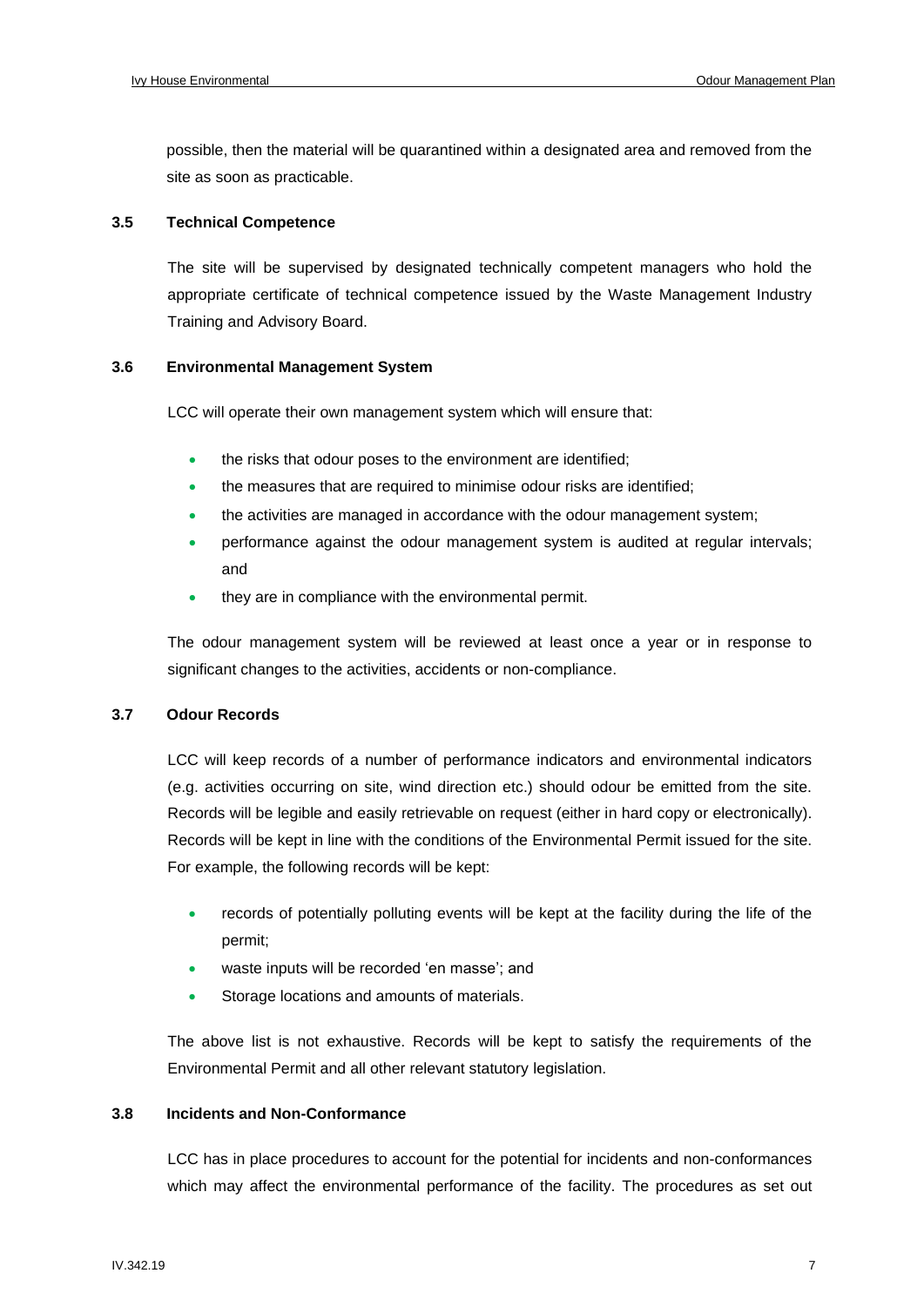below show how any abnormal operation including malfunction, breakdown or failure of plant, equipment or techniques will be dealt with to ensure that normal operation of the facility is regained promptly.

As a minimum, procedures will:

- detect abnormal operation and investigate the causes;
- assess the information and decide on the appropriate course of action;
- retain normal operation in the short term; and
- prevent against the reoccurrence of the problem in the long term.

As will be detailed further in LCC EMS, the procedures will ensure that non-conformances are reported, investigated and rectified, and that failures and weaknesses are prevented.

LCC's EMS will provide a means for the management system and the environmental performance of the facility to be evaluated. This will be accomplished through regular work place inspections and will include, where appropriate, the identification of areas where improvements are required. The regular review of the EMS and its procedures will form an essential role in ensuring that the systems and procedure remain appropriate to the site activities and legal requirements (including compliance with the Environmental Permit) throughout the life time of the facility.

To assist in the reporting of incidences, LCC will display a notice at or near the site entrance with the following information clearly visible:

- Company name;
- Permit number;
- Emergency contact name and the permit holder's (i.e. Leicestershire County Council) telephone number;
- A statement that the site is permitted by the Environment Agency; and
- Environment Agency national number (08708 506 506) and incident hotline number (0800 807060).

#### **3.9 Complaints Procedure and Daily Log**

LCC has in place procedures for any complaints received from the operation of site activities. The Complaints Procedure and Public Engagement Plan can be found in Appendix C.

If the complaints have been substantiated by the Environment Agency and are reasonably arising from a poor environmental performance of the site then site operations will be investigated to identify the area of the problem. If any are identified to be releasing odour beyond the site boundary the site will firstly employ additional mitigation measures, i.e.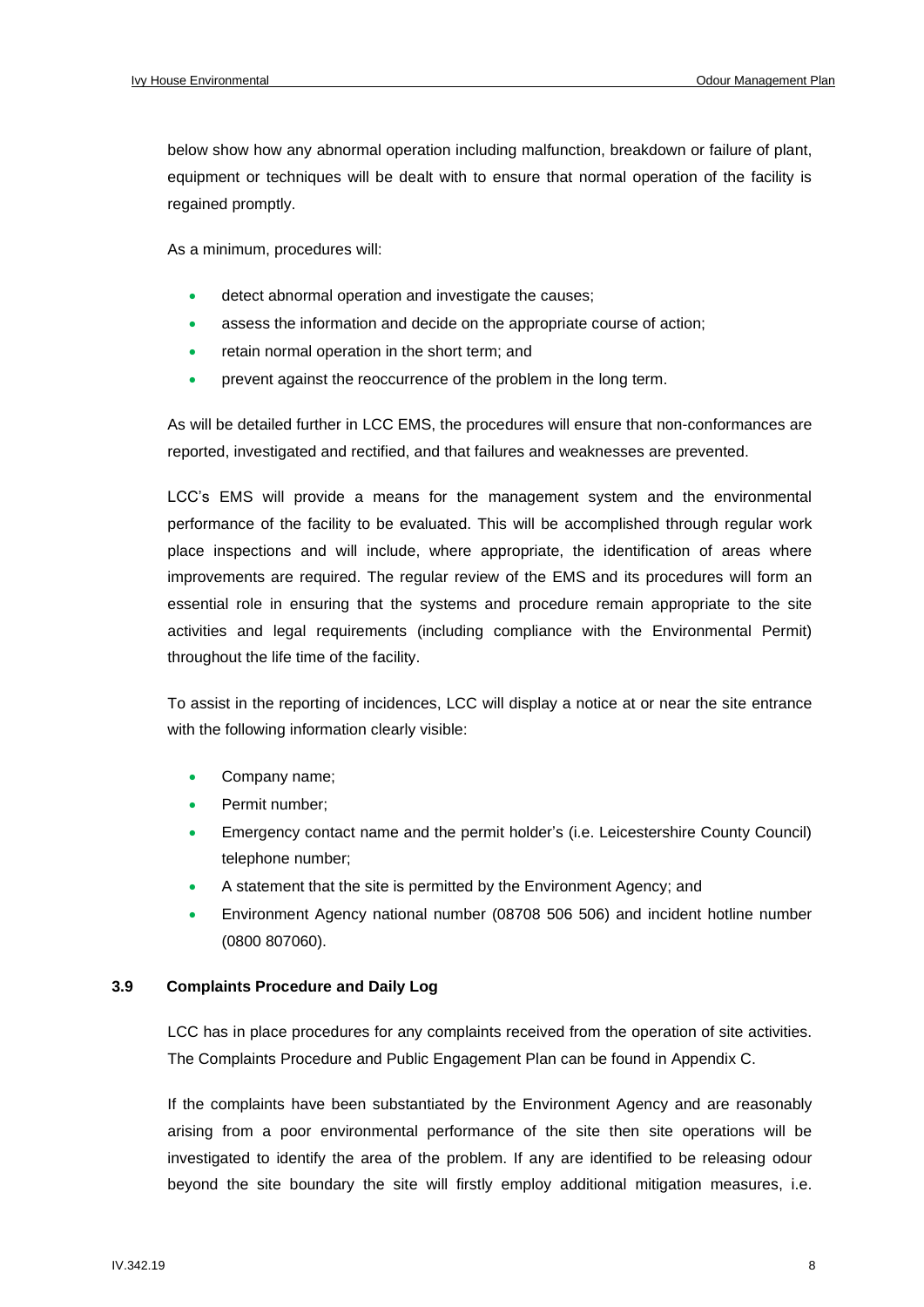covering of the waste, prioritising for removal from the site etc. If after employing the mitigation measures above and the identified operation is still causing odour emissions that is extending beyond the site boundary, it will be paused until fully assessed and further improvements can be implemented.

LCC will maintain a site conditions log which will note any abnormal weather conditions, any incidences at the site such as dust, noise, odour, spills or discharges or any malfunction with regards to machinery. Paperwork will be kept so that there is a record of vehicles which have brought waste onto site or removed it from site so that vehicles can be traced and identified if complaints are received.

The daily log shall also record all housekeeping activities. The daily record sheet can be found in Appendix D of this document.

#### **3.10 Accident Management**

#### Leaks and Spillage

In the event of any potentially polluting leak or spillage occurring on site that could lead to odour complaints, the following actions will be taken.

- 1. Minor spillages will be cleaned up immediately, using sand or proprietary absorbent. The resultant materials will be placed in a container for off-site disposal to a suitable facility as appropriate.
- 2. In the event of a major spillage, which is causing or is likely to cause polluting emissions to the environment immediate action will be taken to contain the spillage and prevent liquid from entering surface water drains and un-surfaced ground. The spillage will be cleared immediately and placed in containers for off-site disposal. Records of spillages and incidents will be kept on site together with a summary of the remedial action taken.

#### **3.11 Maintenance Procedures**

A planned preventative maintenance programme (PPM) will be put in place to minimise the risk to safety, health and the environment by ensuring that all appropriate items and elements within the site are serviced and inspected on a regular basis.

Details of faults, breakdowns and repairs are documented and records are maintained at the site office. Faults and breakdowns will be investigated and the service schedule revised if necessary.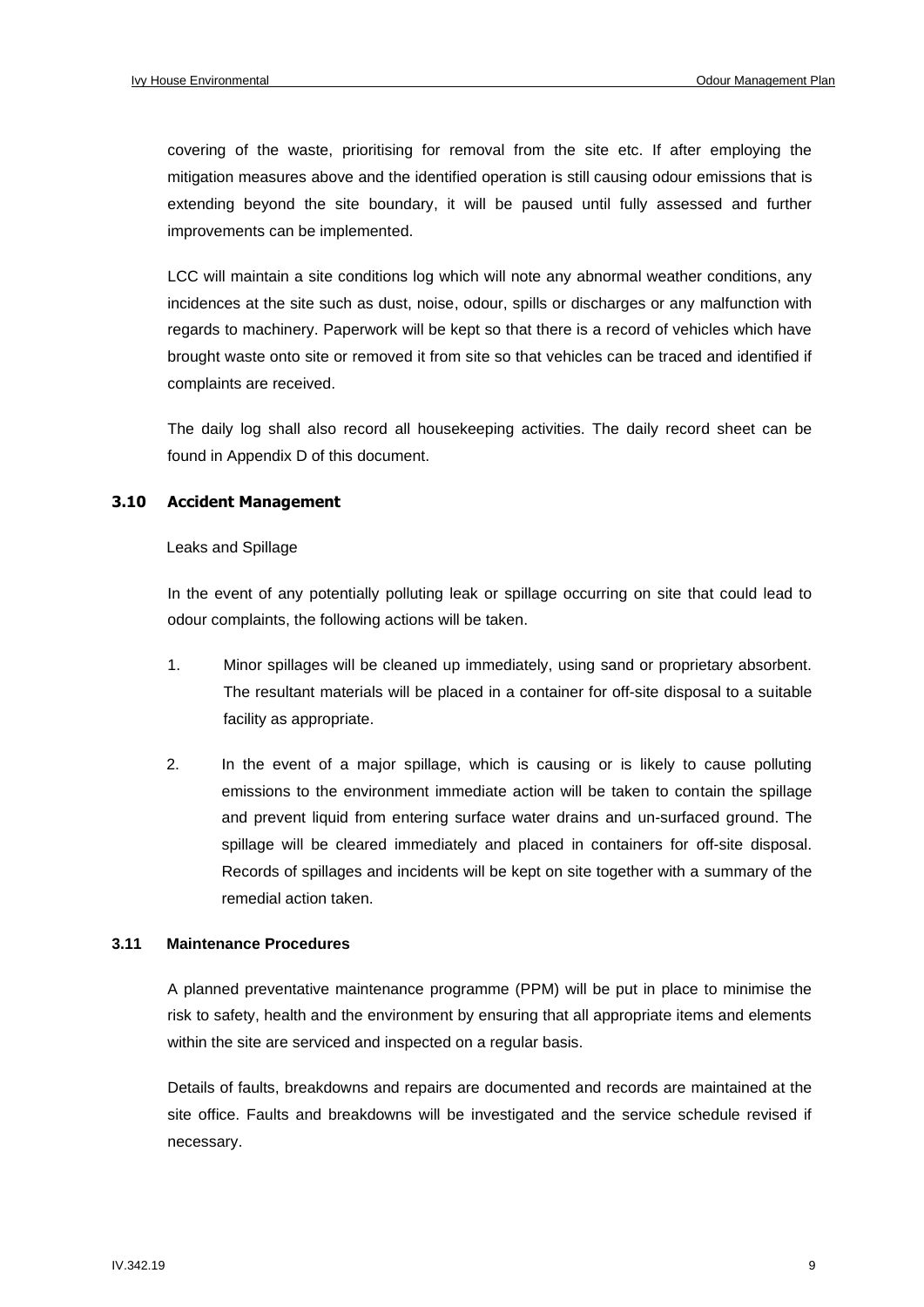#### **3.12 Responsibility for the Odour Management Plan**

The Area Supervisor will be responsible for the understanding and implementation of the measures that are listed in the Odour Management Plan and will ensure compliance with the plan. They will have read it and understood the requirements within the plan and will have communicated these measures to site staff through regular tool box talks, staff meetings on site, new starter inductions, etc.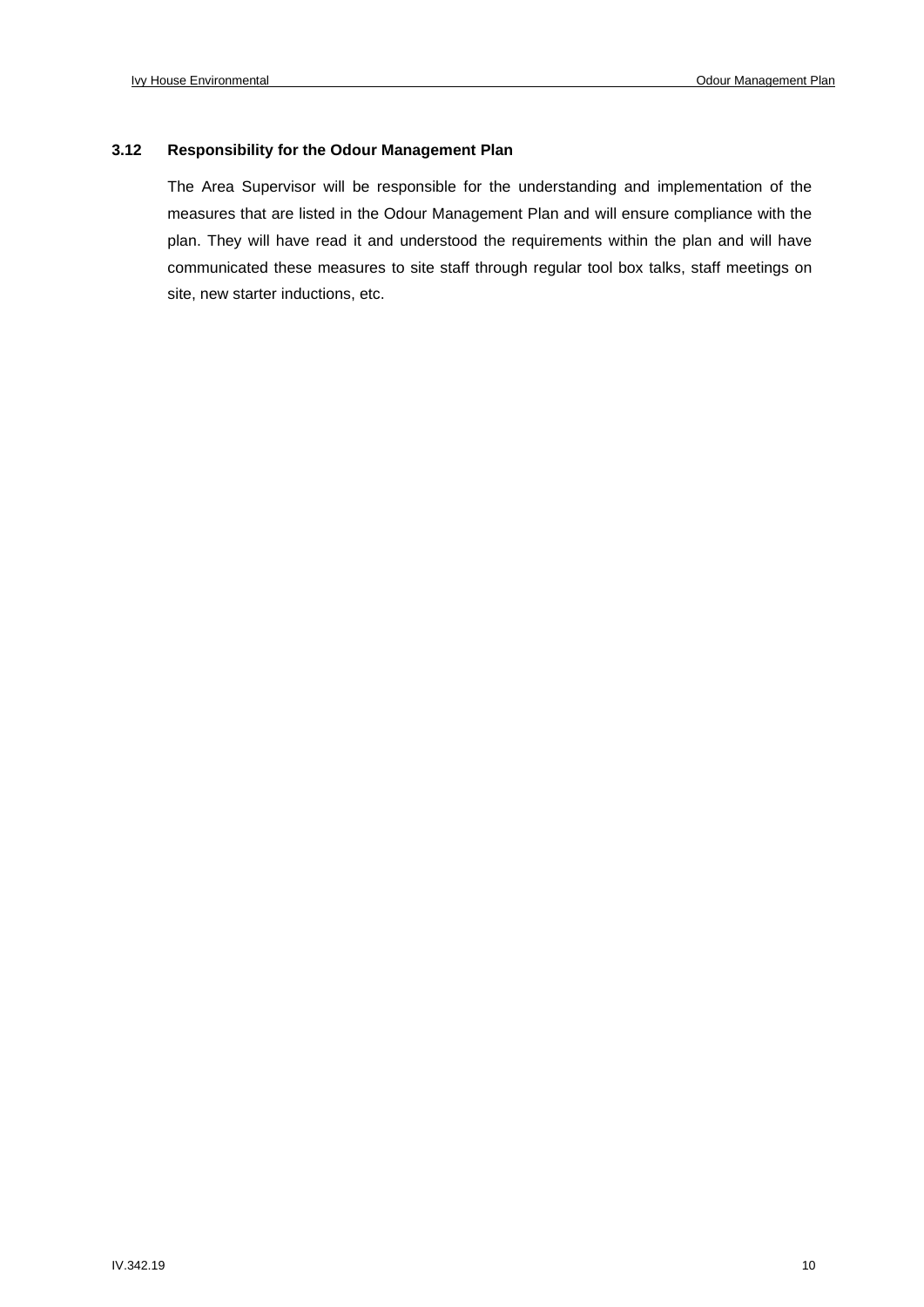#### **4.0 FUGITIVE ODOUR EMISSIONS MANAGEMENT**

#### **4.1 Receptors**

Sensitive receptors within 1,000m of the facility have been identified in Table 3 below and the receptor map has been included in Appendix E of this document. As the Odour Management Plan looks at the 'worst case' scenario, any receptors at a distance greater than 1 km have not been assessed unless they have the potential to be impacted. The sensitivity of the receptors has been assessed taking into consideration the type of the receptor, distance from the site and the prevailing wind direction. There are no sensitive receptors in the vicinity of the site located in the prevailing wind direction – East – North/East.

| ID on the                    | <b>Receptor</b>                           | <b>Direction from</b>                                              | <b>Minimum</b>  | <b>Receptor</b>    |
|------------------------------|-------------------------------------------|--------------------------------------------------------------------|-----------------|--------------------|
| <b>Receptor</b>              |                                           | <b>Operational Area</b>                                            | <b>Distance</b> | <b>sensitivity</b> |
| Plan                         |                                           |                                                                    | from            | to odour           |
|                              |                                           |                                                                    | proposed        |                    |
|                              |                                           |                                                                    | permit          |                    |
|                              |                                           |                                                                    | boundary (m)    |                    |
|                              |                                           | Designated ecological habitats e.g. Ramsars, SAC, SPA, SSSI        |                 |                    |
|                              |                                           |                                                                    |                 |                    |
|                              |                                           | Other Designations e.g. National Parks, ANOB, World Heritage Sites |                 |                    |
|                              |                                           |                                                                    |                 |                    |
|                              |                                           | Historic buildings / listed buildings / archaeological sites       |                 |                    |
| $\qquad \qquad \blacksquare$ |                                           |                                                                    |                 | $\blacksquare$     |
|                              | <b>Domestic Dwellings</b>                 |                                                                    |                 |                    |
| 1                            | <b>Marriot Drive</b>                      | <b>NW</b>                                                          | 722m            | Low                |
| $\overline{2}$               | Milestone Close                           | <b>NW</b>                                                          | 827m            | Low                |
| 3                            | <b>Braymish Close</b>                     | <b>NW</b>                                                          | 815m            | Low                |
| 4                            | Harborough Road                           | <b>NW</b>                                                          | 750m            | Low                |
| 5                            | New Road                                  | $\overline{\text{NW}}$                                             | 911m            | Low                |
| 6                            | Fairway                                   | <b>NW</b>                                                          | 960m            | Low                |
| 7                            | <b>Birdie Close</b>                       | <b>NW</b>                                                          | 915m            | Low                |
| 8                            | <b>Wentworth Close</b>                    | W                                                                  | 950m            | Low                |
|                              | Schools, Shops, Commercial and Industrial |                                                                    |                 |                    |
| 9                            | Kibworth Golf Club                        | SW                                                                 | 443m            | Low                |
| 10                           | <b>Beech Tree Bunnies</b>                 | <b>SSE</b>                                                         | 768m            | Low                |
| 11                           | <b>Unnamed Farm</b>                       | <b>SW</b>                                                          | 300m            | Low                |
| 12                           | Kibworth Gun Club                         | <b>SE</b>                                                          | 500m            | Low                |
| 13                           | <b>Premier Music</b>                      | <b>NW</b>                                                          | 500m            | Low                |
|                              | International                             |                                                                    |                 |                    |
| 14                           | <b>ACI Financial</b>                      | <b>NW</b>                                                          | 487m            | Low                |
| 15                           | <b>Readicut Crafts</b>                    | <b>NW</b>                                                          | 470m            | Low                |
| 17                           | <b>Total Community Care</b>               | <b>NW</b>                                                          | 487m            | Low                |
| 18                           | <b>UK Property Finance</b>                | <b>NW</b>                                                          | 493m            | Low                |
| 19                           | Cornerstone Tax                           | $\overline{\text{NW}}$                                             | 501m            | Low                |
|                              | Advisors                                  |                                                                    |                 |                    |
| 20                           | Jefferson Payroll                         | <b>NW</b>                                                          | 510m            | Low                |
|                              | <b>Bureau</b>                             |                                                                    |                 |                    |
| 21                           | Secured-loans.co.uk                       | <b>NW</b>                                                          | 496m            | Low                |
| 22                           | Creative World of                         | <b>NW</b>                                                          | 508m            | Low                |
|                              | Crafts                                    |                                                                    |                 |                    |
| 16                           | <b>CLA UK</b>                             | <b>NW</b>                                                          | 519m            | Low                |

#### **Table 3: Location of potential receptors in relation to proposed facility**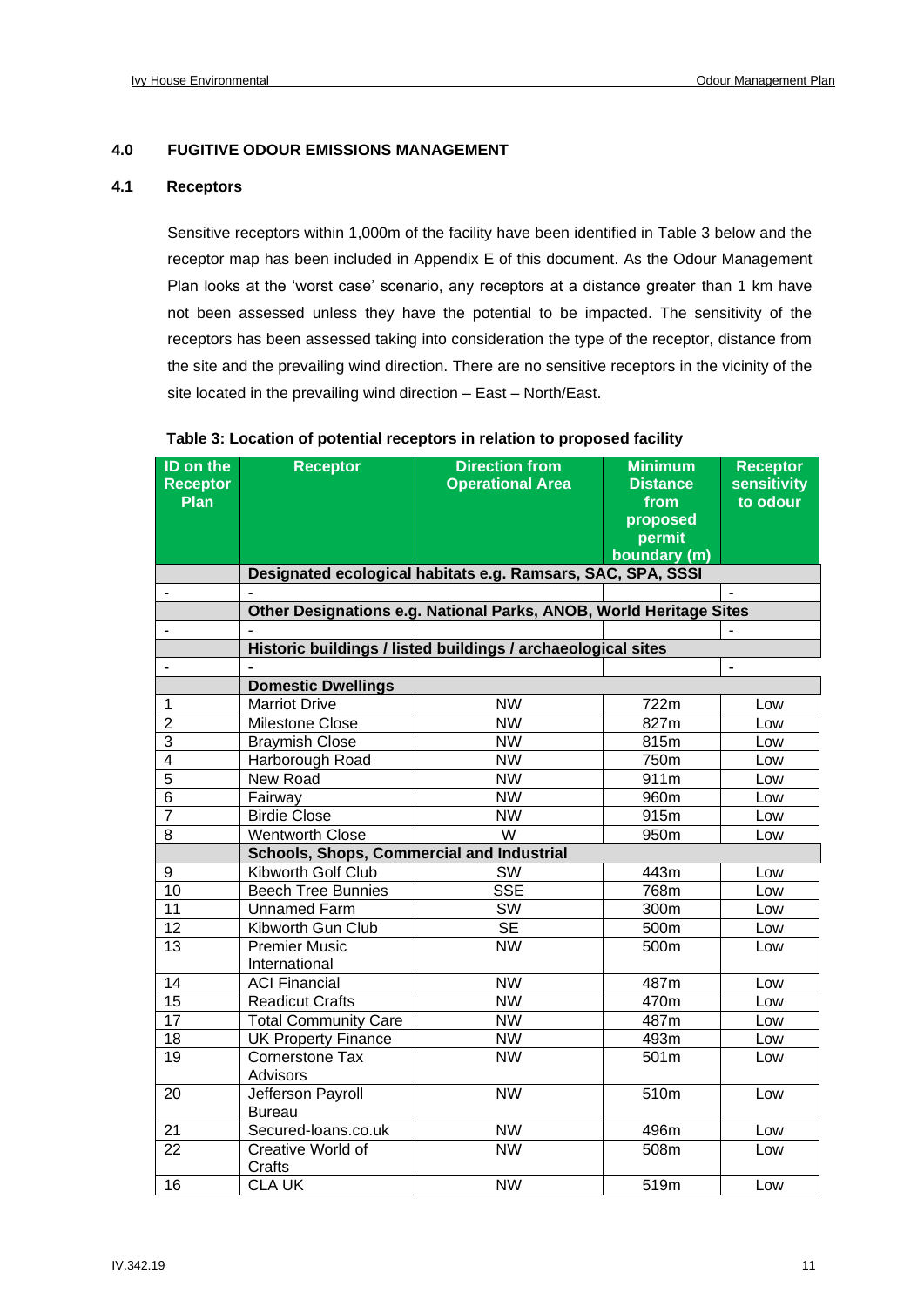| 24              | Crouch Recovery                        | <b>NW</b><br>531m<br>Low                                                   |                  |     |  |  |  |  |
|-----------------|----------------------------------------|----------------------------------------------------------------------------|------------------|-----|--|--|--|--|
| $\overline{25}$ | Dynamic Wealth                         | $\overline{\text{NW}}$                                                     | 561m             | Low |  |  |  |  |
| 26              | Farleys                                | <b>NW</b>                                                                  | 625m             | Low |  |  |  |  |
| $\overline{27}$ | <b>Spenders Motorcycles</b>            | $\overline{\text{NW}}$                                                     | 653m             | Low |  |  |  |  |
| 30              | <b>Allotments</b>                      | N                                                                          | 50 <sub>m</sub>  | Low |  |  |  |  |
| 29              | Kemps Clothing                         | <b>NW</b>                                                                  | 850m             | Low |  |  |  |  |
| 28              | Horsewear House Ltd                    | <b>NW</b>                                                                  | 684m             | Low |  |  |  |  |
| 23              | <b>DD</b> Automotive                   | $\overline{\text{NW}}$                                                     | 646m             | Low |  |  |  |  |
|                 | <b>Highway, Minor Road and Railway</b> |                                                                            |                  |     |  |  |  |  |
| 32              | Harborough Road (A6)                   | $\overline{s}$                                                             | 10 <sub>m</sub>  | Low |  |  |  |  |
| 33              | W Langton Road                         | N                                                                          | 125m             | Low |  |  |  |  |
| 34              | Railway                                | $\overline{\mathsf{N}}$                                                    | 18 <sub>m</sub>  | Low |  |  |  |  |
|                 | Farmland                               |                                                                            |                  |     |  |  |  |  |
| 31              | Farmland                               | W                                                                          | 14m              | Low |  |  |  |  |
| 31              | Farmland                               | N                                                                          | 36m              | Low |  |  |  |  |
| 31              | Farmland                               | $\overline{\mathsf{E}}$                                                    | 30m              | Low |  |  |  |  |
| 31              | Farmland                               | S                                                                          | 20 <sub>m</sub>  | Low |  |  |  |  |
| 31              | Farmland                               | <b>SE</b>                                                                  | 65 <sub>m</sub>  | Low |  |  |  |  |
|                 | <b>Local Wildlife Sites</b>            |                                                                            |                  |     |  |  |  |  |
|                 |                                        |                                                                            |                  |     |  |  |  |  |
|                 | <b>Protected Species</b>               |                                                                            |                  |     |  |  |  |  |
| -               |                                        |                                                                            |                  |     |  |  |  |  |
|                 | <b>Protected Habitats</b>              |                                                                            |                  |     |  |  |  |  |
| -               |                                        |                                                                            |                  |     |  |  |  |  |
|                 | <b>Surface Water</b>                   |                                                                            |                  |     |  |  |  |  |
| 35              | Langton Brook                          | S                                                                          | 950 <sub>m</sub> | Low |  |  |  |  |
| 36              | Drainage Channel                       | $\overline{\sf NE}$                                                        | 10 <sub>m</sub>  | Low |  |  |  |  |
|                 | flowing into the                       |                                                                            |                  |     |  |  |  |  |
|                 | Langton Brook                          |                                                                            |                  |     |  |  |  |  |
|                 |                                        |                                                                            |                  |     |  |  |  |  |
|                 | <b>Groundwater (sensitivity)</b>       |                                                                            |                  |     |  |  |  |  |
|                 |                                        | In accordance with the MAGIC website, the site is not within a Groundwater |                  |     |  |  |  |  |
|                 | Protection Zone.                       |                                                                            |                  |     |  |  |  |  |

#### **4.2 Odour Pathway Characterisation**

The principal mechanism for the transit of odorous emissions from site operations to adjacent sensitive receptors is via ambient air. The distance and direction that these emissions will be carried is determined by the following factors:

- Source related pathways;
- Meteorological conditions; and
- Topography.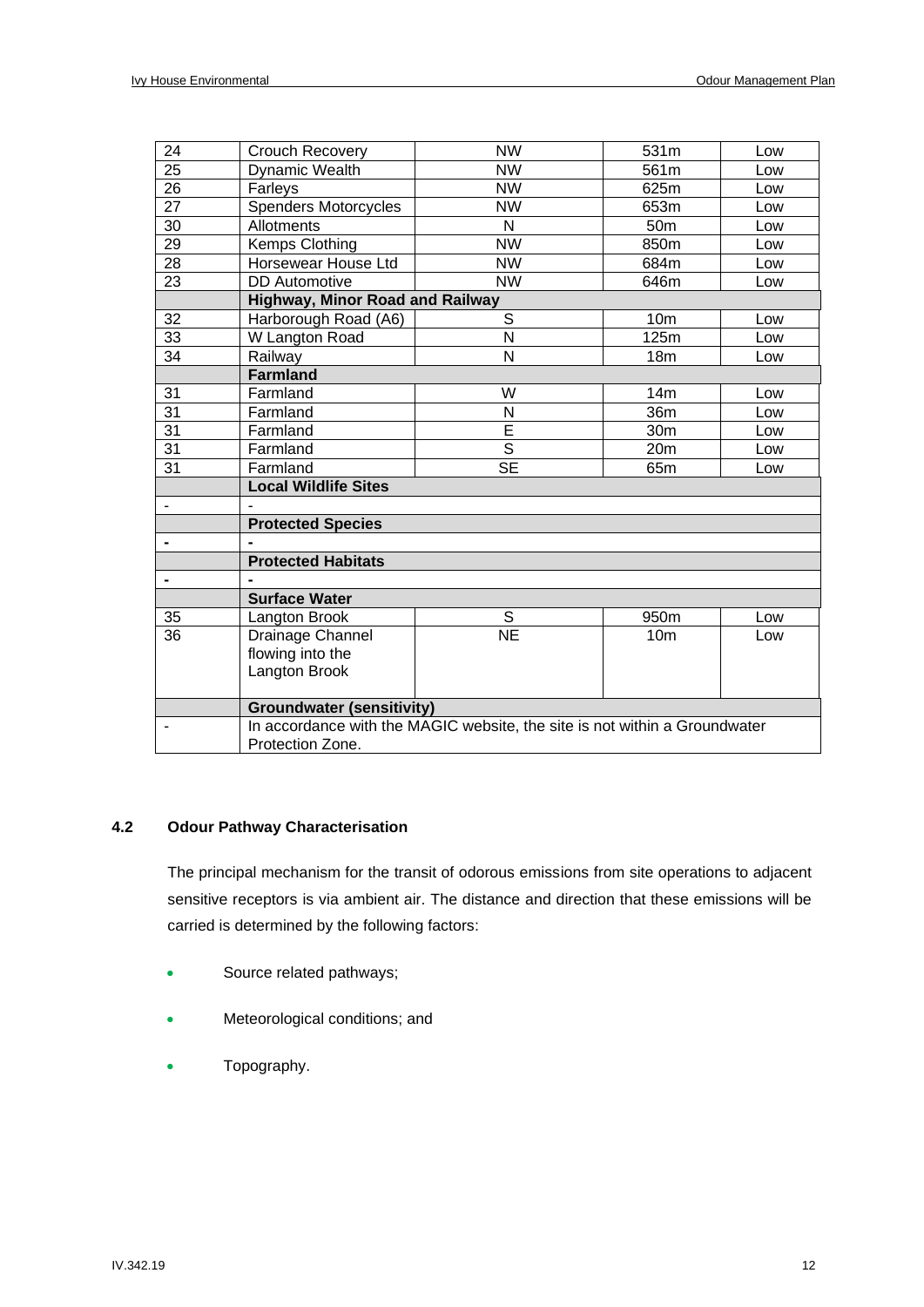#### **4.3 Source Related Pathways**

The pathway an odorous emission takes from a site may depend on the specific source term and/or the location it arises from. The nature of the source related pathway could also influence the scale of the resulting impact on a sensitive receptor.

Odours emitted from the sources identified above are emitted to air and have the potential to be conveyed to the nearby receptors.

#### **4.4 Agency Guidelines for Management of Fugitive Odour**

The facility is a waste operation under the Environmental Permitting Regulations 2016, and so is subject to Appropriate Measures. The Operator has adopted the relevant measures for odour control as outlined within Agency Guidance 5.06 – Treatment of Hazardous and Non-Hazardous Wastes and Environment Agency Guidance Note H4 – Odour Management, how to comply with your Environmental Permit and has also taken into account the Environment Agency Guidance Document 'Non-hazardous and inert waste: appropriate measures for permitted facilities' which was issued in July 2020 for consultation. The relevant control measures undertaken by the Operator are as follows:

- Strict Waste Acceptance Criteria;
- Use of covered or contained skips/bays to contain particularly odorous wastes;
- Use of bays to act as odour breaks;
- Use of daily cover (if required);
- Ensuring minimal handling of material;
- Routine housekeeping and site inspections;
- Regular cleaning of site equipment with the use of appropriate disinfectants and / or chemicals; and
- Priority for the removal of any odours wastes from the site (operating a FIFO first in first out – system).

#### **4.5 Meteorological Conditions**

#### **Wind Direction**

The main controlling factor in determining the pathway of odour is the ambient meteorological conditions. This is fundamental to the transportation of odour to sensitive receptors.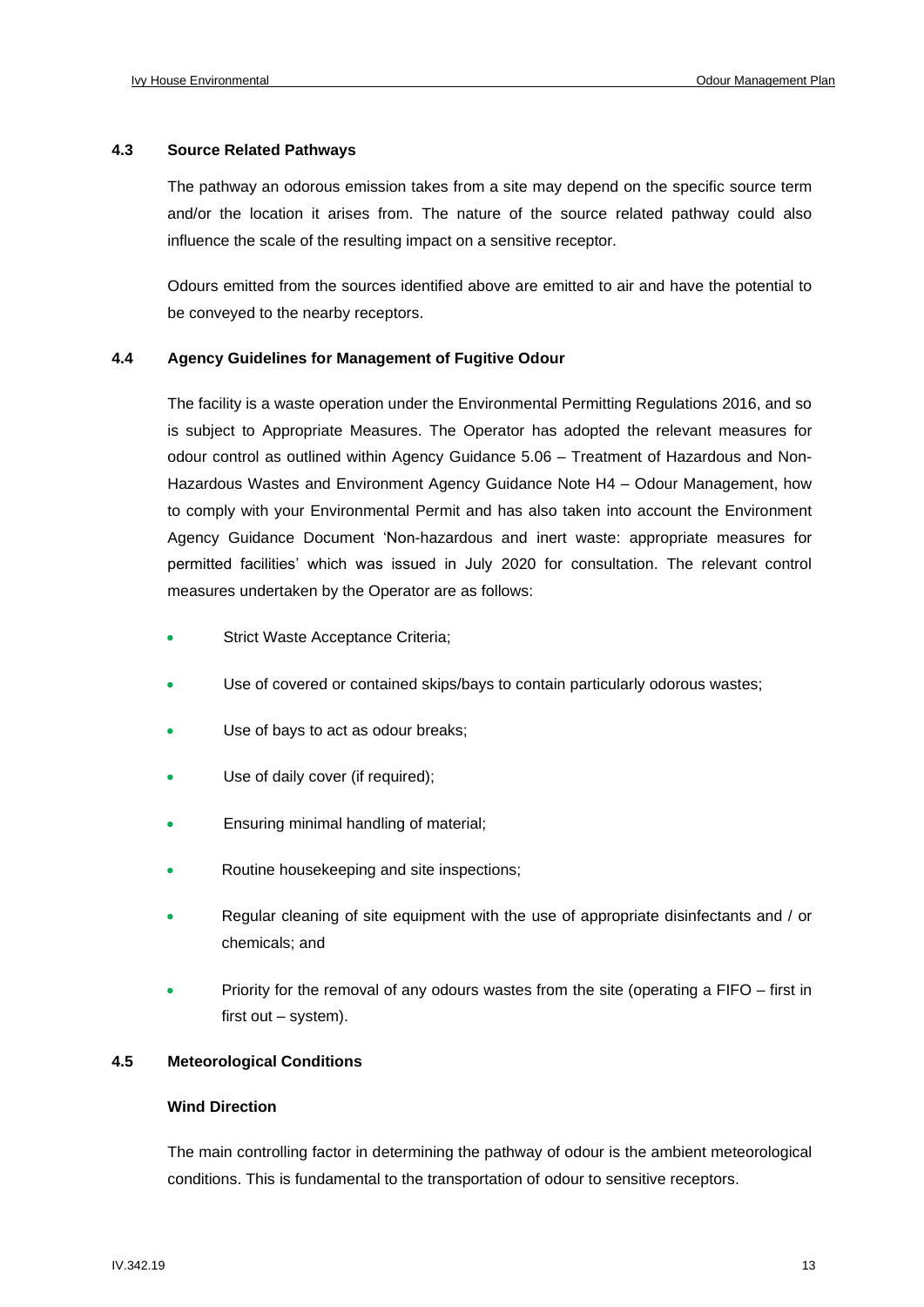The prevailing wind direction will determine which receptors will be affected and at what frequency. For this site the weather station at the Pitsford Reservoir has been used as this is the closest weather station to the facility. The wind direction distribution as found on [www.windfinder.com,](http://www.windfinder.com/) is shown below in Figure 1.



#### **Figure 1: Wind Direction of the Household Waste and Recycling Site**

The risk assessment in Table 4 represents the risk of exposure to a hazard before mitigating controls are put in place. The probability of exposure is therefore not necessarily a reflection of the severity of the impact on the receptor, which may not be sensitive to the hazard. The severity of the unmitigated consequence presumes the receptor has been exposed to the hazard.

However, if the receptor is unlikely to be exposed, then the overall unmitigated risk is low and vice versa. The mitigated risk is the residual risk presented by the hazard after control measures have been instigated.

This is the most realistic representation of the risk as effective controls will be maintained under the requirements of the environmental permit and LCC's companywide Environmental Management System (EMS).

#### **Wind Velocity**

Wind velocity will affect the distance an odour emission will travel. Conversely, increased wind speed could also beneficially improve dispersal. However, those receptors closest to the site itself are still at the highest risk of a negative impact.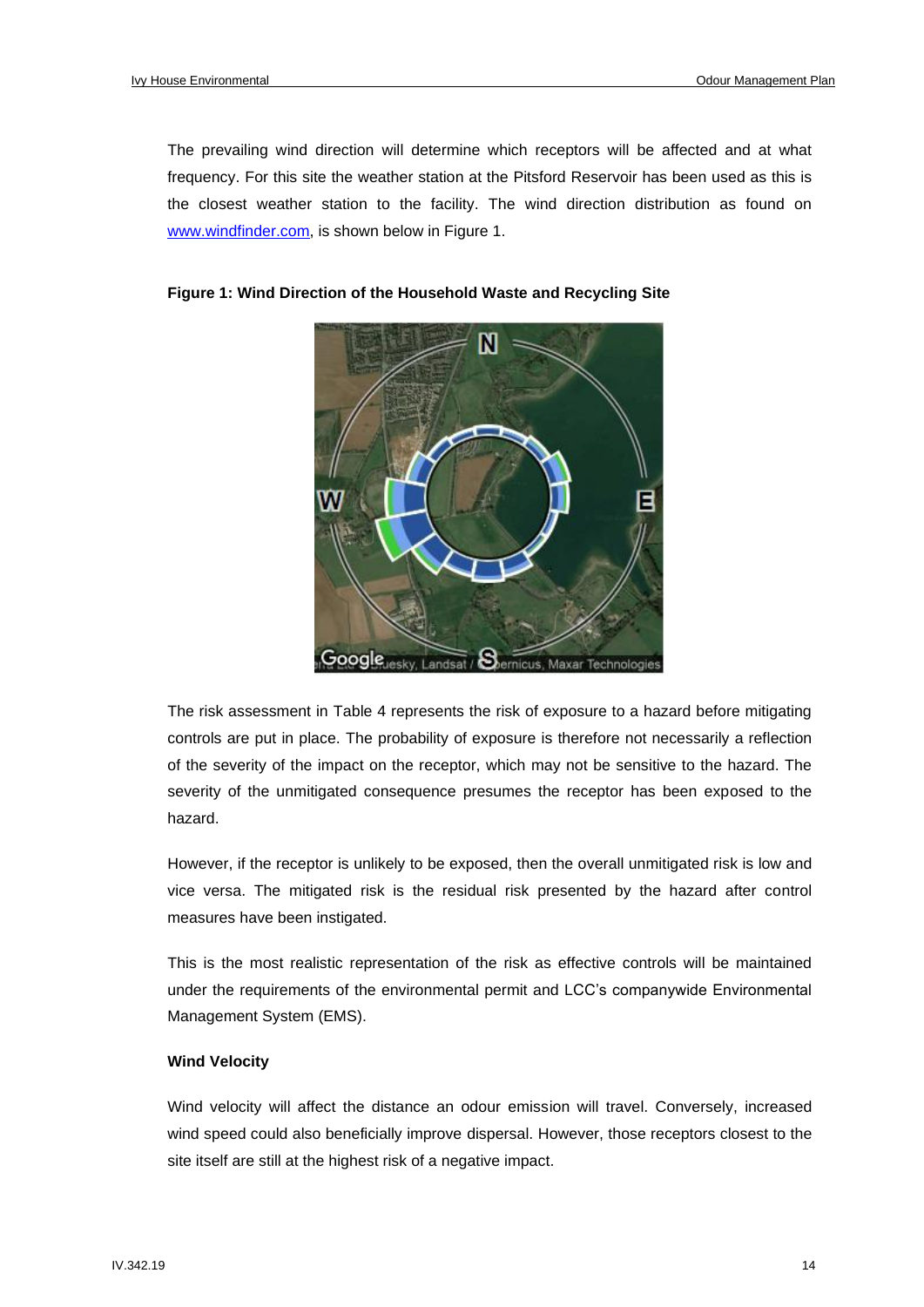#### **Air Temperature**

Warm air may carry odours upwards by convection for their dispersal away from the site. However, warm weather will encourage the onset of biodegradation of exposed or temporarily stored wastes and therefore increase odour potential. Therefore, in the summer months the risk of odour emissions is greater and this must be taken into account in the site procedures.

#### **Adverse Weather Conditions**

Unusual weather conditions, such as a heat wave, may increase the risk of odour emissions from the site. Site staff will be vigilant to unusual trends in the meteorological data or forecasts which may indicate strong winds or extremes of temperature which may cause a potential problem.

#### **4.6 Topography**

The topography of the site and the surrounding area can influence the potential dispersion of odour emissions. The site is situated within a flat area with farmland to the immediate north, south, east and west. Residential and Commercial premises are located to the northwest. The flatness of the site will enable odours to be dispersed easily into the atmosphere.

#### **4.7 Inventory of odorous waste.**

Table 4 below outlines the types of waste which will be received on site which could have the potential to become odorous and includes the waste type, storage arrangement and the likely age of the waste.

The maximum (worst case) quantity of odorous waste to be stored on site at any one time is the storage capacity for the site i.e.  $-2,400$  tonnes. The amount of each waste stream arriving on site will fluctuate throughout the year therefore it is not possible to provide an exact amount of each individual waste type on site at any one time. Please note that waste will not be stored in amounts exceeding the site capacity.

As the waste in the RHWS area is being dropped off by members of the public it is difficult to predict the potential age of wastes when they arrive at the site. The below table shows approximate age of wastes, however waste, on occasion, may be older.

Potentially odorous wastes will not be stored on site for longer than 5 days with the exception of 13 02 04\*, 13 02 05\*, 13 02 06\* and 13 02 07\*, which may be stored for longer periods of time. These will be stored in enclosed double skinned tanks/IBCs therefore, the risk of odour from these four wastes is minimised. If a waste stream arrives on site where levels of odour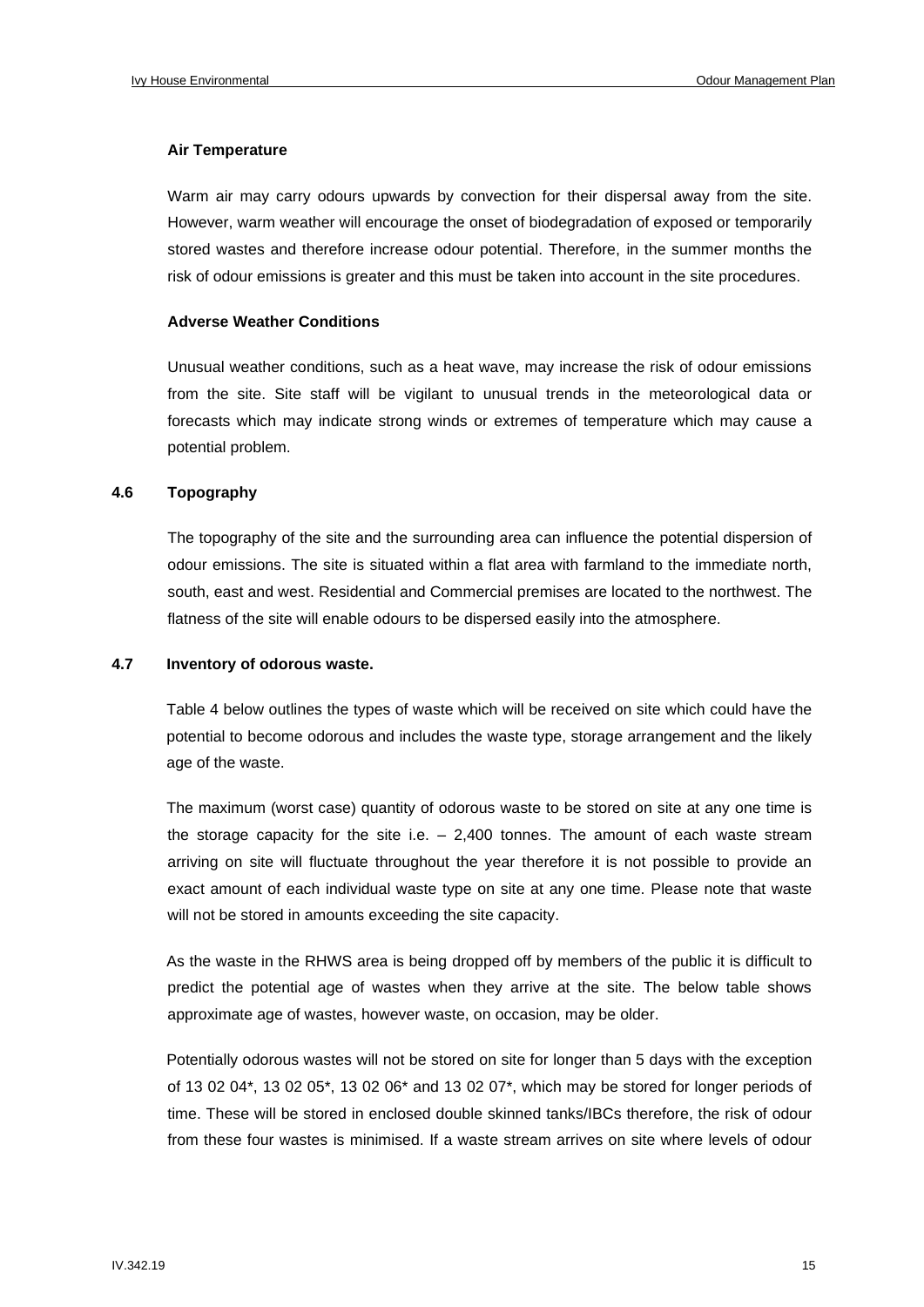are detected that are likely to cause odour pollution outside of the site boundary, it will be removed from the site within 24 hours.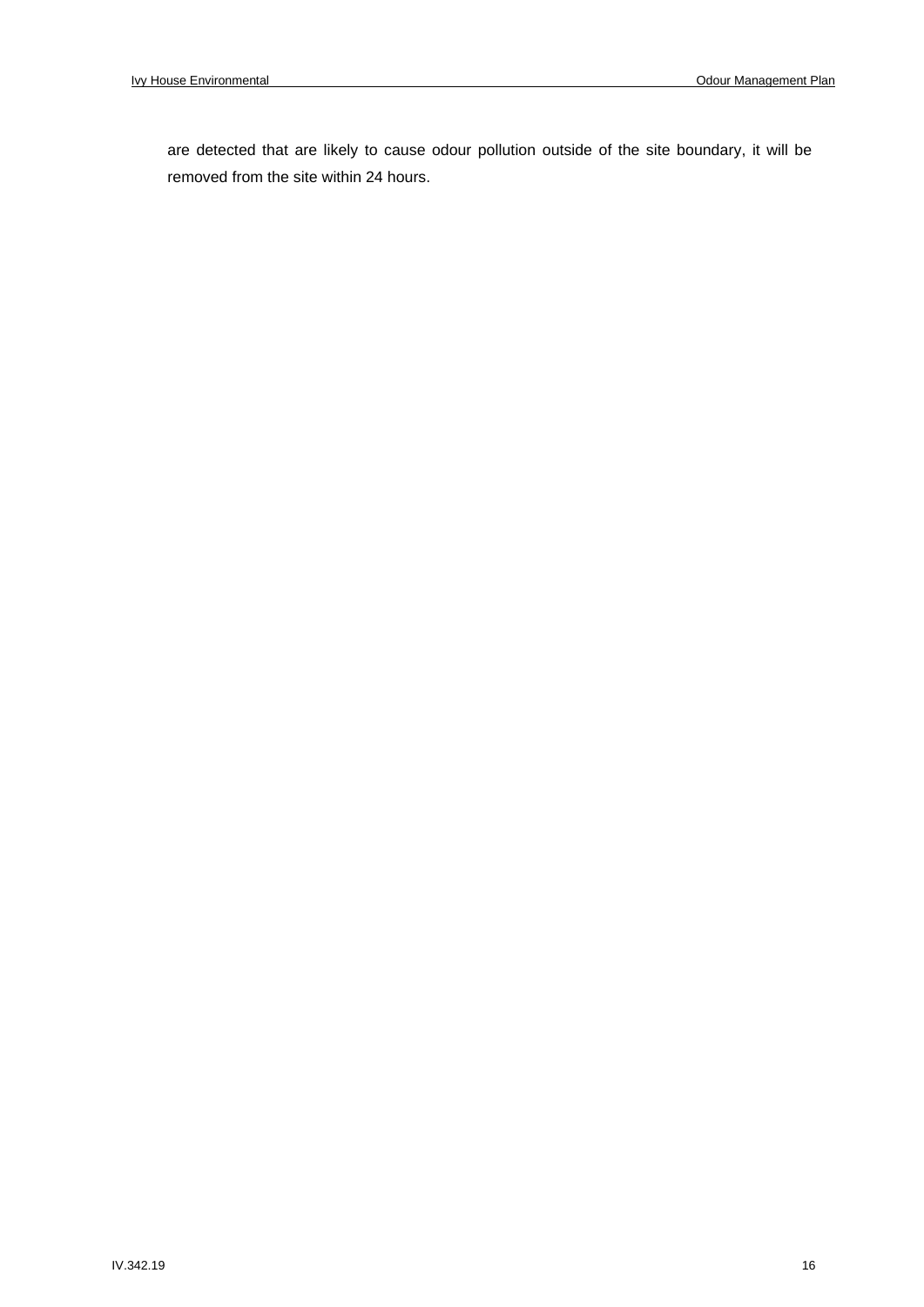#### **Table 4: Inventory of odorous waste types and storage arrangements**

| <b>EWC Code</b> | <b>Description</b>                                                 | <b>Source of Waste</b>                  | <b>Potential Age of</b><br><b>Waste</b> | <b>Storage Arrangements</b>                                                                            |
|-----------------|--------------------------------------------------------------------|-----------------------------------------|-----------------------------------------|--------------------------------------------------------------------------------------------------------|
| 02 01 03        | Plant-tissue waste                                                 | Household, Commercial<br>and Industrial | < 5 Days                                | External covered bay                                                                                   |
| 02 01 07        | Wastes from forestry                                               | Household, Commercial<br>and Industrial | < 5 Days                                | External covered bay                                                                                   |
| 02 02 03        | Materials unsuitable for<br>consumption or processing              | Household, Commercial<br>and Industrial | < 5 Days                                | Within a sealed container or<br>within a container stored under<br>cover or an external covered<br>bay |
| 02 03 04        | Materials unsuitable for<br>consumption or processing              | Household, Commercial<br>and Industrial | $< 5$ Days                              | Within a sealed container or<br>within a container stored under<br>cover or an external covered<br>bay |
| 02 05 01        | Materials unsuitable for<br>consumption or processing              | Household, Commercial<br>and Industrial | < 5 Days                                | Within a sealed container or<br>within a container stored under<br>cover or an external covered<br>bay |
| 02 06 01        | Materials unsuitable for<br>consumption or processing              | Household, Commercial<br>and Industrial | < 5 Days                                | Within a sealed container or<br>within a container stored under<br>cover or an external covered<br>bay |
| 13 02 04*       | Mineral-based chlorinated<br>engine, ger and lubricating oils      | Household, Commercial<br>and Industrial | $< 2.5$ weeks                           | Double skinned tank                                                                                    |
| 13 02 05*       | Mineral-based non-chlorinated<br>engine, gear and lubricating oils | Household, Commercial<br>and Industrial | $< 2.5$ weeks                           | Double skinned tank                                                                                    |
| 13 02 06*       | Synthetic engine, gear and<br>lubricating oils                     | Household, Commercial<br>and Industrial | $< 2.5$ weeks                           | Double skinned tank                                                                                    |
| 13 02 07*       | Readily biodegradable engine,<br>gear and lubricating oils         | Household, Commercial<br>and Industrial | $< 2.5$ weeks                           | Double skinned tank                                                                                    |
| 15 01 01        | Paper and cardboard packaging                                      | Household, Commercial<br>and Industrial | $< 2.5$ weeks                           | External covered bay- closed<br>compactor container                                                    |
| 15 01 02        | Plastic packaging                                                  | Household, Commercial                   | $< 2.5$ weeks                           | External covered bay - plastic                                                                         |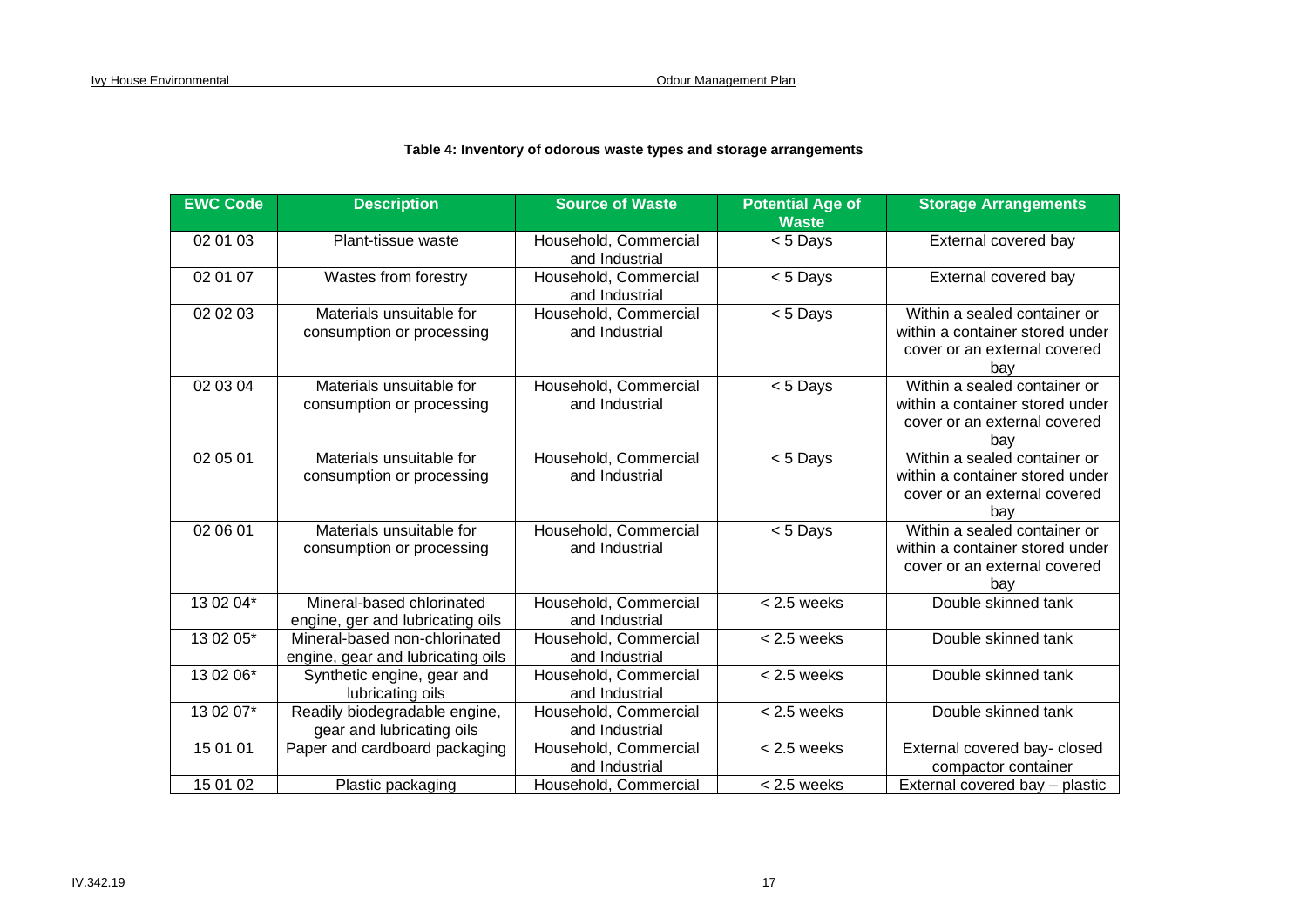|           |                              | and Industrial        |               | open top container              |
|-----------|------------------------------|-----------------------|---------------|---------------------------------|
| 15 01 03  | Wooden packaging             | Household, Commercial | $< 2.5$ weeks | External covered bay - wood     |
|           |                              | and Industrial        |               | open top container              |
| 15 01 04  | Metallic packaging           | Household, Commercial | $< 2.5$ weeks | External covered bay - scrap    |
|           |                              | and Industrial        |               | open top                        |
| 15 01 05  | Composite packaging          | Household, Commercial | $< 2.5$ weeks | External covered bay - closed   |
|           |                              | and Industrial        |               | compactor container             |
| 15 01 06  | Mixed packaging              | Household, Commercial | $< 2.5$ weeks | External covered bay - closed   |
|           |                              | and Industrial        |               | compactor container             |
| 15 01 07  | Glass packaging              | Household, Commercial | $< 2.5$ weeks | External covered bay - glass    |
|           |                              | and Industrial        |               | container closed                |
| 15 01 09  | Textile packaging            | Household, Commercial | $< 2.5$ weeks | External covered bay - sealed   |
|           |                              | and Industrial        |               | pod                             |
| 19 12 10  | Combustible waste (refuse    | Household, Commercial | $< 5$ days    | External covered bay            |
|           | derived fuel)                | and Industrial        |               |                                 |
| 20 01 02  | Glass                        | Household, Commercial | $< 2.5$ weeks | External covered bay - closed   |
|           |                              | and Industrial        |               | container                       |
| 20 01 08  | Biodegradable kitchen and    | Household, Commercial | $< 2.5$ weeks | Within a sealed container       |
|           | canteen waste                | and Industrial        |               |                                 |
| 20 01 13* | Solvents                     | Household, Commercial | $< 2.5$ weeks | Double skinned tank             |
|           |                              | and Industrial        |               |                                 |
| 20 01 25  | Edible oil and fat           | Household, Commercial | $< 2.5$ weeks | Double skinned tank             |
|           |                              | and Industrial        |               |                                 |
| 20 01 26* | Oil and fat other than those | Household, Commercial | $< 2.5$ weeks | Double skinned tank             |
|           | mentioned in 20 01 25        | and Industrial        |               |                                 |
| 20 01 27* | Paint, inks, adhesives and   | Household, Commercial | $< 2.5$ weeks | Within a sealed container       |
|           | resins containing hazardous  | and Industrial        |               |                                 |
|           | substances                   |                       |               |                                 |
| 20 01 28  | Paint, inks, adhesives and   | Household, Commercial | $< 2.5$ weeks | Within a sealed container       |
|           | resins other than those      | and Industrial        |               |                                 |
|           | mentioned in 20 01 27        |                       |               |                                 |
| 20 02 01  | Biodegradable waste          | Household,            | $< 2.5$ weeks | Within a sealed container or    |
|           |                              | Commercial and        |               | within a container stored under |
|           |                              | Industrial            |               | cover or an external covered    |
|           |                              |                       |               | bay                             |
| 20 03 01  | Mixed municipal waste        | Household,            | $< 2.5$ weeks | External covered bay            |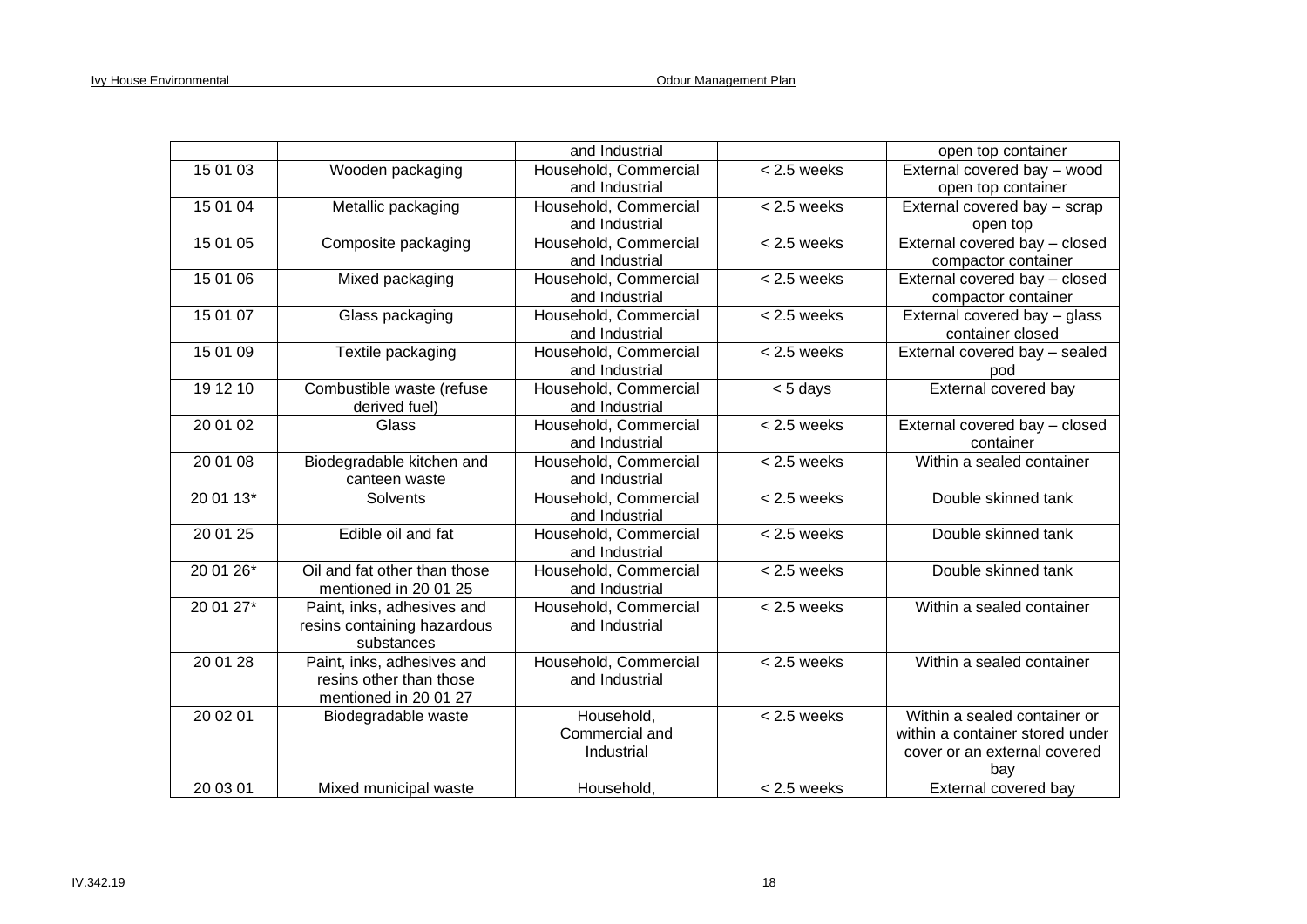|          |                          | Commercial and<br>Industrial                      |            |                      |
|----------|--------------------------|---------------------------------------------------|------------|----------------------|
| 20 03 02 | Waste from markets       | Household,<br>Commercial and<br>Industrial        | < 1 week   | External covered bay |
| 20 03 03 | Street-cleaning residues | Household, Waste<br><b>Collection Authorities</b> | $< 5$ days | External covered bay |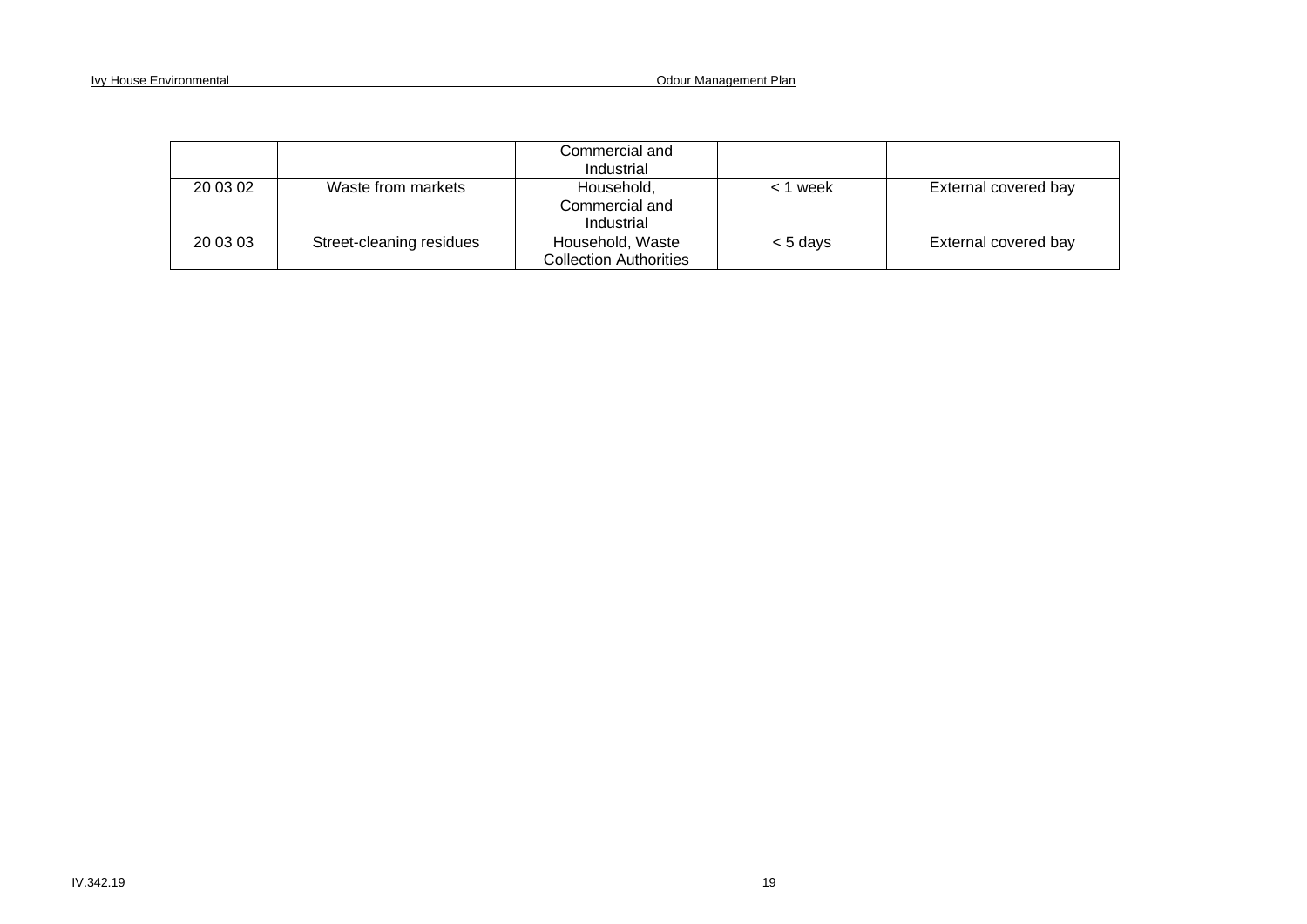#### **4.8 Mitigation and contingency measures**

Table 5 below outlines the risk, pathway, receptor assessment and provides management techniques to control/mitigate each of the risks during normal operations and during abnormal events.

In addition, the locations of potentially odorous areas on the site have been provided on Drawing Number M00460-MAB-00-ZZ-DR-A-1104-S4-P01. As there is no treatment on site the odorous areas only constitute of storage skips within RHWS area and bays within the Bulking Area. Given the location, the character of the facility and mitigation measures that will be implemented on site it is considered that specialised abatement is not required.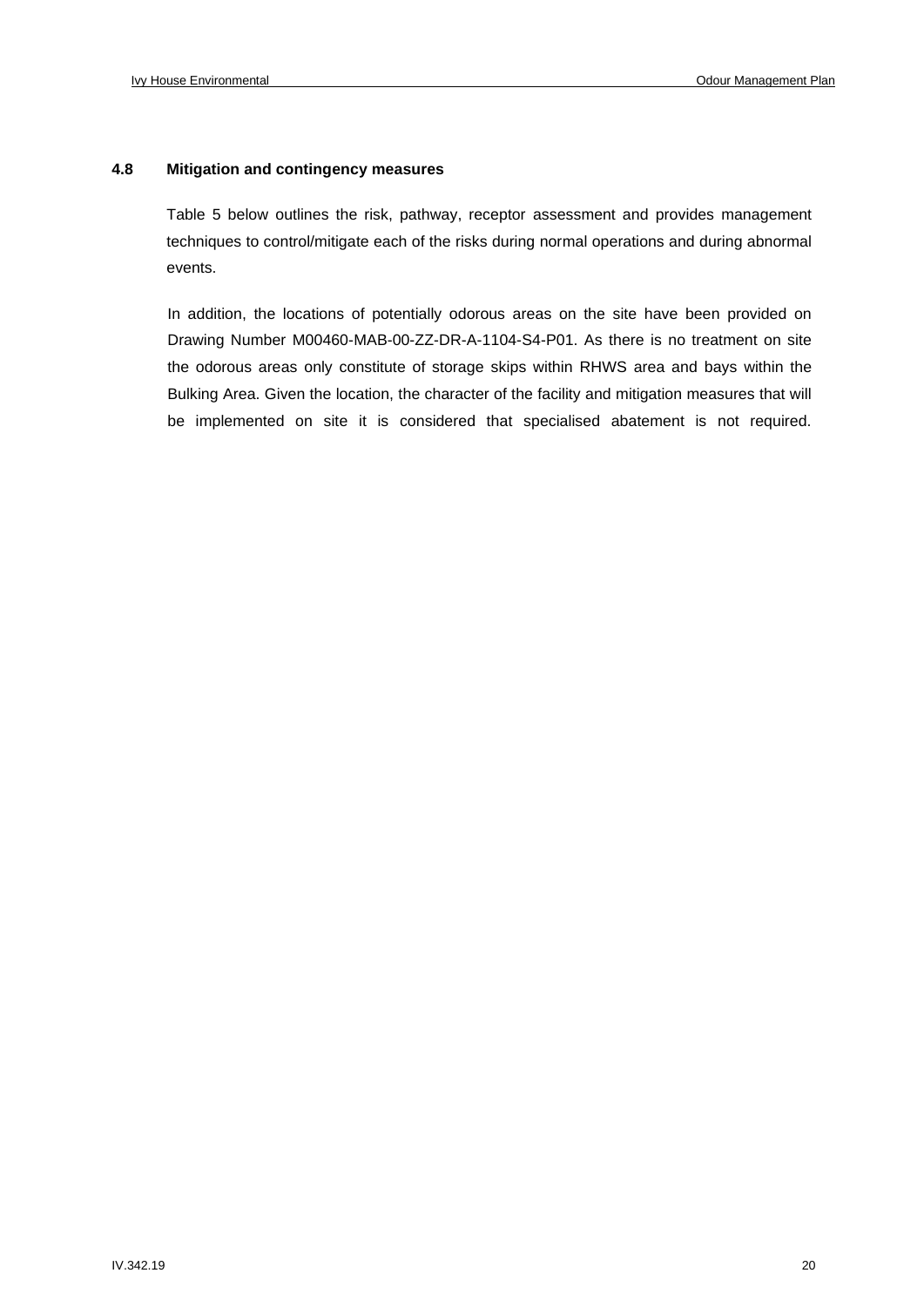#### **Table 5: Odour Emissions Risk Assessment and Management Plan**

| What do you do that can harm and what could<br>be harmed? |                                                                                                                                                  |                                               | <b>Managing the risk</b>                                                                                                                                                                                                                                                                                                                                                                                                                                                                                                                                                                                                                                                                                                                                                                                                                                                                                                                                                                                                                                                                                                                                                                                                                                                                                                                       | <b>Assessing the risk</b>                                                                                                                                                                        |                                                                                                                               |                                                                                           |
|-----------------------------------------------------------|--------------------------------------------------------------------------------------------------------------------------------------------------|-----------------------------------------------|------------------------------------------------------------------------------------------------------------------------------------------------------------------------------------------------------------------------------------------------------------------------------------------------------------------------------------------------------------------------------------------------------------------------------------------------------------------------------------------------------------------------------------------------------------------------------------------------------------------------------------------------------------------------------------------------------------------------------------------------------------------------------------------------------------------------------------------------------------------------------------------------------------------------------------------------------------------------------------------------------------------------------------------------------------------------------------------------------------------------------------------------------------------------------------------------------------------------------------------------------------------------------------------------------------------------------------------------|--------------------------------------------------------------------------------------------------------------------------------------------------------------------------------------------------|-------------------------------------------------------------------------------------------------------------------------------|-------------------------------------------------------------------------------------------|
| Hazard                                                    | Receptor                                                                                                                                         | Pathway                                       | <b>Risk Management</b>                                                                                                                                                                                                                                                                                                                                                                                                                                                                                                                                                                                                                                                                                                                                                                                                                                                                                                                                                                                                                                                                                                                                                                                                                                                                                                                         | Probability of<br><b>Exposure</b>                                                                                                                                                                | <b>Consequence</b>                                                                                                            | What is the overall<br>risk?                                                              |
| What has the<br>potential to<br>cause harm?<br>To Air     | What is at<br>risk? What do I<br>wish to<br>protect?                                                                                             | How can the<br>hazard get to<br>the receptor? | What measures will you take to reduce the risk? If it occurs -<br>who is responsible for what?                                                                                                                                                                                                                                                                                                                                                                                                                                                                                                                                                                                                                                                                                                                                                                                                                                                                                                                                                                                                                                                                                                                                                                                                                                                 | How likely is this<br>contact?                                                                                                                                                                   | What is the harm that<br>can be caused?                                                                                       | What is the risk that<br>still remains? The<br>balance of probability<br>and consequence. |
| Severely<br>odorous wastes<br>received                    | Site Workers<br>Occupiers of<br>Domestic<br>dwellings<br>listed in Table<br>3.<br>Industrial and<br>commercial<br>premises listed<br>in Table 3. | Atmosphere                                    | If deemed too odorous, the waste will not be accepted at the<br>site.<br>Should a load that contains severely odorous waste (for<br>example green waste, mixed household wastes) be<br>undetected until it is unloaded, the waste will either be<br>removed from the site as a priority, or, in case of the Bulking<br>Area, it may be 'buried' under less odorous wastes to prevent<br>the release of odour i.e. a daily cover. Using the daily cover<br>would only apply if waste had to be left on site for a period of<br>time that might result in the odour escaping outside of the site<br>boundary. In such cases the waste would be buried under the<br>non-odorous waste of the same type. If the waste could<br>produce offensive odour which could impact nearby receptors,<br>then it will be removed within 24 hours.<br>All skips and bays which will house wastes which could be<br>perceived as odorous will be covered or contained.<br>If severely odorous wastes are likely to impact the<br>infrastructure, i.e. will leave behind odour within a bay or a<br>skip, then the site will implement a full clean of the bay/skip as<br>appropriate.<br>If severely odorous waste is repeatedly received from the<br>same producer, then they will be informed so that they can<br>investigate potential prevention measures. | Odour could potentially<br>reach the nearby<br>dwellings or<br>commercial premises<br>when a strong wind<br>blows in their direction.<br>Management actions<br>should prevent this<br>happening. | Nuisance - having to<br>keep windows closed,<br>not being able to enjoy<br>outdoor spaces etc,<br>customer complaints<br>etc. | Not significant.                                                                          |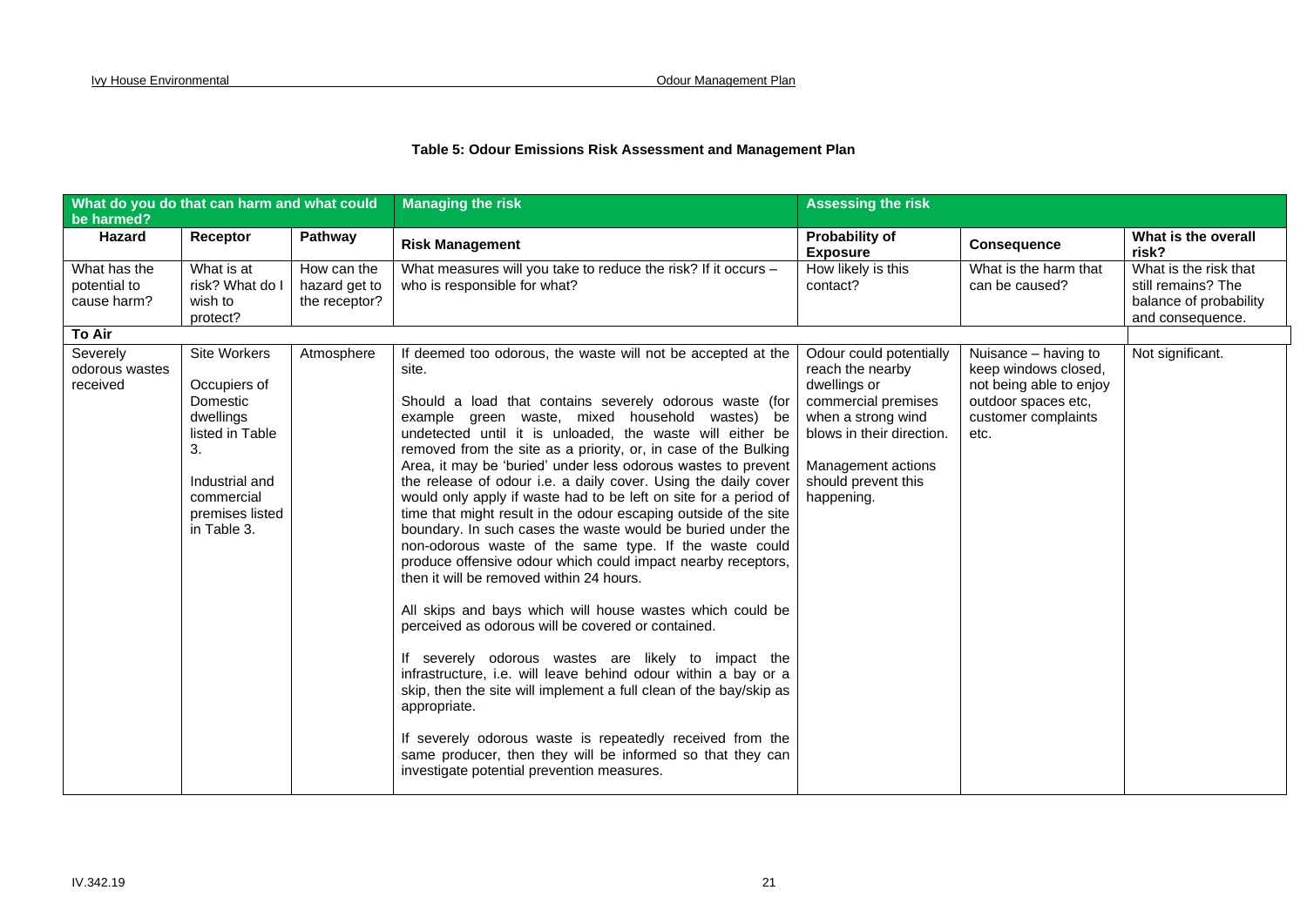| Large quantities<br>of waste<br>received.                                                                               | Site Workers<br>Occupiers of<br>Domestic<br>dwellings<br>listed in Table<br>3.<br>Industrial and<br>commercial<br>premises listed<br>in Table 3.        | Atmosphere | The Recycling Operatives will assess the volumes of waste<br>present on site on a daily basis.<br>The Operator will not accept waste on the site if there is not<br>sufficient storage capacity to handle the waste without<br>increasing the risk of odour emissions.<br>The site will have a fast turnaround for wastes in general and a<br>first in first out mentality for odour producing wastes. In<br>addition, management practices are in place to ensure that<br>before holiday events etc which lead to large waste quantities<br>being produced (such as Christmas), the site is cleared to<br>provide maximum capacity.                                                              | Odour could potentially<br>reach the nearby<br>dwellings or<br>commercial premises<br>when a strong wind<br>blows in their direction.<br>Management actions<br>should prevent this<br>happening. | Nuisance - having to<br>keep windows closed,<br>not being able to enjoy<br>outdoor spaces etc,<br>customer complaints<br>etc. | Not significant. |
|-------------------------------------------------------------------------------------------------------------------------|---------------------------------------------------------------------------------------------------------------------------------------------------------|------------|---------------------------------------------------------------------------------------------------------------------------------------------------------------------------------------------------------------------------------------------------------------------------------------------------------------------------------------------------------------------------------------------------------------------------------------------------------------------------------------------------------------------------------------------------------------------------------------------------------------------------------------------------------------------------------------------------|--------------------------------------------------------------------------------------------------------------------------------------------------------------------------------------------------|-------------------------------------------------------------------------------------------------------------------------------|------------------|
| Handling of<br><b>Materials</b><br>(storage and<br>transfer of<br>wastes)<br>Transfer of<br>odorous<br>chemicals to air | <b>Site Workers</b><br>Occupiers of<br>Domestic<br>dwellings<br>listed in Table<br>3.<br>Industrial and<br>commercial<br>premises listed<br>in Table 3. | Atmosphere | If wastes are likely to produce odour when handled for transfer<br>purposes the Operator will ensure that these are handled as a<br>priority and the containment measures (i.e. sealed containers,<br>and covers over the relevant bays) are enacted to prevent<br>odour emissions.<br>Wastes may be damped down to increase humidity inside of<br>the covered bays or containers and wastes may be damped<br>down prior to transfer.<br>All wastes will be stored in accordance with Table 4 above<br>which are considered sufficient to prevent odour emissions.                                                                                                                                | Odour could potentially<br>reach the nearby<br>dwellings or<br>commercial premises<br>when a strong wind<br>blows in their direction.<br>Management actions<br>should prevent this<br>happening. | Nuisance - having to<br>keep windows closed,<br>not being able to enjoy<br>outdoor spaces etc,<br>customer complaints<br>etc. | Not significant. |
| Plant<br>breakdown                                                                                                      | Site Workers<br>Occupiers of<br>Domestic<br>dwellings<br>listed in Table<br>3.<br>Industrial and<br>commercial<br>premises listed<br>in Table 3.        | Atmosphere | Receipt of waste will cease, if necessary, until machinery is<br>functioning again.<br>Any necessary repairs and maintenance work will be carried<br>out in a timely manner.<br>Odorous materials may be encased in containers and skips or,<br>in case of the Bulking Area, may be 'buried' under less<br>odorous wastes. Using the daily cover would only apply if<br>waste had to be left on site for a period of time that might<br>result in the odour escaping outside of the site boundary. In<br>such cases the waste would be buried under the non-odorous<br>waste of the same type. If the waste could produce offensive<br>odour which could impact nearby receptors, then it will be | Odour could potentially<br>reach the nearby<br>dwellings or<br>commercial premises<br>when a strong wind<br>blows in their direction.<br>Management actions<br>should prevent this<br>happening. | Nuisance - having to<br>keep windows closed,<br>not being able to enjoy<br>outdoor spaces etc,<br>customer complaints<br>etc. | Not significant. |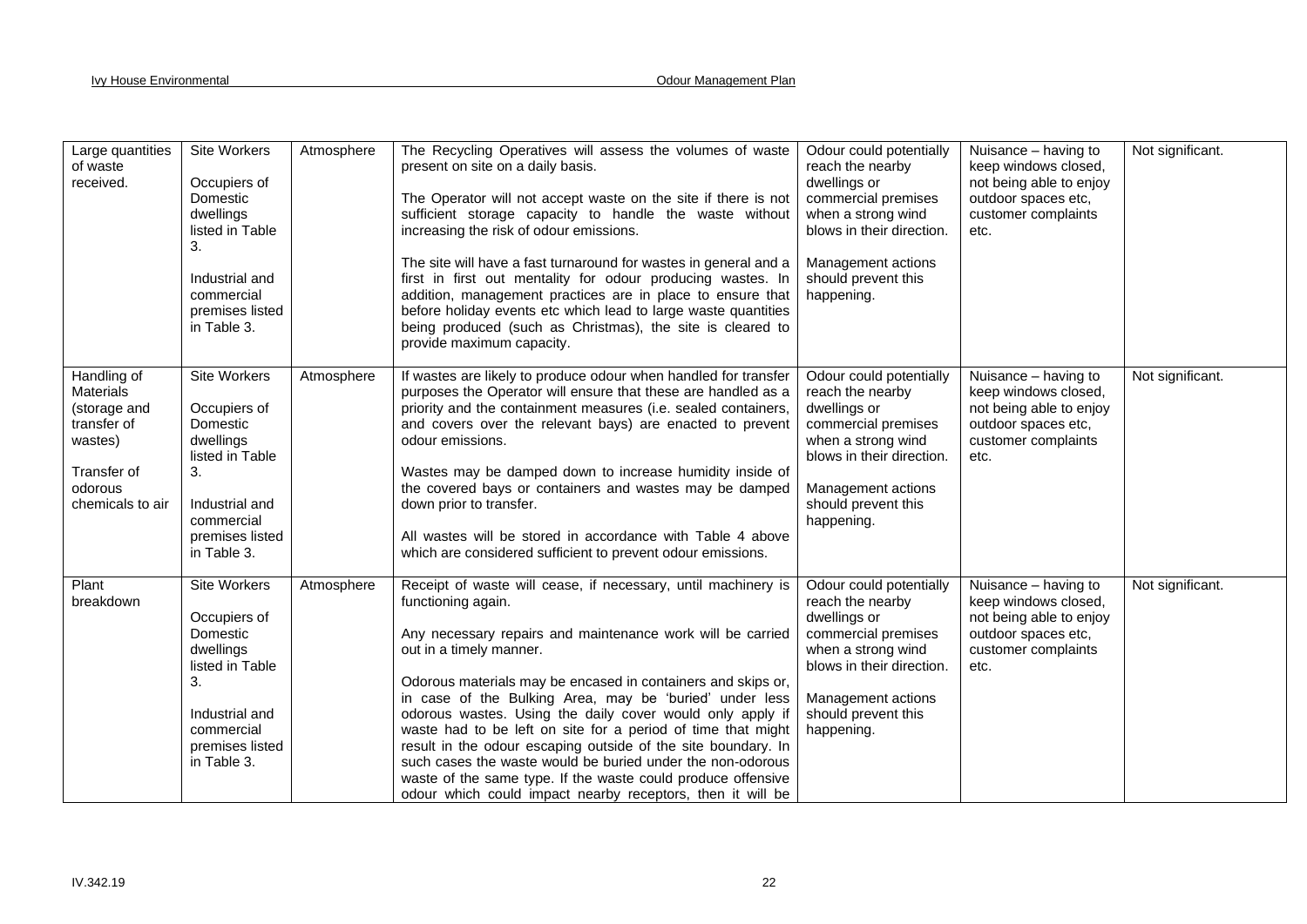|                                          |                                                                                                                                                  |            | removed within 24 hours.                                                                                                                                                                                                                                                                                                                                                                                                                                                                                                                                                                                             |                                                                                                                                                                                                  |                                                                                                                               |                  |
|------------------------------------------|--------------------------------------------------------------------------------------------------------------------------------------------------|------------|----------------------------------------------------------------------------------------------------------------------------------------------------------------------------------------------------------------------------------------------------------------------------------------------------------------------------------------------------------------------------------------------------------------------------------------------------------------------------------------------------------------------------------------------------------------------------------------------------------------------|--------------------------------------------------------------------------------------------------------------------------------------------------------------------------------------------------|-------------------------------------------------------------------------------------------------------------------------------|------------------|
|                                          |                                                                                                                                                  |            | If the plant is down for a period of over 5 days the waste will<br>be transferred off-site to an appropriately permitted facility.                                                                                                                                                                                                                                                                                                                                                                                                                                                                                   |                                                                                                                                                                                                  |                                                                                                                               |                  |
| <b>Power Failure</b>                     | Site Workers<br>Occupiers of<br>Domestic<br>dwellings<br>listed in Table<br>3.<br>Industrial and<br>commercial<br>premises listed<br>in Table 3. | Atmosphere | A back-up generator may be installed at the facility.<br>If the waste delivery is from a $3rd$ party, the supplier will be<br>notified as soon as possible and the Operator may decide to<br>cease accepting waste.<br>An immediate investigation and remedial action will be<br>undertaken as required to determine the cause of the power<br>failure.<br>If the failure is for an extended period, the site will cease or<br>minimise the acceptance of waste, as necessary.<br>If the plant is down for a period of over 5 days the waste will<br>be transferred off-site to an appropriately permitted facility. | Odour could potentially<br>reach the nearby<br>dwellings or<br>commercial premises<br>when a strong wind<br>blows in their direction.<br>Management actions<br>should prevent this<br>happening. | Nuisance - having to<br>keep windows closed,<br>not being able to enjoy<br>outdoor spaces etc,<br>customer complaints<br>etc. | Not significant. |
| <b>Restricted staff</b><br>availability. | Site Workers<br>Occupiers of<br>Domestic<br>dwellings<br>listed in Table<br>3.<br>Industrial and<br>commercial<br>premises listed<br>in Table 3. | Atmosphere | The site management staff will have a staff resources plan that<br>ensures that sufficient numbers of staff are available at all<br>times to undertake each role.<br>If required, additional staff may be hired on a temporary basis<br>to cover the absent staff.<br>If necessary, wastes will be transferred off-site to an<br>appropriately permitted facility to reduce or remove waste<br>volumes to a manageable level.<br>If it is deemed that there are insufficient qualified staff to safely<br>and properly run the plant, activities will be temporarily halted.                                         | Odour could potentially<br>reach the nearby<br>dwellings or<br>commercial premises<br>when a strong wind<br>blows in their direction.<br>Management actions<br>should prevent this<br>happening. | Nuisance - having to<br>keep windows closed,<br>not being able to enjoy<br>outdoor spaces etc,<br>customer complaints<br>etc. | Not significant. |
| Extreme winds<br>and gales               | <b>Site Workers</b><br>Occupiers of<br>Domestic<br>dwellings<br>listed in Table<br>3.                                                            | Atmosphere | Storage will be undertaken within bays, skips and tanks.<br>Relevant bays and skips will be provided containment/covers<br>to prevent wind whip and may be sealed if required while the<br>tanks will be double skinned.<br>The Operator will ensure that they maintain headroom within<br>bays and skips to avoid the waste catching the wind.                                                                                                                                                                                                                                                                      | Odour could potentially<br>reach the nearby<br>dwellings or<br>commercial premises<br>when a strong wind<br>blows in their direction.                                                            | Nuisance - having to<br>keep windows closed,<br>not being able to enjoy<br>outdoor spaces etc,<br>customer complaints<br>etc. | Not significant. |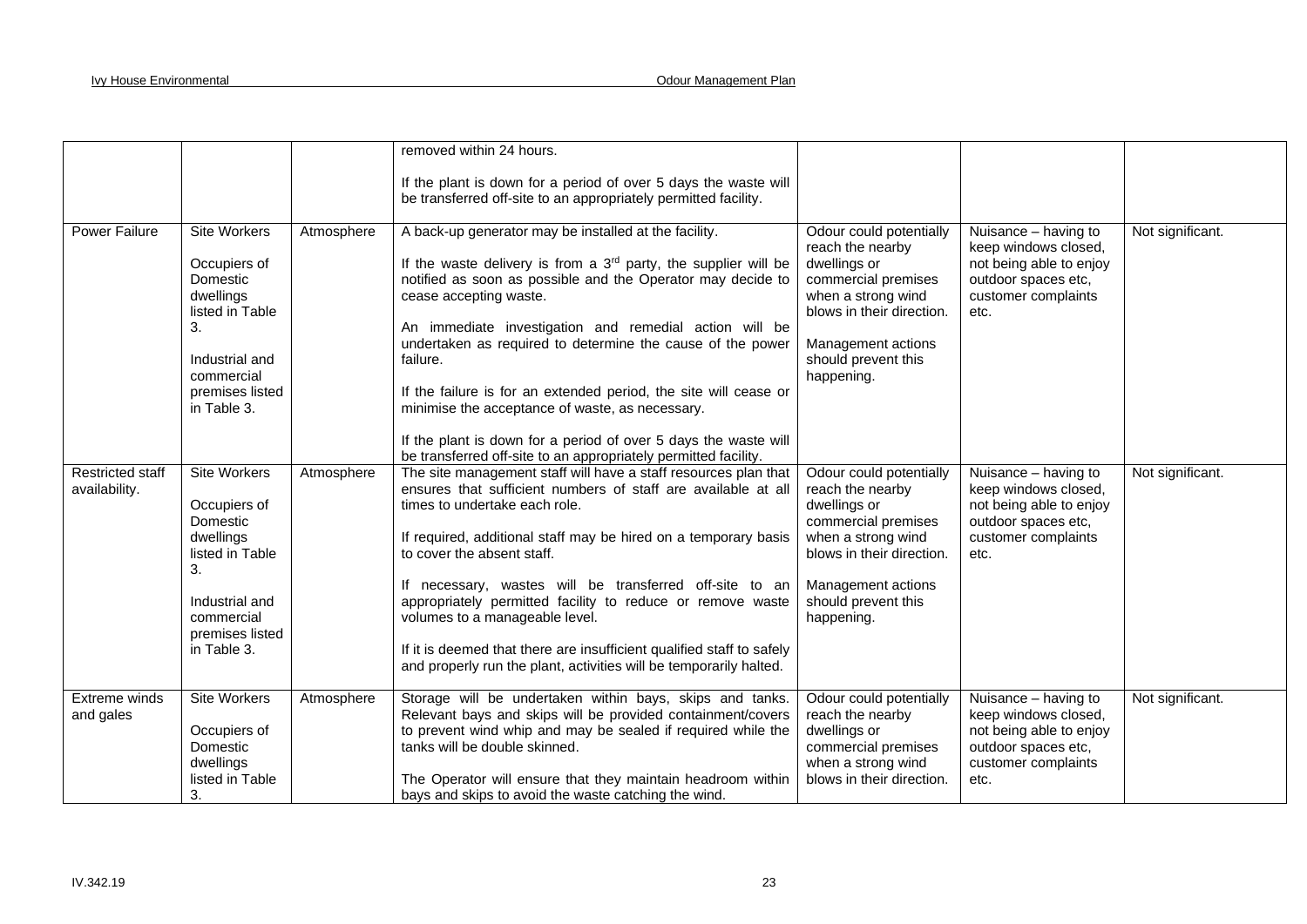|                          | Industrial and<br>commercial<br>premises listed<br>in Table 3.                                                                                                              |            | The site may have emergency tarpaulins on site which can be<br>deployed for external storage areas to prevent wind whip.<br>Given the above, it is unlikely that gales or wind will cause an<br>increase in odour emissions.                                                                                                                   | Management actions<br>should prevent this<br>happening.                                                                                                                                          |                                                                                                                               |                  |
|--------------------------|-----------------------------------------------------------------------------------------------------------------------------------------------------------------------------|------------|------------------------------------------------------------------------------------------------------------------------------------------------------------------------------------------------------------------------------------------------------------------------------------------------------------------------------------------------|--------------------------------------------------------------------------------------------------------------------------------------------------------------------------------------------------|-------------------------------------------------------------------------------------------------------------------------------|------------------|
| Extreme<br>cold/snowfall | Site Workers<br>Occupiers of<br>Domestic<br>dwellings<br>listed in Table<br>3.<br>Habitats in<br>Table 3.<br>Industrial and<br>commercial<br>premises listed<br>in Table 3. | Atmosphere | If possible, snow will be cleared to enable normal access into<br>and within the site.<br>During snow events, the infrastructure will be checked to<br>ensure that any snow or freezing does not impact on the<br>integrity of the site's infrastructure, i.e. skips, bays, tanks,<br>quarantine area, covers and canopies.                    | Odour could potentially<br>reach the nearby<br>dwellings or<br>commercial premises<br>when a strong wind<br>blows in their direction.<br>Management actions<br>should prevent this<br>happening. | Nuisance - having to<br>keep windows closed,<br>not being able to enjoy<br>outdoor spaces etc,<br>customer complaints<br>etc. | Not significant. |
| Fire                     | <b>Site Workers</b><br>Occupiers of<br>Domestic<br>dwellings<br>listed in Table<br>3.<br>Industrial and<br>commercial<br>premises listed<br>in Table 3.                     | Atmosphere | A Fire Prevention Plan has been prepared and submitted as<br>part of this application.<br>Should a fire occur within the site, operations will be<br>temporarily suspended, and no further waste will be accepted<br>on site.<br>If necessary, wastes will be transferred off-site to an<br>appropriately permitted facility.                  | Odour could potentially<br>reach the nearby<br>dwellings or<br>commercial premises<br>when a strong wind<br>blows in their direction.<br>Management actions<br>should prevent this<br>happening. | Nuisance - having to<br>keep windows closed,<br>not being able to enjoy<br>outdoor spaces etc,<br>customer complaints<br>etc. | Not significant. |
| Flooding                 | <b>Site Workers</b><br>Occupiers of<br>Domestic<br>dwellings<br>listed in Table<br>3.                                                                                       | Leachate   | The site is located in a Flood Zone 1 making flooding very<br>unlikely, should flooding occur on site, the containment<br>infrastructure will be assessed for breaches or likely damage.<br>Operations may be temporarily suspended if flooding of the<br>general site may lead to pollution and no further waste will be<br>accepted on site. | Odour could potentially<br>reach the nearby<br>dwellings or<br>commercial premises<br>when a strong wind<br>blows in their direction.<br>Management actions                                      | Nuisance - having to<br>keep windows closed,<br>not being able to enjoy<br>outdoor spaces etc,<br>customer complaints<br>etc. | Not significant. |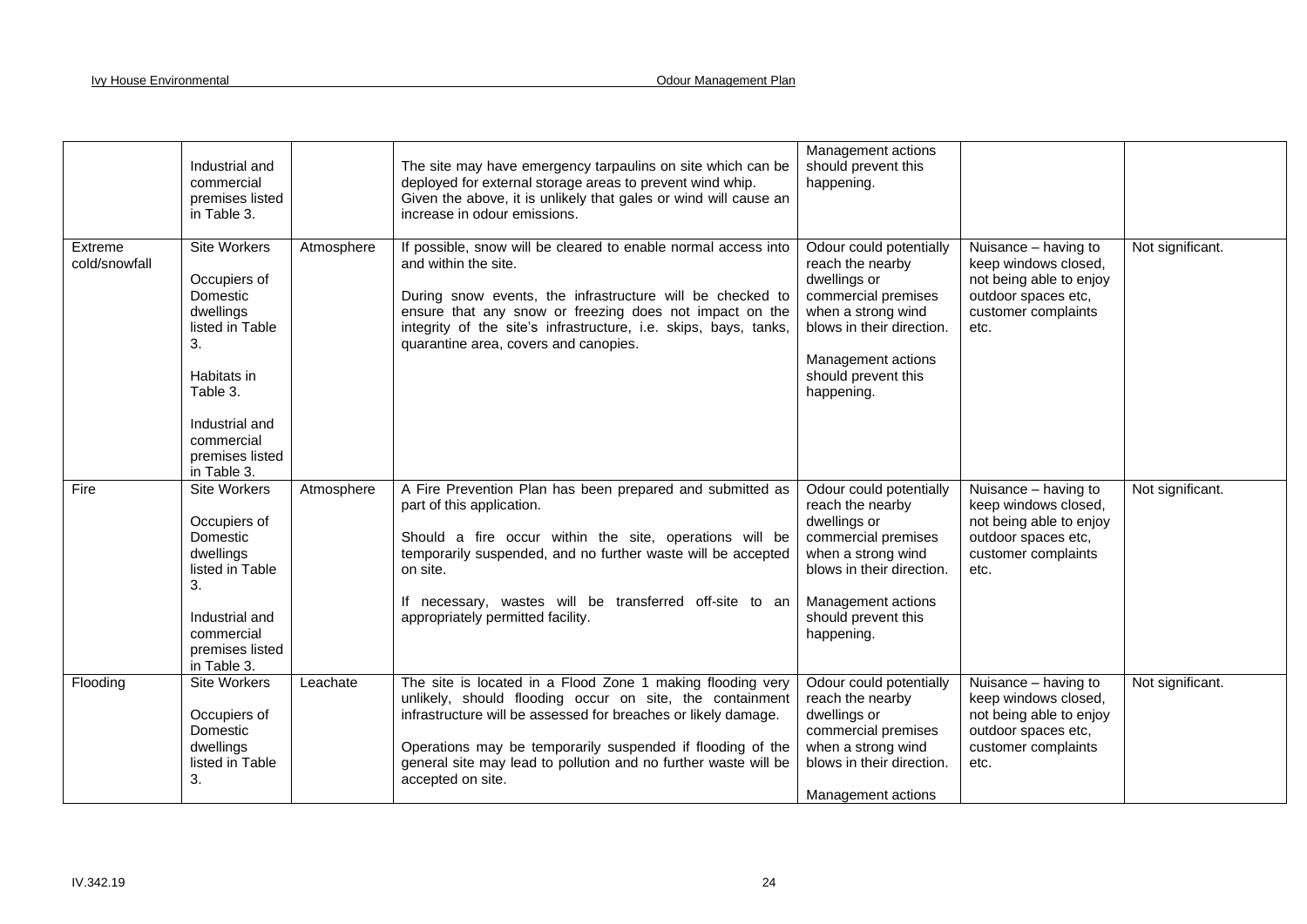|                      | Industrial and<br>commercial<br>premises listed<br>in Table 3.                                                                                   |            | necessary, wastes will be transferred off-site to an<br>appropriately permitted facility.                                                                                                                                                                                                                                                                                                                                                                                                                     | should prevent this<br>happening.                                                                                                                                                                |                                                                                                                               |                  |
|----------------------|--------------------------------------------------------------------------------------------------------------------------------------------------|------------|---------------------------------------------------------------------------------------------------------------------------------------------------------------------------------------------------------------------------------------------------------------------------------------------------------------------------------------------------------------------------------------------------------------------------------------------------------------------------------------------------------------|--------------------------------------------------------------------------------------------------------------------------------------------------------------------------------------------------|-------------------------------------------------------------------------------------------------------------------------------|------------------|
| Poor<br>Housekeeping | Site Workers<br>Occupiers of<br>Domestic<br>dwellings<br>listed in Table<br>З.<br>Industrial and<br>commercial<br>premises listed<br>in Table 3. | Atmosphere | If poor housekeeping occurs, the Area Supervisor will delegate<br>members of staff to address the issues identified and may<br>decide to cease accepting waste until such times as any<br>identified issues have been mitigated.<br>If poor housekeeping continues to occur on site, then all staff<br>will be retrained and a daily task list may be instigated which a<br>nominated member of staff will be required to sign off which<br>will be checked by the Area Supervisor at the end of each<br>day. | Odour could potentially<br>reach the nearby<br>dwellings or<br>commercial premises<br>when a strong wind<br>blows in their direction.<br>Management actions<br>should prevent this<br>happening. | Nuisance – having to<br>keep windows closed,<br>not being able to enjoy<br>outdoor spaces etc,<br>customer complaints<br>etc. | Not significant. |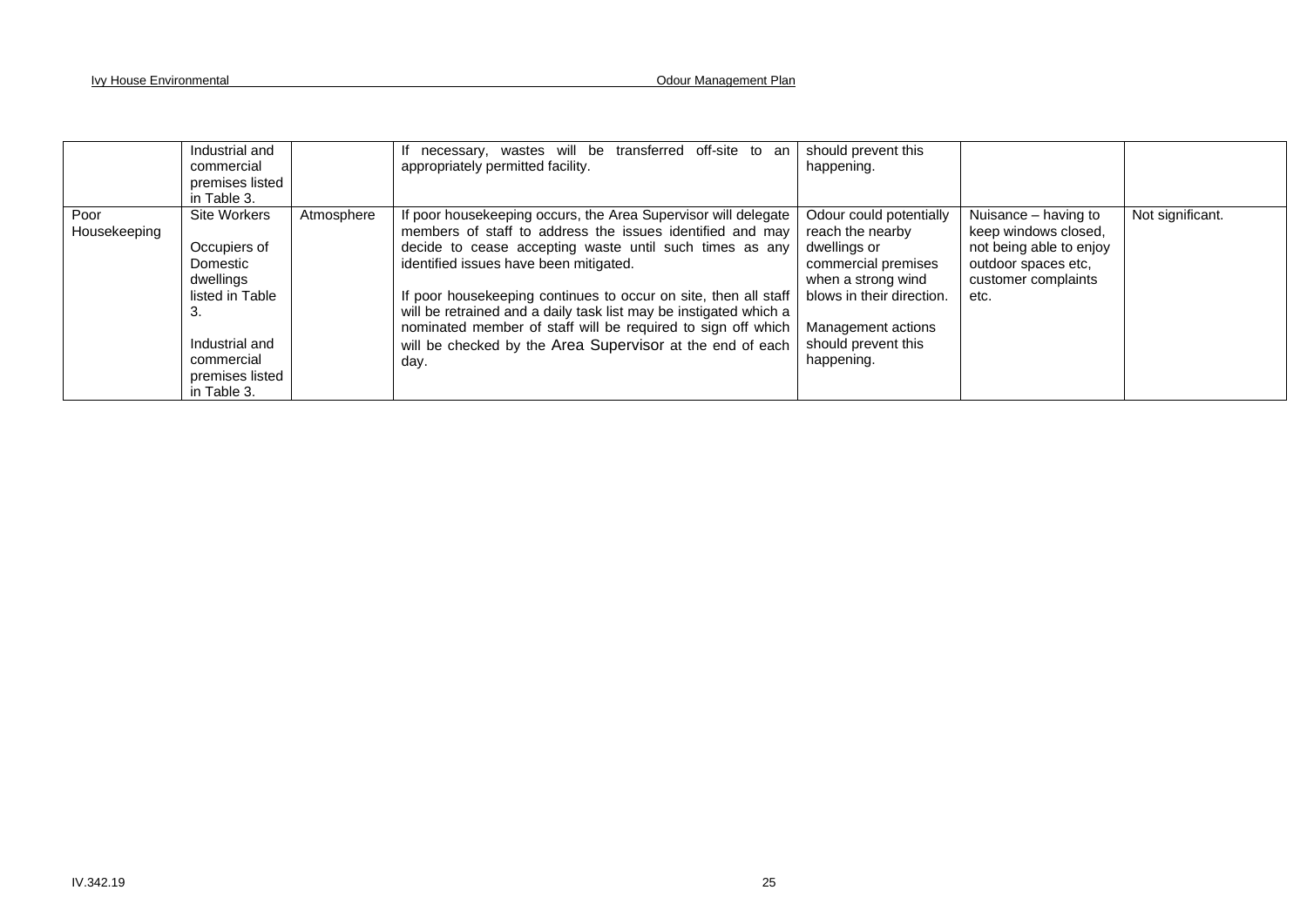#### **4.9 Housekeeping**

The Operator will maintain a clean and well organised site. The site has a housekeeping schedule in place in order to prevent build-up of odorous debris. Table 6 below details the cleaning schedule that is in place.

#### **Table 6. Housekeeping schedule.**

| Frequency   | <b>Action</b>                                                                                                                                                                          |
|-------------|----------------------------------------------------------------------------------------------------------------------------------------------------------------------------------------|
| Daily       | Visual and olfactory inspection for any odorous residues on surfaces, plant<br>and in bays – any actions required that are not part of daily routine are<br>recorded in the daily log. |
|             | Manual sweeping/shovelling of debris from site surfaces.                                                                                                                               |
| As required | Maintenance of concrete surfaces and infrastructure containing waste.                                                                                                                  |
|             | Road sweeper deployed to clean up all site surfaces.                                                                                                                                   |

#### **4.10 Proposed Monitoring Requirements**

Agency Guidance H4 sets out that odour monitoring should be undertaken at sensitive receptors and as part of an odour management plan and can be undertaken by sniff testing using the FIDOR system (frequency of detection, intensity as perceived, Duration of exposure, Offensiveness using the hedonic scale and Receptor Sensitivity). As the site does not have any sensitive receptors (i.e. residential receptors) within relevant distance of the site, a specific 'off-site' monitoring is not considered to be required above that expected to be undertaken as part of normal day-to-day operations. In addition, if complaints are received, the Operator will follow the complaints procedure in Appendix B which will act to identify the cause of the odour and then link it back to the site operations being undertaken at the time.

As this is a live working document, the Operator can revise this OMP as necessary and put in place additional control measures as required, including revising the site layout, undertaking odour monitoring, reviewing waste acceptance procedures and investigating the need for odour abatement equipment.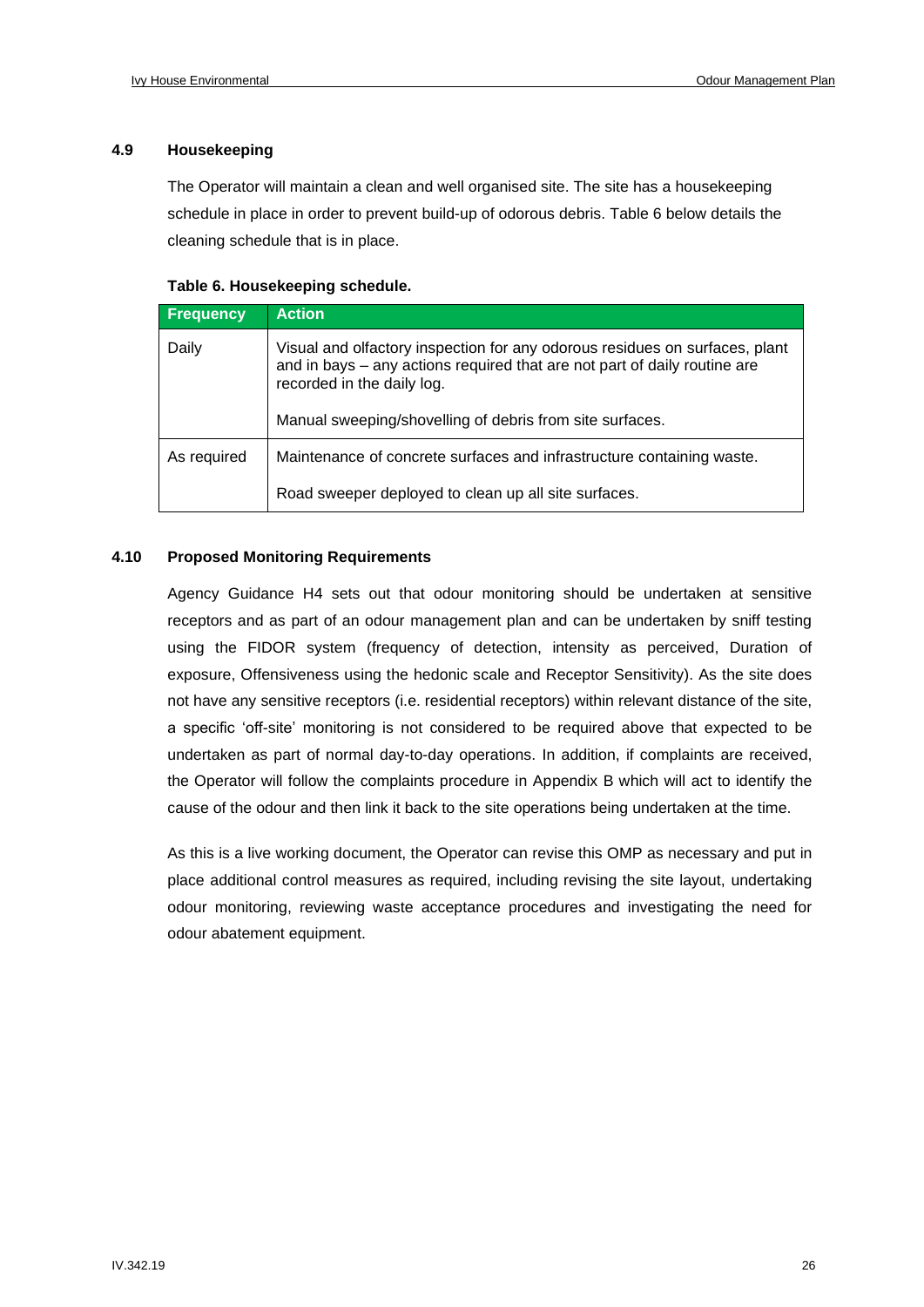#### **5.0 CONCLUSION**

Kibworth Recycling and Household Waste Site is operated by LCC and is situated within a rural setting. The facility is not considered to be within close proximity to sensitive receptors (e.g., residential properties).

The information contained within the assessment detailed in Table 5 above indicates that site activities are unlikely to cause any disturbance due to the storage and management techniques employed by the applicant. The management techniques will ensure that any fugitive emissions will be adequately contained and managed.

Due to the above measures, we conclude that it is unlikely that local receptors will be impacted by the proposal.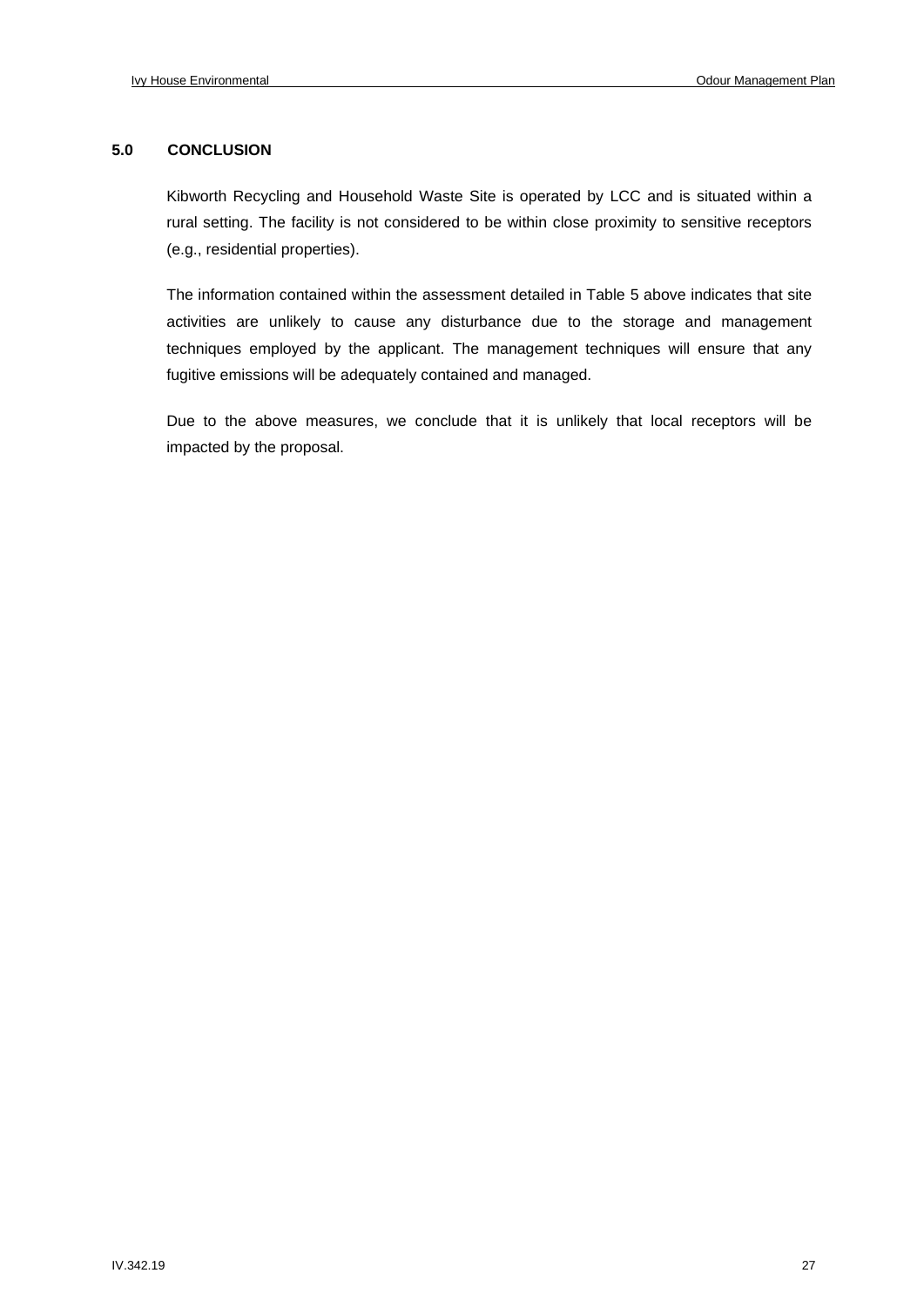## **Appendix A – Permit Boundary and Site Layout**

## **(Under Separate Cover)**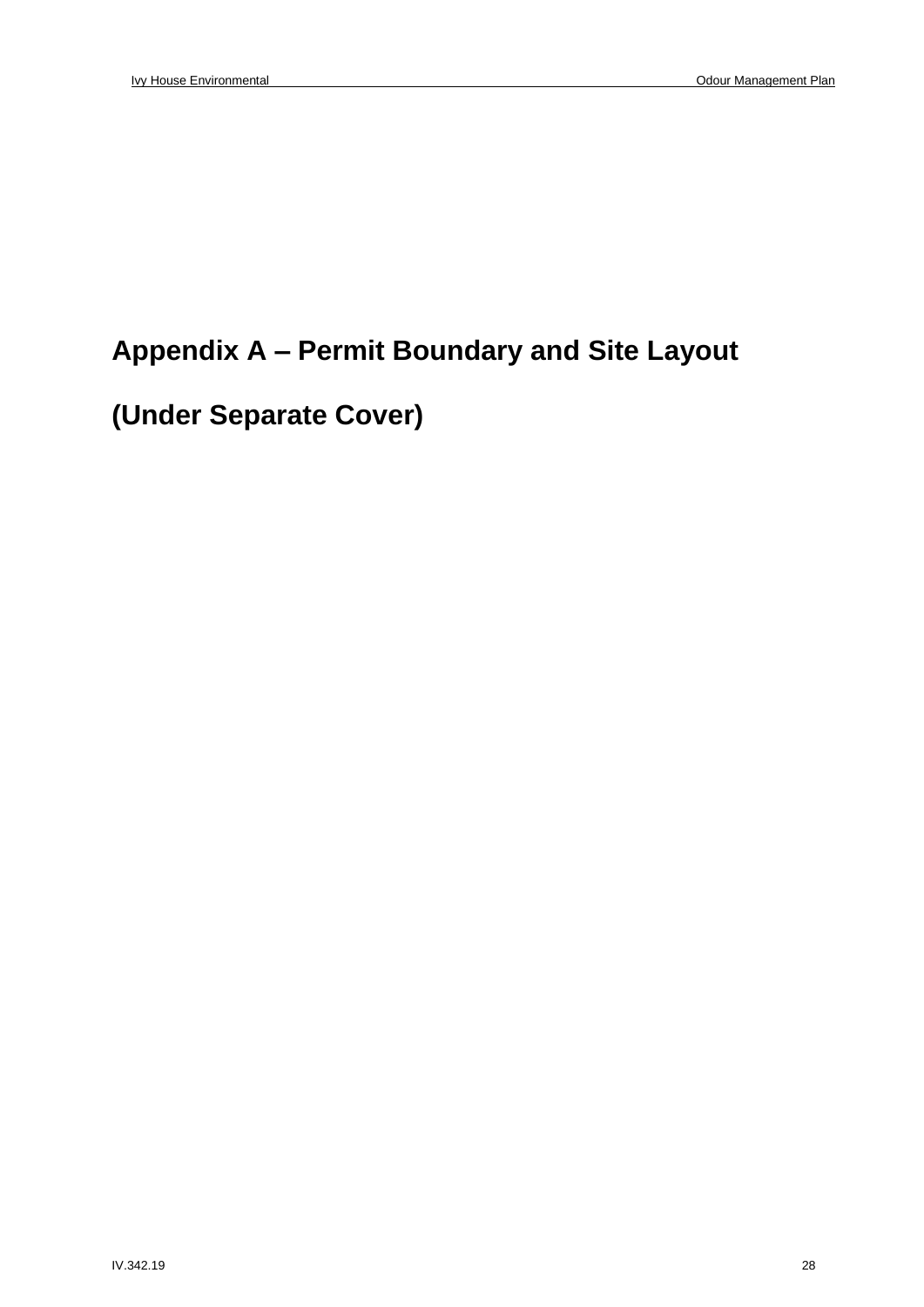### **Appendix B – List of Permitted Waste and their odour potential**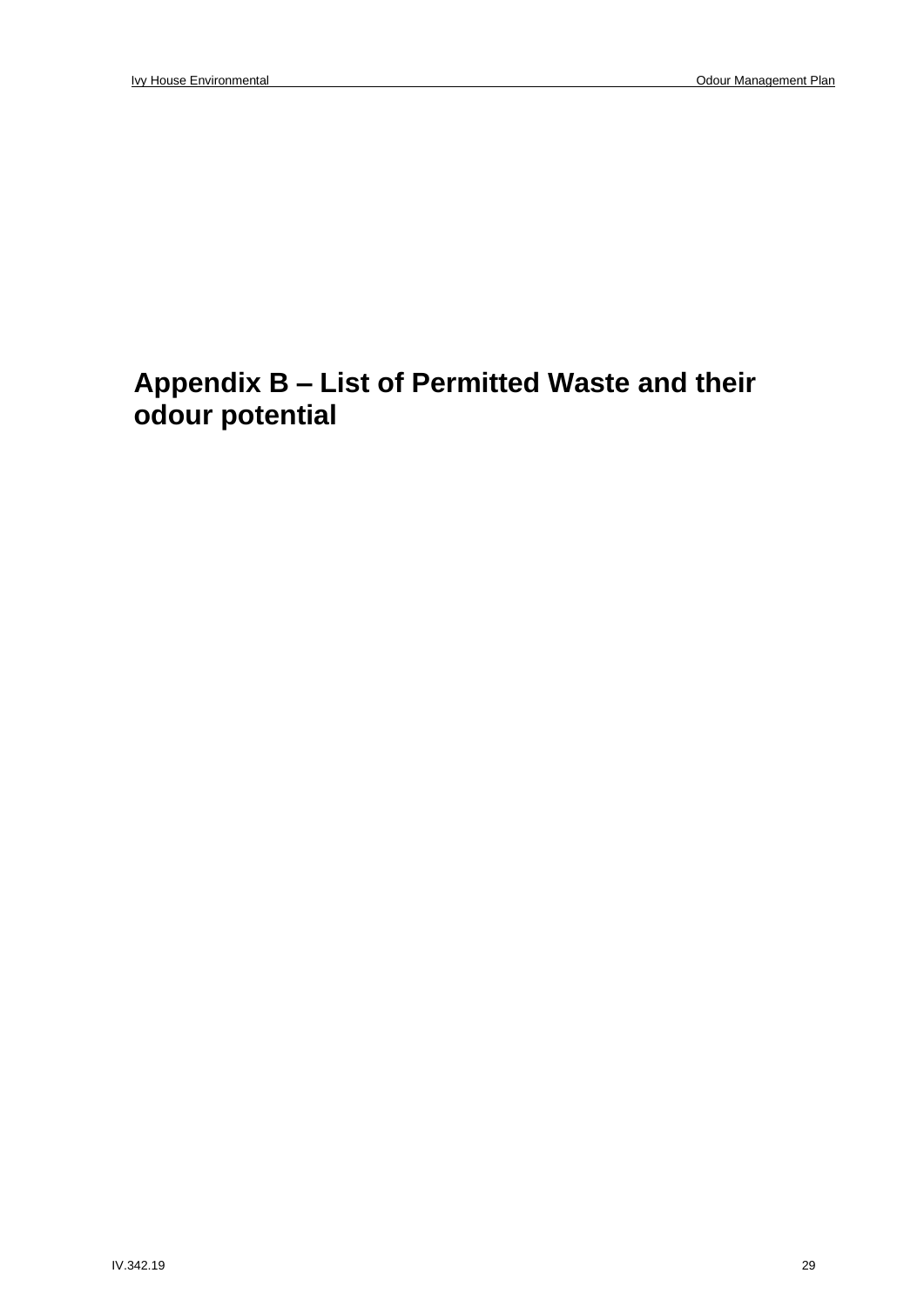| <b>EWC</b><br><b>Code</b> | <b>Description</b>                                                                           | <b>Odour</b><br>potential |  |
|---------------------------|----------------------------------------------------------------------------------------------|---------------------------|--|
| 02                        | <b>WASTES FROM AGRICULTURE, HORTICULTURE,</b>                                                |                           |  |
|                           | AQUACULTURE, FORESTRY, HUNTING AND FISHING,                                                  |                           |  |
|                           | <b>FOOD PREPARATION AND PROCESSING</b>                                                       |                           |  |
| 02 01                     | wastes from agriculture, horticulture, aquaculture,                                          |                           |  |
|                           | forestry, hunting and fishing                                                                |                           |  |
| 02 01 03                  | plant-tissue waste                                                                           | High                      |  |
| 020104                    | waste plastics (except packaging)                                                            | Medium                    |  |
| 02 01 07                  | wastes from forestry                                                                         | Medium                    |  |
| 02 01 10                  | waste metal                                                                                  | Low                       |  |
| 02 02                     | wastes from the preparation and processing of meat, fish<br>and other foods of animal origin |                           |  |
| 02 02 03                  | materials unsuitable for consumption or processing                                           | High                      |  |
| 02 03                     | wastes from fruit, vegetables, cereals, edible oils, cocoa,                                  |                           |  |
|                           | coffee, tea and tobacco preparation and processing;                                          |                           |  |
|                           | conserve production; yeast and yeast extract production,                                     |                           |  |
|                           | molasses preparation and fermentation                                                        |                           |  |
| 02 03 04                  | materials unsuitable for consumption or processing                                           | High                      |  |
| 02 04                     | wastes from sugar processing                                                                 |                           |  |
| 02 04 01                  | soil from cleaning and washing beet                                                          | Low                       |  |
| 02 05                     | wastes from the dairy products industry                                                      |                           |  |
| 02 05 01                  | materials unsuitable for consumption or processing                                           | High                      |  |
| 02 06                     | wastes from the baking and confectionery industry                                            |                           |  |
| 02 06 01                  | materials unsuitable for consumption or processing                                           | High                      |  |
| 02 06 02                  | wastes from preserving agents                                                                | Low                       |  |
| 03                        | <b>WASTES FROM WOOD PROCESSING AND THE</b>                                                   |                           |  |
|                           | <b>PRODUCTION OF PANELS AND FURNITURE, PULP,</b>                                             |                           |  |
|                           | <b>PAPER AND CARDBOARD</b>                                                                   |                           |  |
| 03 01                     | wastes from wood processing and the production of                                            |                           |  |
|                           | panels and furniture                                                                         |                           |  |
| 03 01 01                  | waste bark and cork                                                                          | Medium                    |  |
| 03 01 04*                 | sawdust, shavings, cuttings, wood, particle board and veneer                                 | Low                       |  |
|                           | containing hazardous substances                                                              |                           |  |
| 03 01 05                  | sawdust, shavings, cuttings, wood, particle board and veneer                                 | Low                       |  |
|                           | other than those mentioned in 03 01 04                                                       |                           |  |
| 03 03                     | wastes from pulp, paper and cardboard production and                                         |                           |  |
|                           | processing.                                                                                  |                           |  |
| 03 03 01<br>03 03 08      | waste bark and wood<br>wastes from sorting of paper and cardboard destined for               | Medium                    |  |
|                           | recycling                                                                                    | Low                       |  |
| 07                        | <b>WASTES FROM ORGANIC CHEMICAL PROCESSES</b>                                                |                           |  |
| 07 02                     | Waste from the MSFU of plastics, synthetic rubber and                                        |                           |  |
|                           | man-made fibres                                                                              |                           |  |
| 070213                    | Waste plastic                                                                                | Low                       |  |
| 12                        | <b>WASTES FROM SHAPING AND PHYSICAL AND</b>                                                  |                           |  |
|                           | <b>MECHANICAL SURFACE TREATMENT OF METALS AND</b>                                            |                           |  |
|                           | <b>PLASTICS</b>                                                                              |                           |  |
| 1201                      | wastes from shaping and physical and mechanical surface                                      |                           |  |
|                           | treatment of metals and plastics                                                             |                           |  |
| 12 01 01                  | ferrous metal filings and turnings                                                           | Low                       |  |
| 12 01 03                  | non-ferrous metal filings and turnings                                                       | Low                       |  |
| 12 01 05                  | plastics shavings and turnings                                                               | Low                       |  |
| 13                        | OIL WASTES AND WASTES OF LIQUID FUELS (EXCEPT                                                |                           |  |
|                           | EDIBLE OILS, AND THOSE IN CHAPTERS 05, 12 AND 19)                                            |                           |  |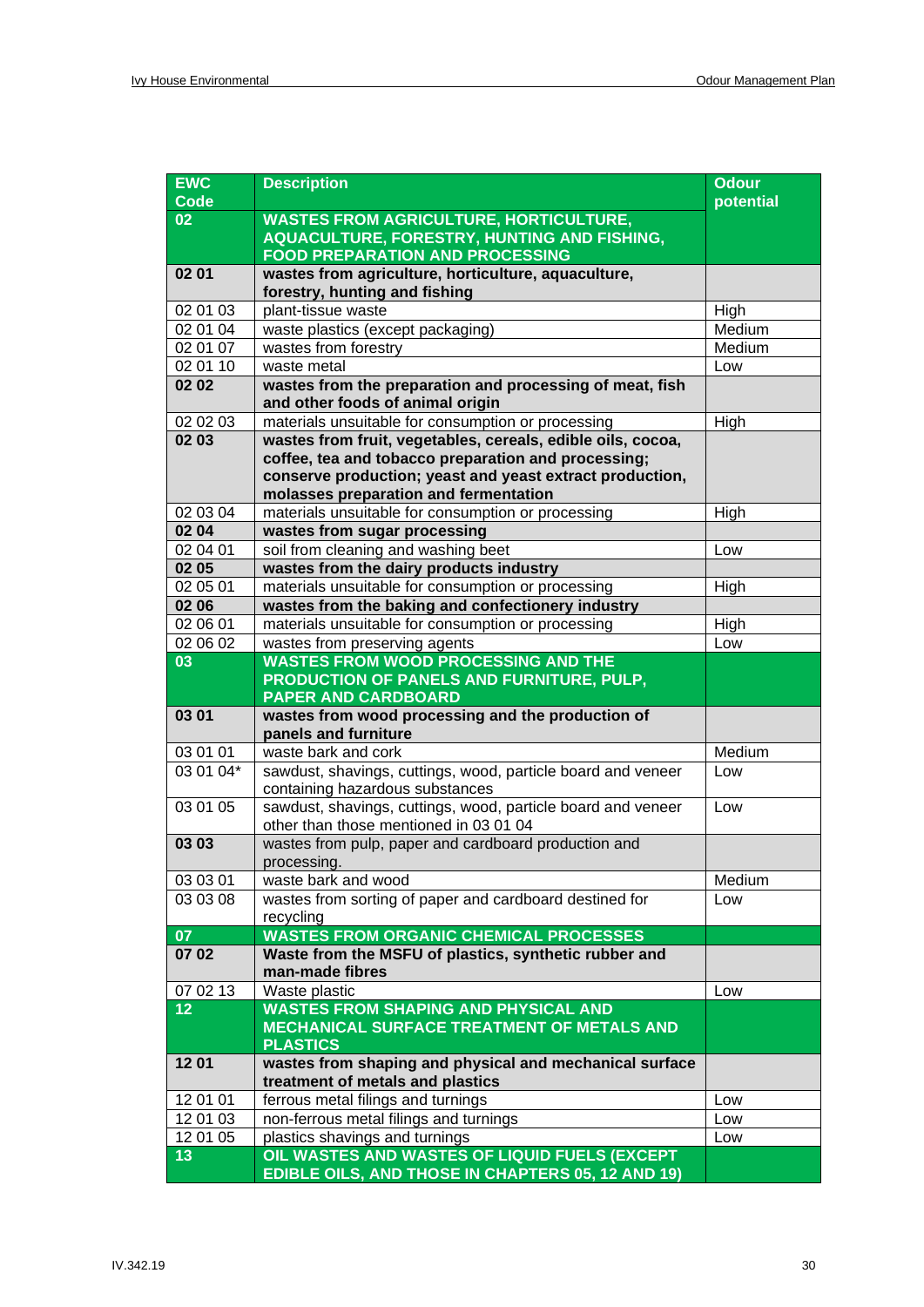| 1302            | Waste engine, gear and lubricating oils                                                  |        |
|-----------------|------------------------------------------------------------------------------------------|--------|
| 13 02 04*       | mineral-based chlorinated engine, gear and lubricating oils                              | High   |
| 13 02 05*       | mineral-based non-chlorinated engine, gear and lubricating oils                          | High   |
| 13 02 06*       | synthetic engine, gear and lubricating oils                                              | High   |
| 13 02 07*       | readily biodegradable engine, gear and lubricating oils                                  | High   |
| 15              | <b>WASTE PACKAGING; ABSORBENTS, WIPING CLOTHS,</b>                                       |        |
|                 | FILTER MATERIALS AND PROTECTIVE CLOTHING NOT                                             |        |
|                 | <b>OTHERWISE SPECIFIED</b>                                                               |        |
| 15 01           | packaging (including separately collected municipal                                      |        |
|                 | packaging waste)                                                                         |        |
| 15 01 01        | paper and cardboard packaging                                                            | High   |
| 15 01 02        | plastic packaging                                                                        | High   |
| 15 01 03        | wooden packaging                                                                         | High   |
| 15 01 04        | metallic packaging                                                                       | High   |
| 15 01 05        | composite packaging                                                                      | High   |
| 15 01 06        | mixed packaging                                                                          | High   |
| 15 01 07        | glass packaging                                                                          | High   |
| 15 01 09        | textile packaging                                                                        | High   |
| 15 02           | absorbents, filter materials, wiping cloths and protecting                               |        |
|                 | clothing                                                                                 |        |
| 15 02 03        | absorbents, filter materials, wiping cloths and protective                               | Medium |
|                 | clothing other than those mentioned in 15 02 02                                          |        |
| 16              | WASTES NOT OTHERWISE SPECIFIED IN THE LIST                                               |        |
| 1601            | end-of-life vehicles from different means of transport                                   |        |
|                 | [including off-road machinery] and wastes from                                           |        |
|                 | dismantling of end-of-life vehicles and vehicle                                          |        |
|                 | maintenance (except 13,14, 16 06 and 16 08)                                              |        |
| 16 01 03        | end-of-life tyres                                                                        | Low    |
| 1602            | wastes from electrical and electronic equipment                                          |        |
| 16 02 11*       | discarded equipment containing chlorofluorocarbons, HCFC,<br><b>HFC</b>                  | Low    |
| 160214          | discarded equipment other than those mentioned in 16 02 09<br>to 16 02 13                | Low    |
| 16 02 16        | components removed from discarded equipment other than<br>those mentioned in 16 02 15    | Low    |
| 16 05           | gases in pressure containers and discarded chemicals                                     |        |
| 16 05 04*       | gases in pressure containers (including halons) containing                               | Low    |
|                 | hazardous substances                                                                     |        |
| 16 05 05        | gases in pressure containers other than those mentioned in 16                            | Low    |
|                 | 05 04                                                                                    |        |
| 16 06           | batteries and accumulators                                                               |        |
| 16 06 04        |                                                                                          |        |
|                 | alkaline batteries (except 16 06 03)                                                     | Low    |
| 16 06 05        |                                                                                          | Low    |
| 17 <sub>1</sub> | other batteries and accumulators<br><b>CONSTRUCTION AND DEMOLITION WASTES (INCLUDING</b> |        |
|                 | <b>EXCAVATED SOIL FROM CONTAMINATED SITES)</b>                                           |        |
| 1701            | concrete, bricks, tiles and ceramics                                                     |        |
| 17 01 01        | concrete                                                                                 | Low    |
| 17 01 02        | bricks                                                                                   | Low    |
| 17 01 03        | tiles and ceramics                                                                       | Low    |
| 17 01 07        | mixtures of concrete, bricks, tiles and ceramics other than                              | Low    |
|                 | those mentioned in 17 01 06                                                              |        |
| 1702            | wood, glass and plastic                                                                  |        |
| 17 02 01        | wood                                                                                     | Low    |
| 17 02 02        | glass                                                                                    | Low    |
| 17 02 03        | plastic                                                                                  | Low    |
| 1703            | bituminous mixtures, coal tar and tarred products                                        |        |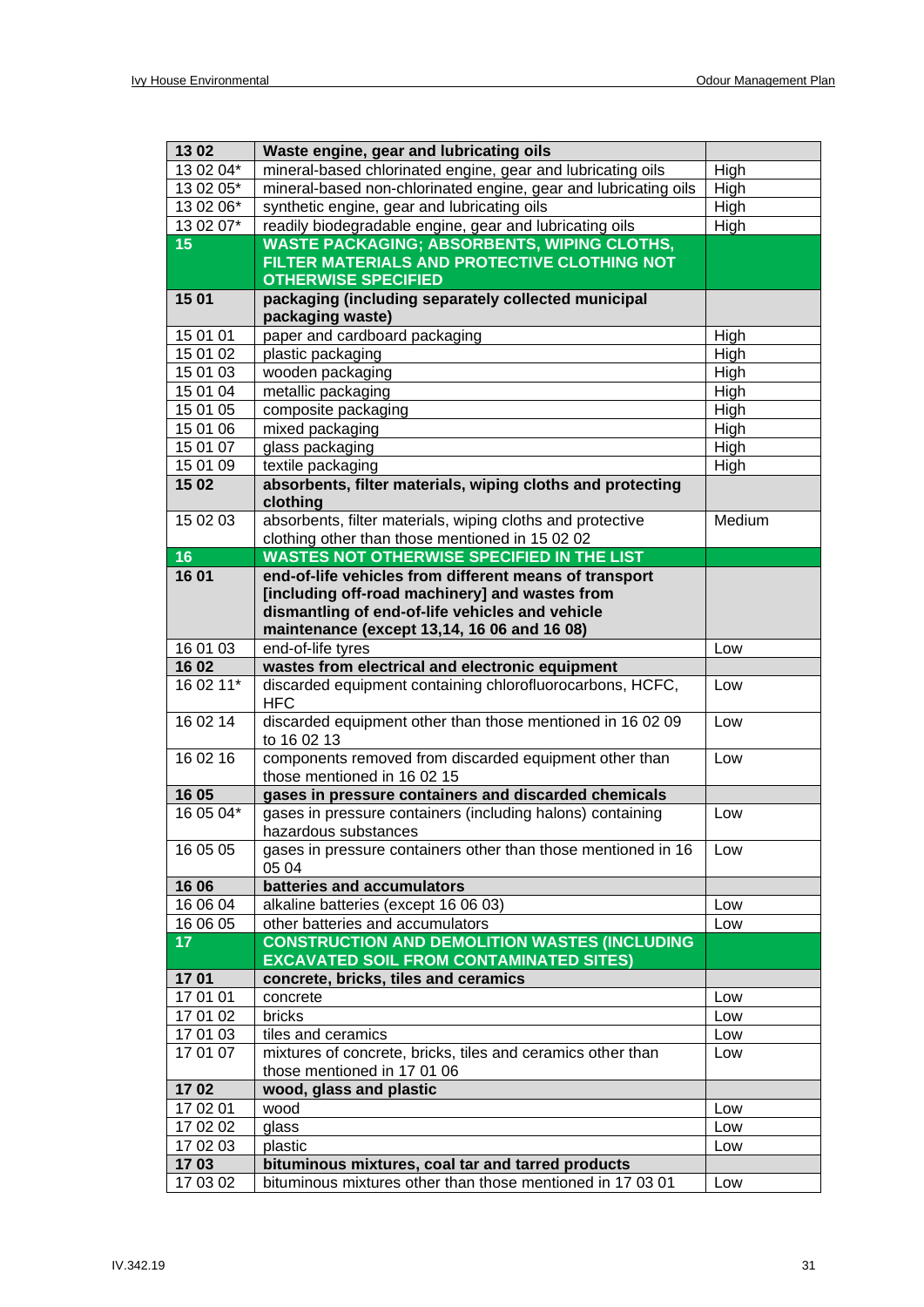| 1704      | metals (including their alloys)                                                                                                                                                               |                                                            |
|-----------|-----------------------------------------------------------------------------------------------------------------------------------------------------------------------------------------------|------------------------------------------------------------|
| 17 04 01  | copper, bronze, brass                                                                                                                                                                         | Low                                                        |
| 17 04 02  | aluminium                                                                                                                                                                                     | Low                                                        |
| 17 04 03  | lead                                                                                                                                                                                          | Low                                                        |
| 17 04 04  | zinc                                                                                                                                                                                          | Low                                                        |
| 17 04 05  | iron and steel                                                                                                                                                                                | Low                                                        |
| 17 04 06  | tin                                                                                                                                                                                           | Low                                                        |
| 17 04 07  | mixed metals                                                                                                                                                                                  | Low                                                        |
| 17 04 11  | cables other than those mentioned in 17 04 10                                                                                                                                                 | Low                                                        |
| 1705      | soil (including excavated soil from contaminated sites),<br>stones and dredging spoil                                                                                                         |                                                            |
| 17 05 04  | soil and stones other than those mentioned in 17 05 03                                                                                                                                        | Low                                                        |
| 1706      | insulation materials and asbestos-containing construction<br>materials                                                                                                                        |                                                            |
| 17 06 01* | insulation materials containing asbestos                                                                                                                                                      | Low                                                        |
| 17 06 04  | insulation materials other than those mentioned in 17 06 01<br>and 17 06 03                                                                                                                   | Low                                                        |
| 17 06 05* | construction materials containing asbestos                                                                                                                                                    | Low                                                        |
| 1708      | gypsum-based construction material                                                                                                                                                            |                                                            |
| 170802    | gypsum-based construction materials other than those<br>mentioned in 17 08 01                                                                                                                 | Low if kept<br>dry (otherwise<br>will become<br>High Risk) |
| 1709      | other construction and demolition waste                                                                                                                                                       |                                                            |
| 17 09 04  | Mixed construction and demolition waste other than those<br>mentioned in 17 09 01, 17 09 02 and 17 09 03                                                                                      | Low                                                        |
| 19        | <b>WASTE FROM WASTE MANAGMETN FACILITIES, OFF-</b><br>SITE WASTE WATER TREATMENT PLANTS AND THE<br>PREPARATION OF WATER INTENDED FOR HUMAN<br><b>CONSUMPTION AND WATER FOR INDUSTRIAL USE</b> |                                                            |
| 19 12     | wastes from the mechanical treatment of waste (for<br>example sorting, crushing, compacting, pelletising) not<br>otherwise specified                                                          |                                                            |
| 19 12 01  | paper and cardboard                                                                                                                                                                           | Low-Medium                                                 |
| 19 12 02  | ferrous metal                                                                                                                                                                                 | Low-Medium                                                 |
| 19 12 03  | non-ferrous metal                                                                                                                                                                             | Low-Medium                                                 |
| 19 12 04  | plastic and rubber                                                                                                                                                                            | Low-Medium                                                 |
| 19 12 05  | glass                                                                                                                                                                                         | Low-Medium<br>(clean or dirty<br>glass)                    |
| 19 12 06* | wood containing hazardous substances                                                                                                                                                          | Low-Medium<br>(dry or wet)                                 |
| 19 12 07  | wood other than those mentioned in 19 12 06                                                                                                                                                   | Low-Medium<br>(dry or wet)                                 |
| 19 12 08  | <b>Textiles</b>                                                                                                                                                                               | Low-Medium<br>(dry or wet)                                 |
| 19 12 09  | minerals (for example sand, stones)                                                                                                                                                           | Low-Medium                                                 |
| 191210    | combustible waste (refuse derived fuel)                                                                                                                                                       | High                                                       |
| 20        | <b>MANICIPAL WASTES (HOUSEHOLD WASTE AND SIMILAR</b><br><b>COMMERICAL, INDUSTRIAL AND INSTITUTIONAL</b><br><b>WASTES) INCLUDING SEPERATELY COLLECTED</b><br><b>FRACTIONS</b>                  |                                                            |
| 20 01     | separately collected fractions (except 15 01)                                                                                                                                                 |                                                            |
| 20 01 01  | paper and cardboard                                                                                                                                                                           | Low                                                        |
| 20 01 02  | Glass                                                                                                                                                                                         | High                                                       |
| 20 01 08  | biodegradable kitchen and canteen waste                                                                                                                                                       | High                                                       |
| 20 01 10  | clothes                                                                                                                                                                                       | Low                                                        |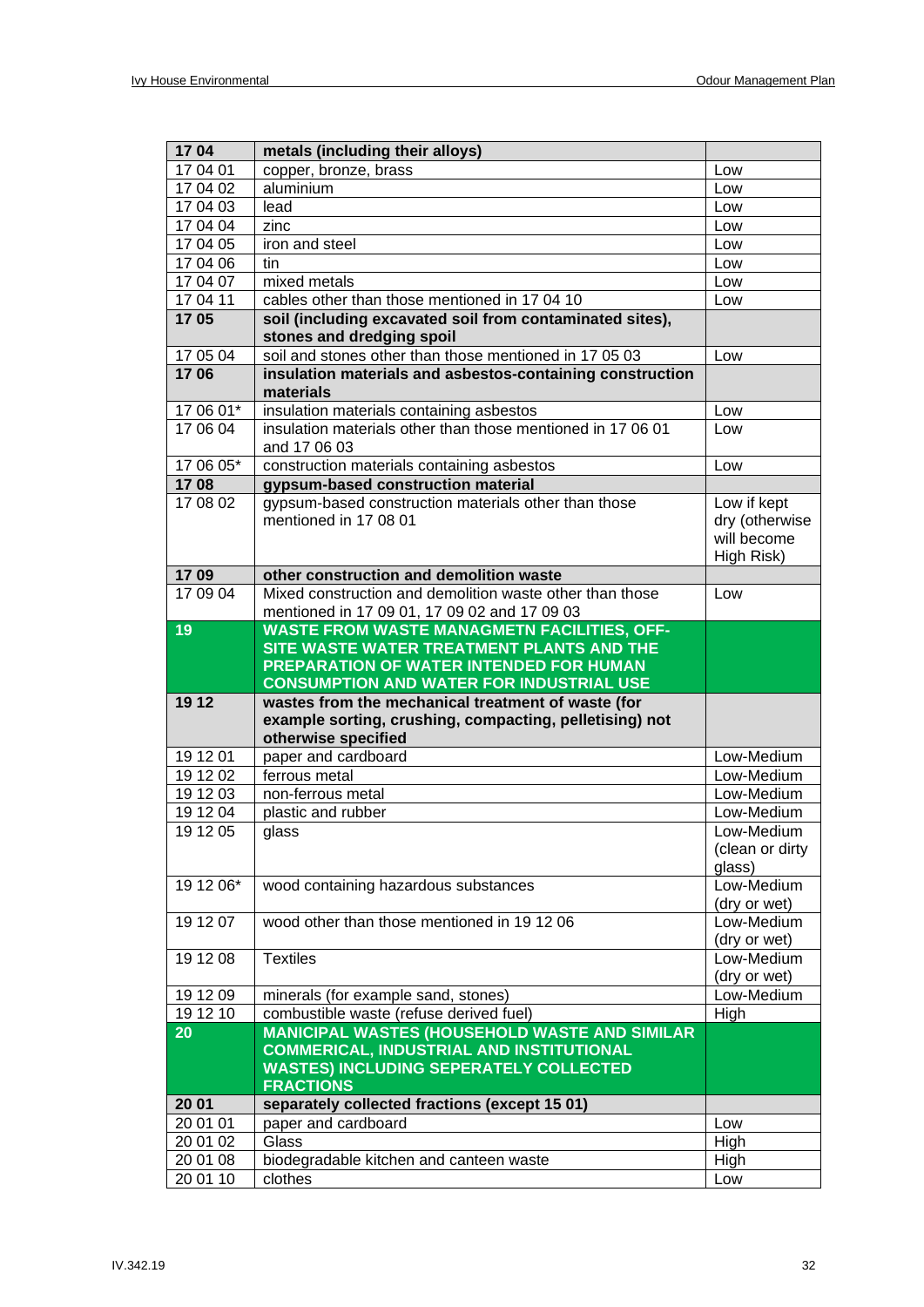| 20 01 11  | textiles                                                                                                       | Low        |
|-----------|----------------------------------------------------------------------------------------------------------------|------------|
| 20 01 13* | solvents                                                                                                       | High       |
| 20 01 14* | acids                                                                                                          | Low        |
| 20 01 15* | alkalines                                                                                                      | Low        |
| 20 01 17* | photochemicals                                                                                                 | Low        |
| 20 01 19* | pesticides                                                                                                     | Low        |
| 20 01 21* | fluorescent tubes and other mercury-containing waste                                                           | Low        |
| 20 01 23* | discarded equipment containing chlorofluorocarbons                                                             | Low        |
| 20 01 25  | edible oil and fat                                                                                             | High       |
| 20 01 26* | oil and fat other than those mentioned in 20 01 25                                                             | High       |
| 20 01 27* | paint, inks, adhesives and resins containing hazardous                                                         | High       |
|           | substances                                                                                                     |            |
| 20 01 28  | paint, inks, adhesives and resins other than those mentioned in<br>20 01 27                                    | High       |
| 20 01 29* | detergents containing hazardous substances                                                                     |            |
| 20 01 30  | detergents other than those mentioned in 20 01 29                                                              |            |
| 20 01 33* | batteries and accumulators included in 16 06 01, 16 06 02 or                                                   | Medium     |
|           | 16 06 03 and unsorted batteries and accumulators containing                                                    |            |
|           | these batteries                                                                                                |            |
| 20 01 34  | batteries and accumulators other than those mentioned in 20                                                    | Medium     |
|           | 01 33                                                                                                          |            |
| 20 01 35* | discarded electrical and electronic equipment other than those                                                 | Low        |
|           | mentioned in 20 01 21 and 20 01 23 containing hazardous                                                        |            |
| 20 01 36  | components                                                                                                     |            |
|           | discarded electrical and electronic equipment other than those<br>mentioned in 20 01 21, 20 01 23 and 20 01 35 | Low        |
| 20 01 37* | wood containing hazardous substances                                                                           | Low-Medium |
| 20 01 38  | wood other than those mentioned in 20 01 37                                                                    | Low-Medium |
| 20 01 39  | plastics                                                                                                       | Low        |
| 20 01 40  | metals                                                                                                         | Low        |
| 20 01 41  | wastes from chimney sweeping                                                                                   | Medium     |
| 20 02     | garden and park wastes (including cemetery waste)                                                              |            |
| 20 02 01  | biodegradable waste                                                                                            | High       |
| 20 02 02  | soil and stones                                                                                                | Medium     |
| 20 02 03  | other non-biodegradable wastes                                                                                 | Medium     |
| 20 03     | other municipal wastes                                                                                         |            |
| 20 03 01  | mixed municipal waste                                                                                          | High       |
| 20 03 02  | waste from markets                                                                                             | High       |
| 20 03 03  | street-cleaning residues                                                                                       | Medium     |
| 20 03 07  | bulky waste                                                                                                    | Low        |
|           |                                                                                                                |            |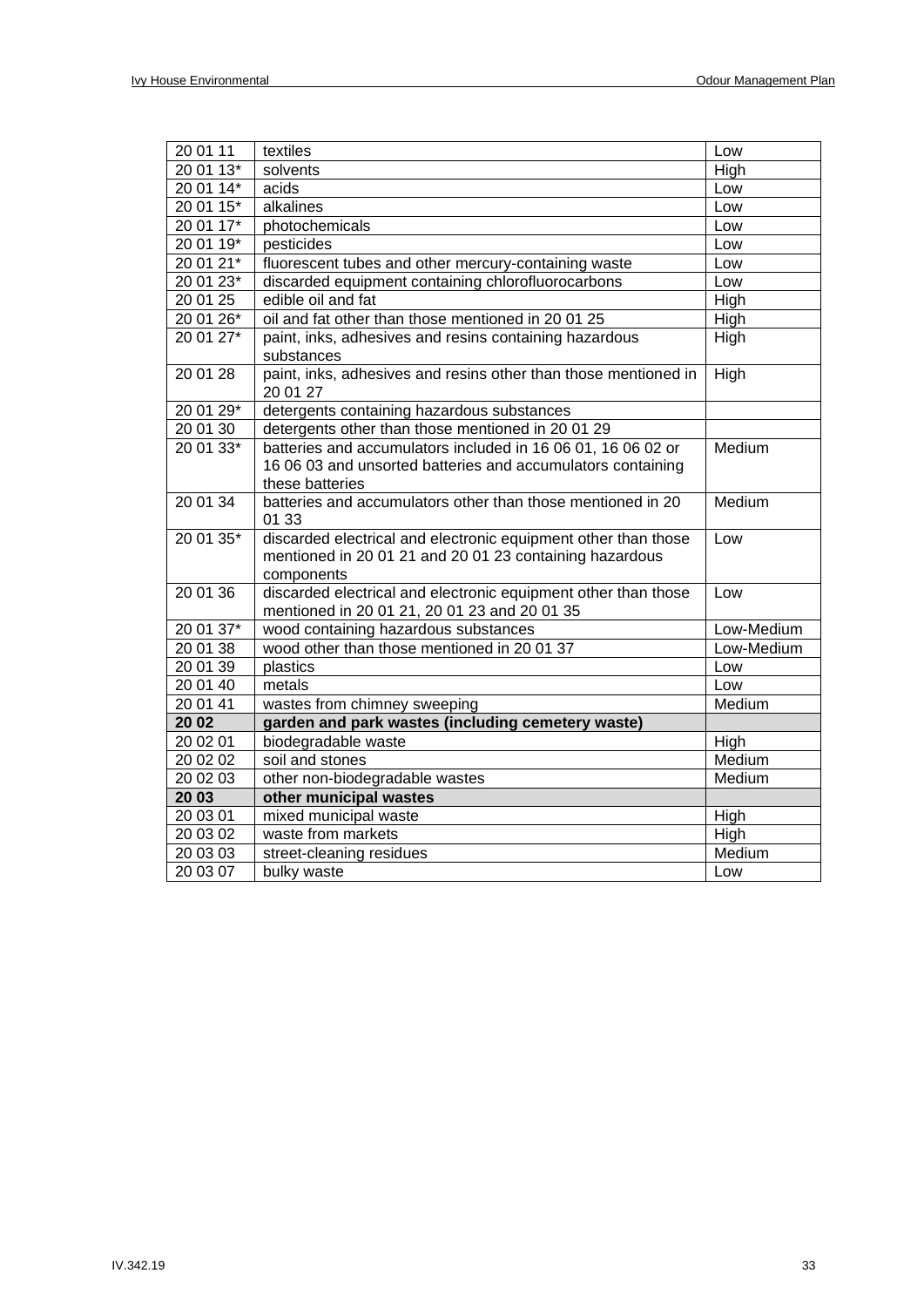## **Appendix C – Complaints Procedure and Public Engagement Plan**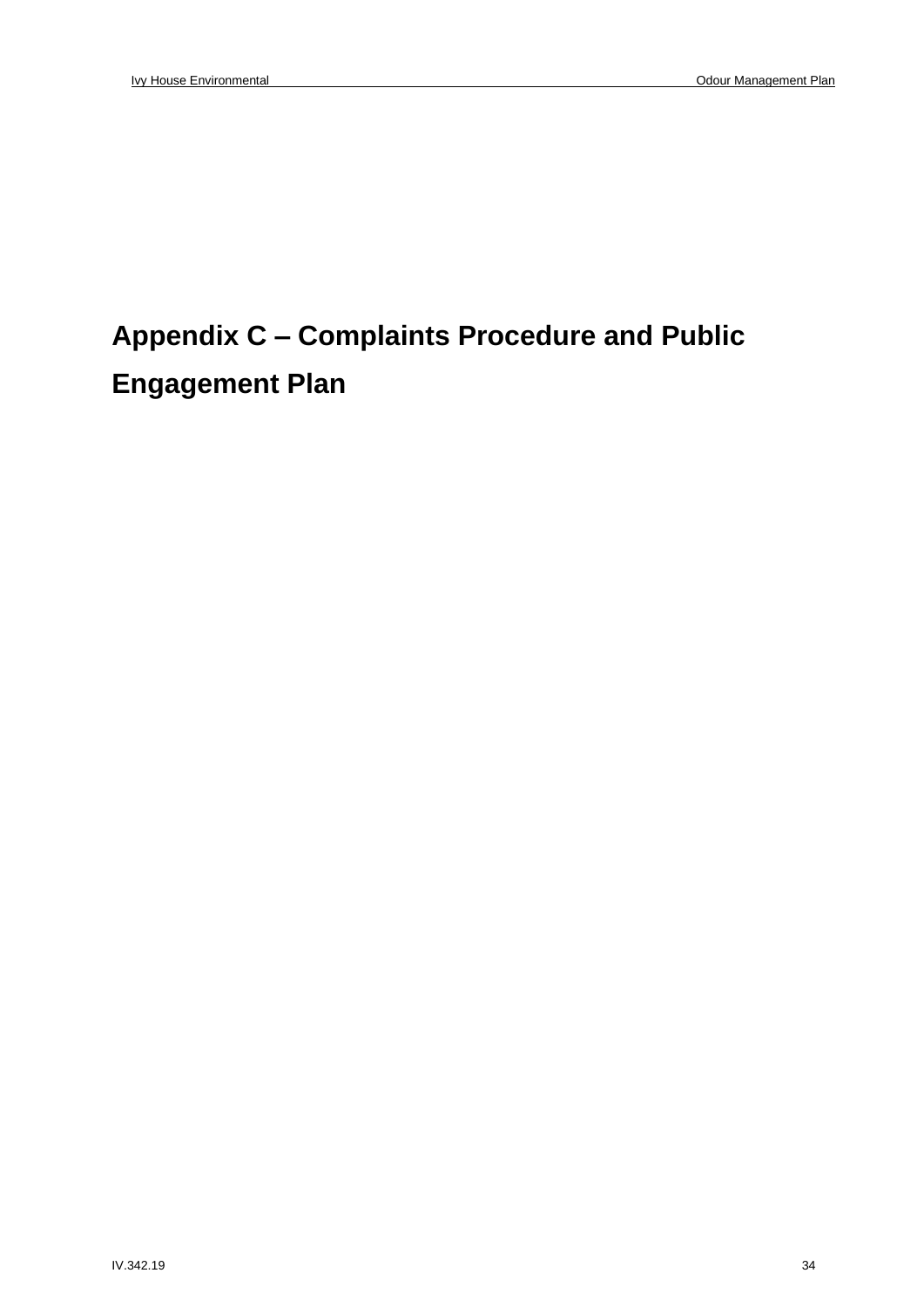## **Kibworth Recycling and Household Waste Site**

## **Complaints Procedure**

| <b>Action</b>                                                                                                                                                                                                                                                                                                                                                                                                                                                                                                                                                                                     | <b>Person</b><br>responsible for<br>ensuring action is<br>carried out | <b>Timescale for</b><br><b>Action</b><br><b>Completion</b>                  |
|---------------------------------------------------------------------------------------------------------------------------------------------------------------------------------------------------------------------------------------------------------------------------------------------------------------------------------------------------------------------------------------------------------------------------------------------------------------------------------------------------------------------------------------------------------------------------------------------------|-----------------------------------------------------------------------|-----------------------------------------------------------------------------|
| 1. The Area Supervisor will be notified of the complaint<br>and will make the appropriate managerial staff and site<br>operatives aware of the complaint.<br>The compliant shall be formally recorded using the                                                                                                                                                                                                                                                                                                                                                                                   | Area Supervisor                                                       | Within<br>one<br>working<br>day<br>of<br>receipt<br>of<br>the<br>complaint. |
| Complaint Report sheet contained within the site's<br>EMS.                                                                                                                                                                                                                                                                                                                                                                                                                                                                                                                                        |                                                                       |                                                                             |
| 2. The complaint shall be investigated by:<br>a) Checking the Site Diary and Waste Acceptance<br>Records to see if any particularly odorous waste<br>was accepted.<br>b) Checking the Site Diary to see whether the<br>complaint corresponds to any operational issues<br>at the site, such as damage to containment<br>infrastructure<br>damage<br>other<br>site<br>or<br>to<br>management infrastructure.<br>If the cause of the complaint is established it will be<br>recorded within the Complaint Record Sheet. If no<br>particular cause is identified then this will also be<br>recorded. | Area Supervisor                                                       | Within<br>one<br>working<br>day<br>of<br>receipt<br>of<br>the<br>complaint. |
| 3. If a number of complaints are received about a<br>particular incident, then it might be necessary to<br>introduce odour monitoring - note this will occur only<br>after discussions with the Environment Agency.                                                                                                                                                                                                                                                                                                                                                                               | Area Supervisor                                                       | Within<br>one<br>working<br>day<br>of<br>receipt<br>of<br>the<br>complaint. |
| 4. The Area Supervisor will instigate any necessary<br>reviews of procedures and will implement any required<br>changes. Any maintenance to odour management<br>infrastructure will be undertaken as soon as possible.                                                                                                                                                                                                                                                                                                                                                                            | Area Supervisor                                                       | Within<br>seven<br>working<br>days of<br>receipt<br>of<br>the<br>complaint. |
| 5. If appropriate, the complainant and the Environment<br>Agency will be informed of any corrective actions<br>taken.                                                                                                                                                                                                                                                                                                                                                                                                                                                                             | Area Supervisor                                                       | Within<br>seven<br>working<br>days of<br>receipt<br>of<br>the<br>complaint. |
| 6. A follow up audit on the corrective actions shall be<br>undertaken to ensure the preventative procedure was<br>effective and to determine if any additional actions are<br>required.                                                                                                                                                                                                                                                                                                                                                                                                           | Area Supervisor                                                       | Within two weeks<br>of receipt of the<br>compliant.                         |
| 7. Once the follow up audit has been completed, the<br>Area Supervisor will ensure that the complaint and any<br>action taken and the effectiveness of that action are<br>recorded in the EMS.                                                                                                                                                                                                                                                                                                                                                                                                    | Area Supervisor                                                       | Within two weeks<br>of receipt of the<br>complaint.                         |
| This record shall also note any amendments to<br>procedures, both environmental and health and safety,<br>which may be required following the investigation. The<br>record shall be kept in the site office at all times or if it<br>is an electronic record, it will be accessible at the site.                                                                                                                                                                                                                                                                                                  |                                                                       |                                                                             |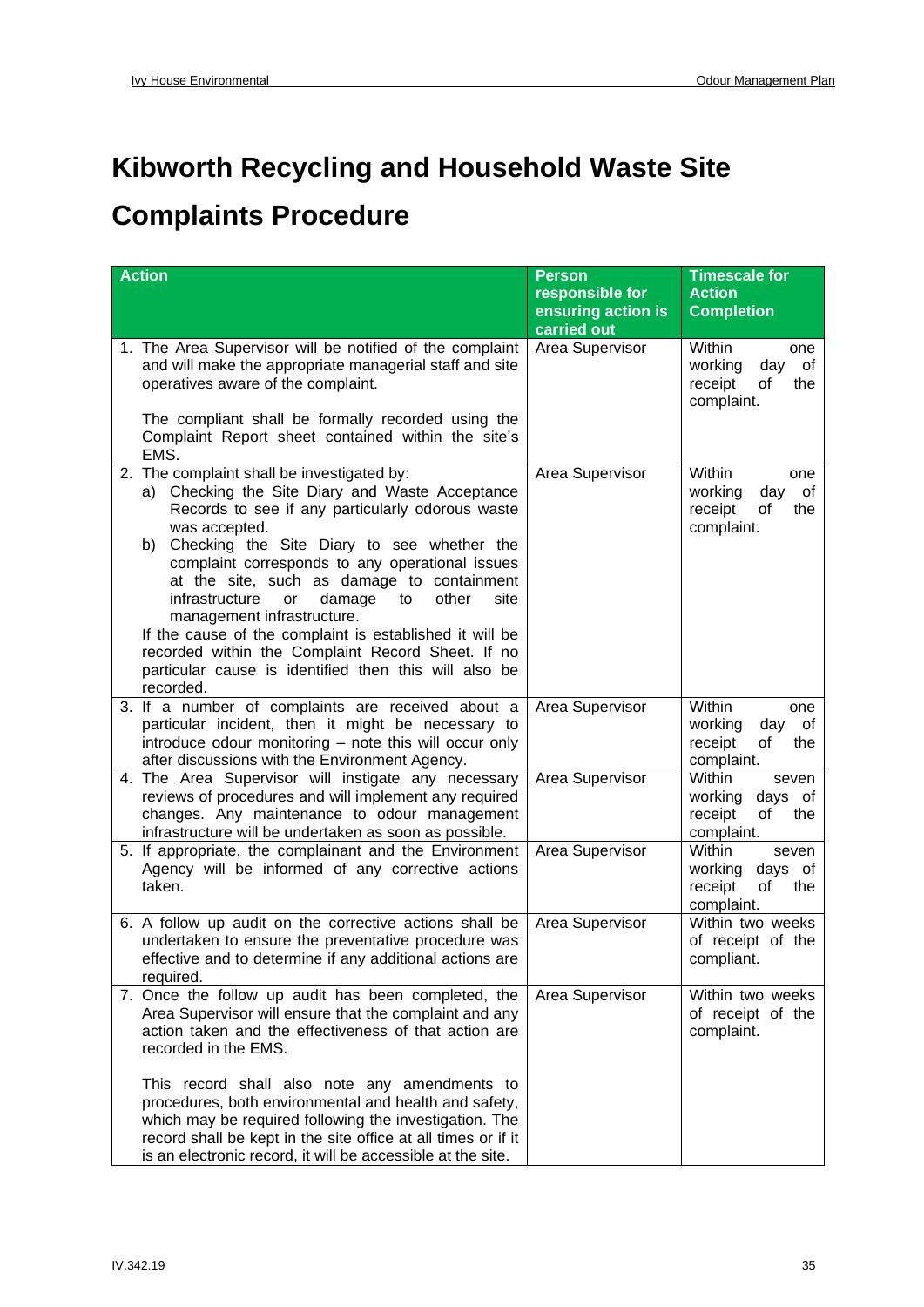### **Kibworth Recycling and Household Waste Site – Communications with the Local Community (Public Engagement Plan)**

The Operator, being a County Council, has existing an existing communication network for liaison between the local community and the Operator. Notwithstanding emergency contact details at the Kibworth Recycling and Household Waste Site entrance, for day to day contact the Operator would utilise a combination of the following communication strategies depending on the nature of the communication required.

For general information:

- The Operator's existing website [\(www.leicestershire.gov.uk\)](http://www.leicestershire.gov.uk/);
- The Operator's existing Twitter and Facebook accounts; and
- Local events that the Operator may attend or organise.

For specific, event, information in addition to the above:

- Telephone discussions: and
- Electronic or paper-based correspondence; and
- On site notification advertising at the entrance using posters in the adshell.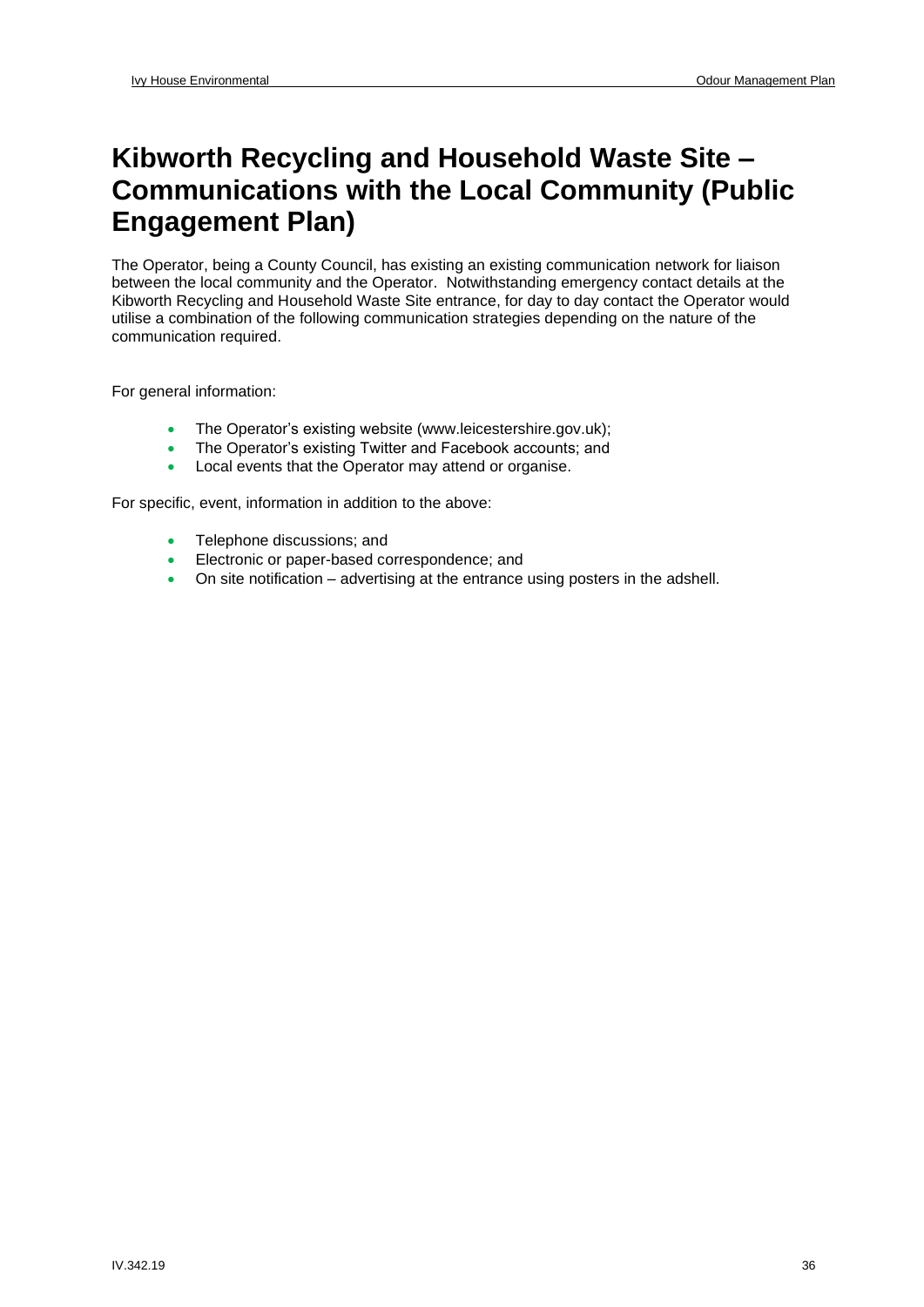## **Appendix D – Site Log**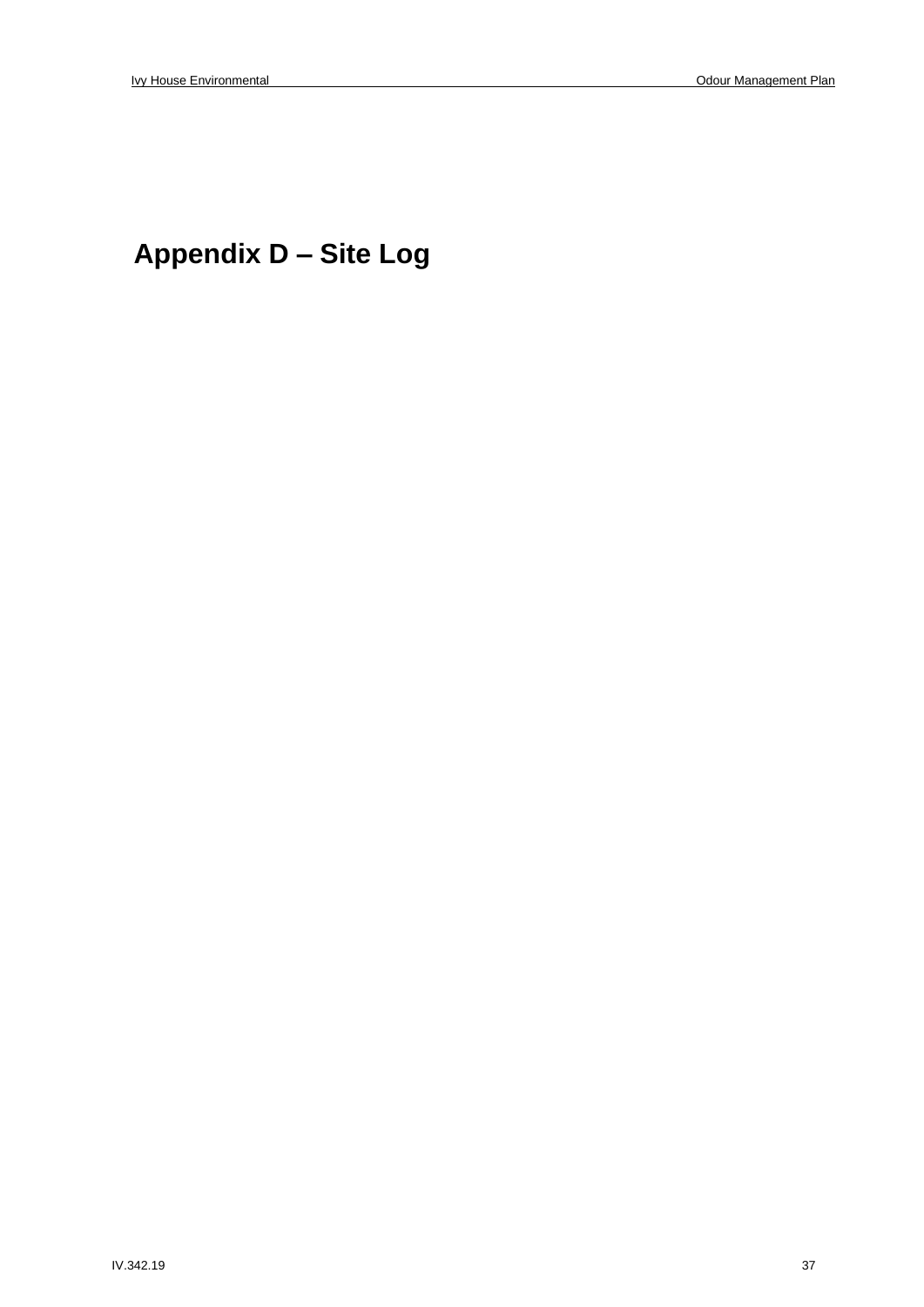## **Kibworth Recycling and Household Waste Site**

## **Site Condition Log**

**Date:**

**Name:**

**Observations:**

**Actions:**

**Signature:**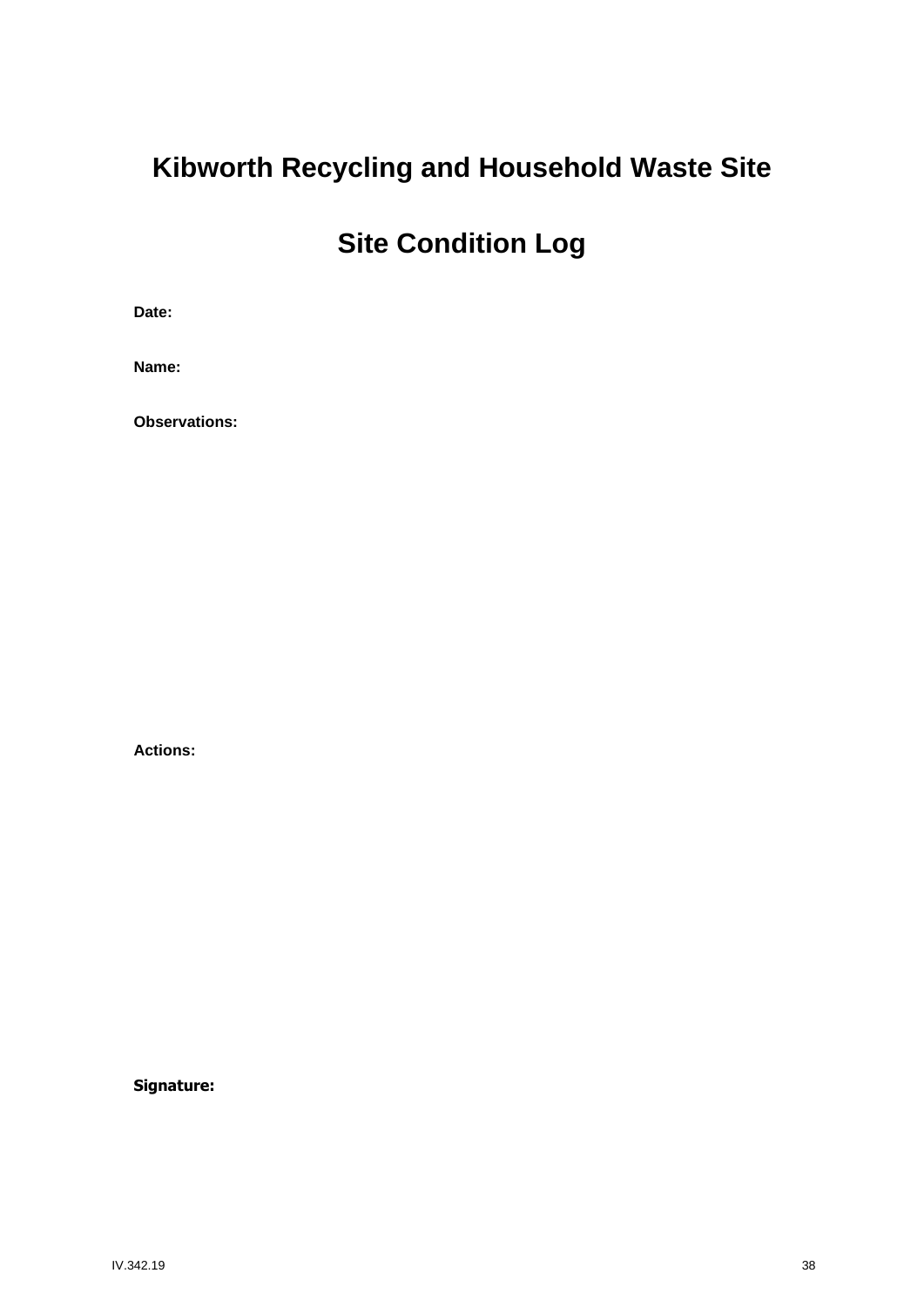**Appendix E – Receptor map**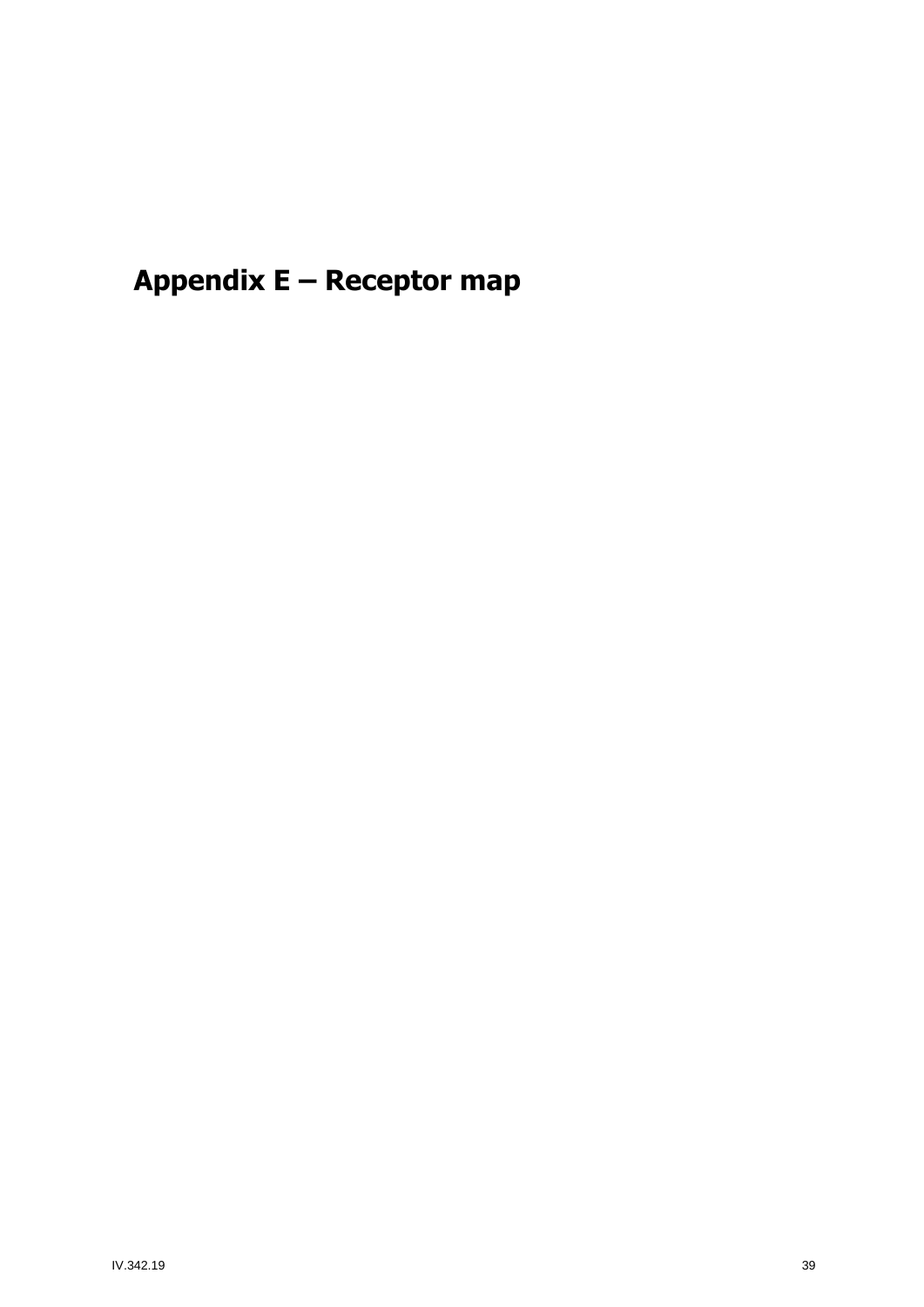